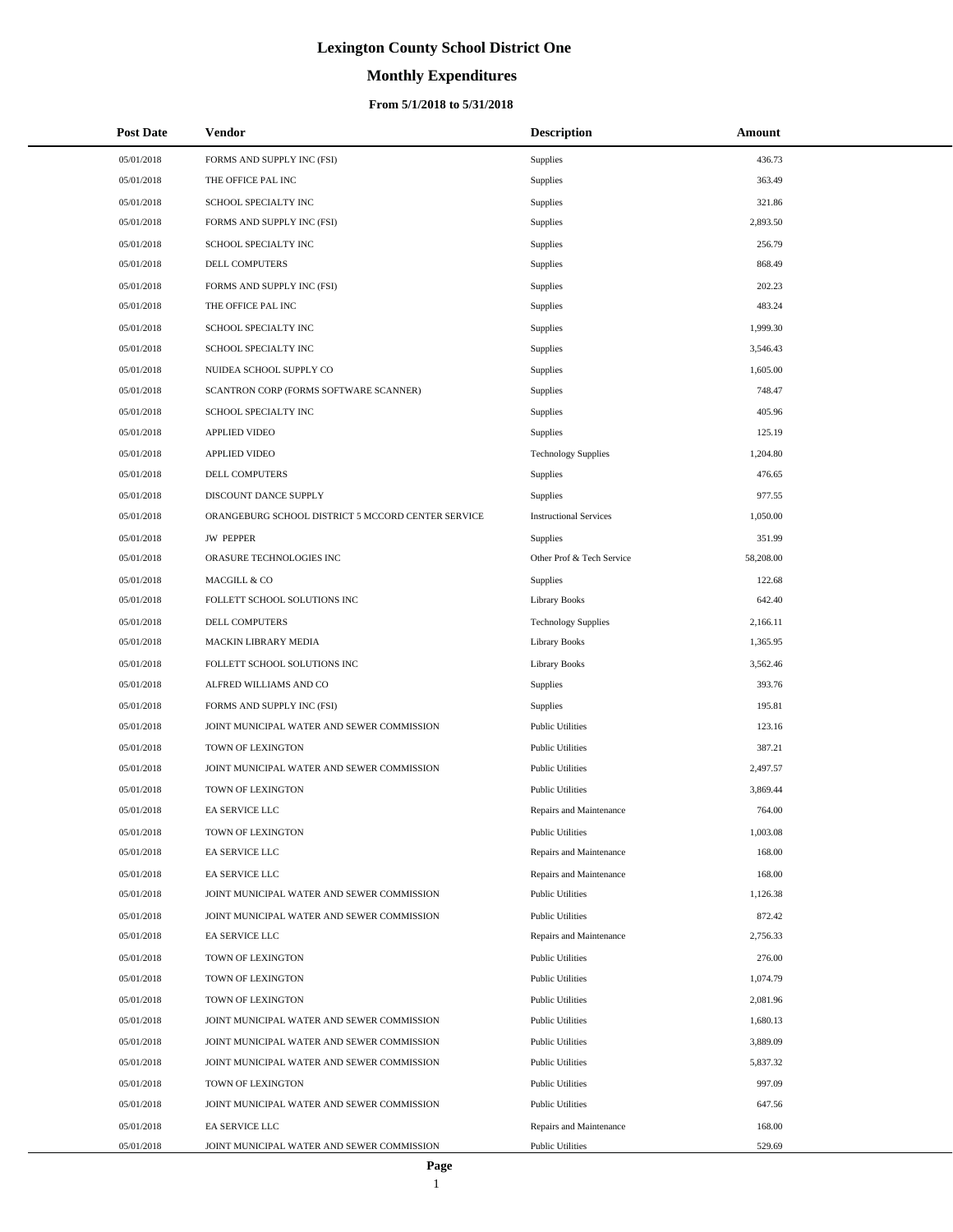# **Monthly Expenditures**

| <b>Post Date</b> | Vendor                                            | <b>Description</b>          | Amount    |
|------------------|---------------------------------------------------|-----------------------------|-----------|
| 05/01/2018       | TOWN OF LEXINGTON                                 | <b>Public Utilities</b>     | 710.26    |
| 05/01/2018       | EA SERVICE LLC                                    | Repairs and Maintenance     | 2,656.33  |
| 05/01/2018       | JOINT MUNICIPAL WATER AND SEWER COMMISSION        | <b>Public Utilities</b>     | 661.94    |
| 05/01/2018       | TOWN OF LEXINGTON                                 | <b>Public Utilities</b>     | 775.20    |
| 05/01/2018       | EA SERVICE LLC                                    | Repairs and Maintenance     | 207.00    |
| 05/01/2018       | JOINT MUNICIPAL WATER AND SEWER COMMISSION        | <b>Public Utilities</b>     | 624.91    |
| 05/01/2018       | TOWN OF LEXINGTON                                 | <b>Public Utilities</b>     | 718.37    |
| 05/01/2018       | JOINT MUNICIPAL WATER AND SEWER COMMISSION        | <b>Public Utilities</b>     | 1,680.09  |
| 05/01/2018       | SMITH AND JONES JANITORIAL SUPPLIES AND EQUIP INC | Supplies-Maintenace         | 483.91    |
| 05/01/2018       | JOINT MUNICIPAL WATER AND SEWER COMMISSION        | <b>Public Utilities</b>     | 1,871.69  |
| 05/01/2018       | EA SERVICE LLC                                    | Repairs and Maintenance     | 429.00    |
| 05/01/2018       | JOINT MUNICIPAL WATER AND SEWER COMMISSION        | <b>Public Utilities</b>     | 749.27    |
| 05/01/2018       | JOINT MUNICIPAL WATER AND SEWER COMMISSION        | <b>Public Utilities</b>     | 524.57    |
| 05/01/2018       | TOWN OF LEXINGTON                                 | <b>Public Utilities</b>     | 289.08    |
| 05/01/2018       | EA SERVICE LLC                                    | Repairs and Maintenance     | 400.00    |
| 05/01/2018       | JOINT MUNICIPAL WATER AND SEWER COMMISSION        | <b>Public Utilities</b>     | 215.00    |
| 05/01/2018       | TOWN OF LEXINGTON                                 | <b>Public Utilities</b>     | 697.63    |
| 05/01/2018       | EA SERVICE LLC                                    | Repairs and Maintenance     | 220.00    |
| 05/01/2018       | TOWN OF LEXINGTON                                 | <b>Public Utilities</b>     | 1,458.25  |
| 05/01/2018       | TOWN OF LEXINGTON                                 | <b>Public Utilities</b>     | 1,398.43  |
| 05/01/2018       | TOWN OF LEXINGTON                                 | <b>Public Utilities</b>     | 2,681.78  |
| 05/01/2018       | EA SERVICE LLC                                    | Repairs and Maintenance     | 325.00    |
| 05/01/2018       | JOINT MUNICIPAL WATER AND SEWER COMMISSION        | <b>Public Utilities</b>     | 2,309.11  |
| 05/01/2018       | <b>GRAYBAR ELECTRIC CO INC</b>                    | Supplies-Maintenace         | 767.19    |
| 05/01/2018       | ASMAR, HAYA A                                     | <b>Pupil Transportation</b> | 235.44    |
| 05/01/2018       | <b>BATCHLER, NICHOLE</b>                          | <b>Pupil Transportation</b> | 337.90    |
| 05/01/2018       | COLE, SUSAN                                       | <b>Pupil Transportation</b> | 474.15    |
| 05/01/2018       | FOGLE, PAM                                        | <b>Pupil Transportation</b> | 261.60    |
| 05/01/2018       | <b>EMPLOYEE</b>                                   | <b>Pupil Transportation</b> | 839.30    |
| 05/01/2018       | HEADDEN, CYNTHIA                                  | Pupil Transportation        | 320.46    |
| 05/01/2018       | PEARCE, TIM                                       | <b>Pupil Transportation</b> | 697.60    |
| 05/01/2018       | SIMUEL, DEATRU                                    | <b>Pupil Transportation</b> | 274.68    |
| 05/01/2018       | <b>EMPLOYEE</b>                                   | <b>Pupil Transportation</b> | 113.36    |
| 05/01/2018       | STROUD, ANDREA                                    | <b>Pupil Transportation</b> | 294.30    |
| 05/01/2018       | <b>EMPLOYEE</b>                                   | <b>Pupil Transportation</b> | 209.28    |
| 05/01/2018       | VAUGHN, DANA                                      | <b>Pupil Transportation</b> | 627.84    |
| 05/01/2018       | ARCPOINT OCCUPATIONAL SOLUTIONS LLC DBA AOS       | Other Prof & Tech Service   | 110.08    |
| 05/01/2018       | <b>COMPORIUM</b>                                  | Communication               | 7,816.55  |
| 05/01/2018       | CDWG ACCT 305089                                  | Software Renewal/Agreemen   | 940.00    |
| 05/01/2018       | DIGIMIND INC                                      | Software Renewal/Agreemen   | 24,300.00 |
| 05/01/2018       | SC DEPARTMENT OF REVENUE (SALES TAX RETURN)       | Software Renewal/Agreemen   | 1,701.00  |
| 05/01/2018       | APPLE INC                                         | <b>Technology Supplies</b>  | 55,875.40 |
| 05/01/2018       | <b>COMPORIUM</b>                                  | Communication               | 523.31    |
| 05/01/2018       | <b>COMPORIUM</b>                                  | Communication               | 162.37    |
| 05/01/2018       | <b>COMPORIUM</b>                                  | Communication               | 317.88    |
| 05/01/2018       | <b>COMPORIUM</b>                                  | Communication               | 179.96    |
| 05/01/2018       | <b>COMPORIUM</b>                                  | Communication               | 300.91    |
| 05/01/2018       | <b>COMPORIUM</b>                                  | Communication               | 164.58    |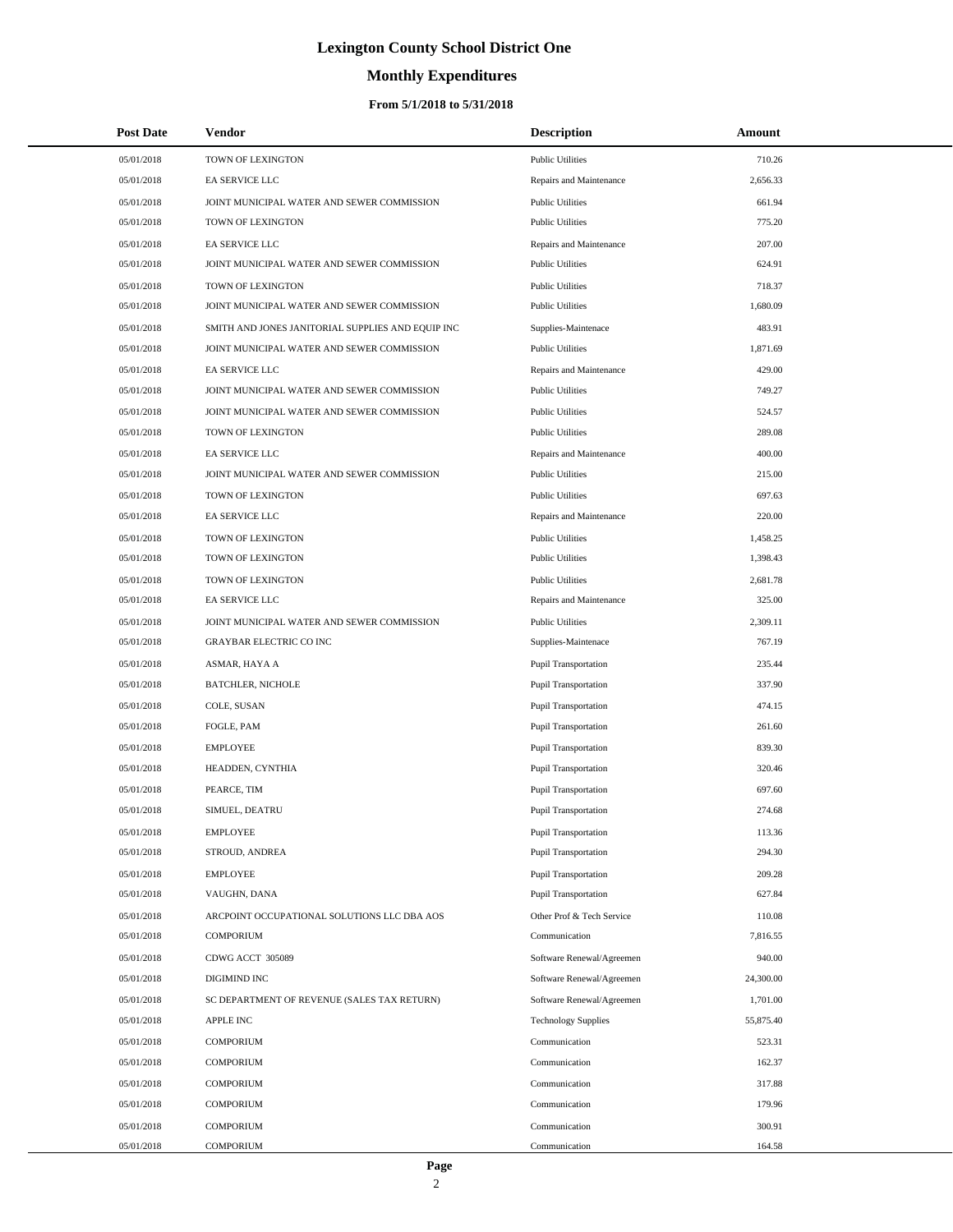# **Monthly Expenditures**

#### **From 5/1/2018 to 5/31/2018**

| <b>Post Date</b> | <b>Vendor</b>                                      | <b>Description</b>         | Amount     |
|------------------|----------------------------------------------------|----------------------------|------------|
| 05/01/2018       | <b>COMPORIUM</b>                                   | Communication              | 186.07     |
| 05/01/2018       | <b>COMPORIUM</b>                                   | Communication              | 241.37     |
| 05/01/2018       | <b>COMPORIUM</b>                                   | Communication              | 441.90     |
| 05/01/2018       | <b>COMPORIUM</b>                                   | Communication              | 208.86     |
| 05/01/2018       | <b>COMPORIUM</b>                                   | Communication              | 167.51     |
| 05/01/2018       | <b>COMPORIUM</b>                                   | Communication              | 234.92     |
| 05/01/2018       | <b>COMPORIUM</b>                                   | Communication              | 172.85     |
| 05/01/2018       | <b>COMPORIUM</b>                                   | Communication              | 168.11     |
| 05/01/2018       | <b>COMPORIUM</b>                                   | Communication              | 645.62     |
| 05/01/2018       | <b>COMPORIUM</b>                                   | Communication              | 153.52     |
| 05/01/2018       | <b>COMPORIUM</b>                                   | Communication              | 176.97     |
| 05/01/2018       | <b>COMPORIUM</b>                                   | Communication              | 209.22     |
| 05/01/2018       | <b>COMPORIUM</b>                                   | Communication              | 171.85     |
| 05/01/2018       | <b>COMPORIUM</b>                                   | Communication              | 314.13     |
| 05/01/2018       | <b>COMPORIUM</b>                                   | Communication              | 177.21     |
| 05/01/2018       | <b>COMPORIUM</b>                                   | Communication              | 212.52     |
| 05/01/2018       | <b>COMPORIUM</b>                                   | Communication              | 176.59     |
| 05/01/2018       | <b>COMPORIUM</b>                                   | Communication              | 167.11     |
| 05/01/2018       | <b>COMPORIUM</b>                                   | Communication              | 173.05     |
| 05/01/2018       | <b>COMPORIUM</b>                                   | Communication              | 210.18     |
| 05/01/2018       | <b>COMPORIUM</b>                                   | Communication              | 122.75     |
| 05/01/2018       | <b>COMPORIUM</b>                                   | Communication              | 324.28     |
| 05/01/2018       | <b>COMPORIUM</b>                                   | Communication              | 640.78     |
| 05/01/2018       | <b>COMPORIUM</b>                                   | Communication              | 193.45     |
| 05/01/2018       | <b>SCHOLASTIC INC</b>                              | Supplies                   | 819.90     |
| 05/01/2018       | KURTZ BROS DBA BENDER BURKOT                       | Supplies                   | 4,590.14   |
| 05/01/2018       | SC DEPARTMENT OF REVENUE (SALES TAX RETURN)        | Supplies                   | 321.31     |
| 05/01/2018       | SCHOOL SPECIALTY INC                               | Supplies                   | 1,427.38   |
| 05/01/2018       | SCHOOL SPECIALTY INC                               | Supplies                   | 111.19     |
| 05/01/2018       | <b>NCS PEARSON</b>                                 | Supplies                   | 944.76     |
| 05/01/2018       | FORMS AND SUPPLY INC (FSI)                         | Supplies                   | 427.89     |
| 05/01/2018       | ENTERPRISE LEASING COMPANY SOUTHEAST               | Pupil Transportation       | 233.54     |
| 05/01/2018       | CENTER FOR APPLIED LINGUISTIC BASIC ENGLISH SKILLS | Supplies                   | 277.50     |
| 05/01/2018       | SCHOOL SPECIALTY INC                               | Supplies                   | 117.42     |
| 05/01/2018       | HP INC                                             | Technology Equipment D F   | 4,459.85   |
| 05/01/2018       | FORMS AND SUPPLY INC (FSI)                         | Supplies                   | 47.82      |
| 05/01/2018       | LAKESHORE LEARNING MATERIALS                       | Supplies                   | 634.27     |
| 05/01/2018       | SCHOOL SPECIALTY INC                               | Supplies                   | 128.52     |
| 05/01/2018       | <b>BOOKSOURCE</b>                                  | Supplies                   | 334.14     |
| 05/01/2018       | SOUTHERN REGIONAL EDUCATION BD (SREB)              | Software Renewal/Agreemen  | 500.00     |
| 05/01/2018       | DON JOHNSTON INC                                   | Software Renewal/Agreemen  | 8,382.00   |
| 05/01/2018       | <b>ESPECIAL NEEDS</b>                              | Supplies                   | 2,452.12   |
| 05/01/2018       | LOVE CHEVROLET                                     | Vehicles                   | 25,560.00  |
| 05/01/2018       | CLARK POWELL ASSOCIATES INC                        | <b>Technology Supplies</b> | 33,811.29  |
| 05/01/2018       | THOMPSON TURNER CONSTRUCTION                       | Improv Other Than Bldg     | 158,283.23 |
| 05/01/2018       | HERSHEYS ICE CREAM                                 | Food                       | 120.00     |
| 05/01/2018       | REFRIGERATION SERVICE COMPANY                      | Repairs and Maintenance    | 531.40     |
| 05/01/2018       | REFRIGERATION SERVICE COMPANY                      | Repairs and Maintenance    | 501.89     |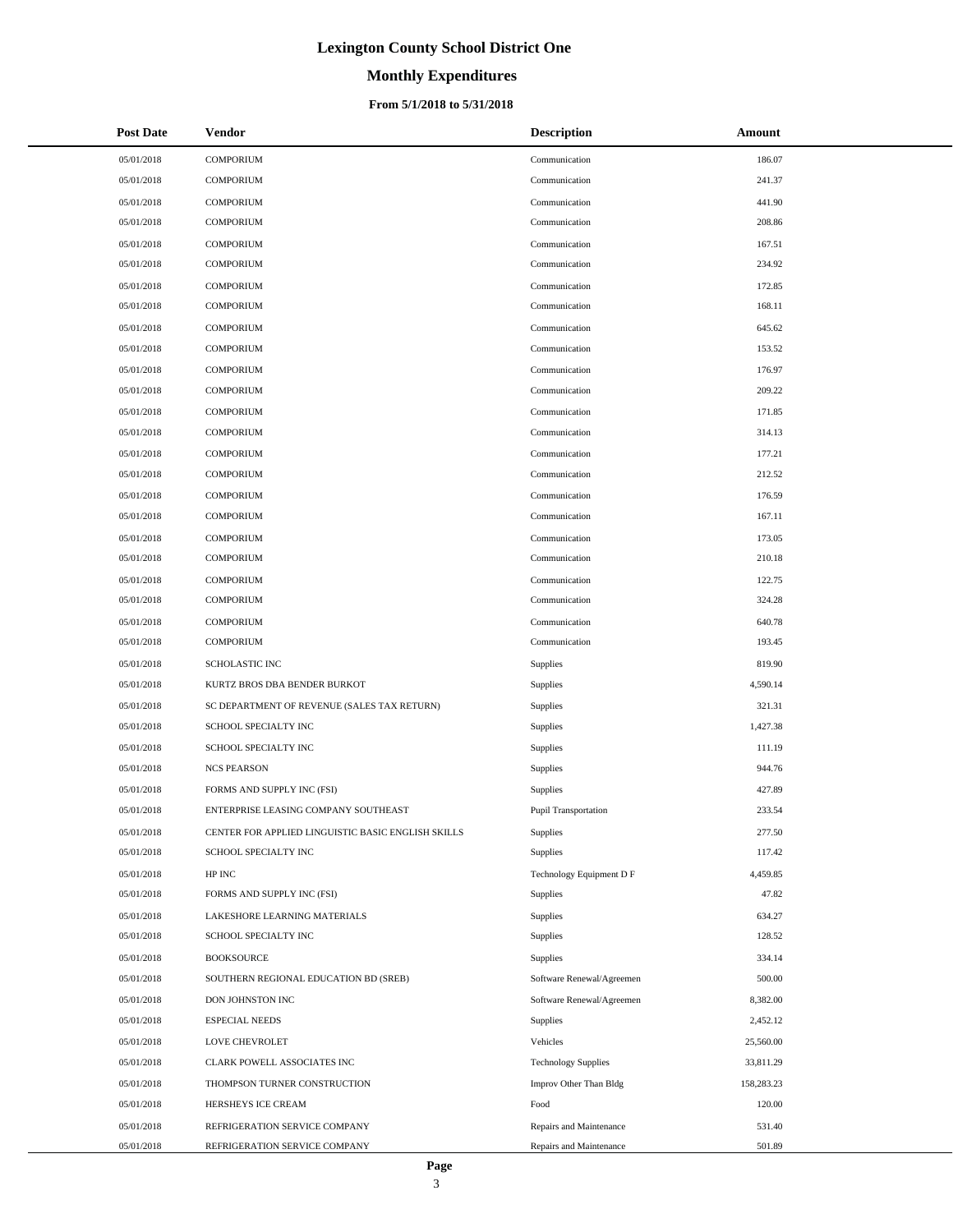# **Monthly Expenditures**

#### **From 5/1/2018 to 5/31/2018**

| <b>Post Date</b> | Vendor                                      | <b>Description</b>          | Amount    |
|------------------|---------------------------------------------|-----------------------------|-----------|
| 05/01/2018       | REFRIGERATION SERVICE COMPANY               | Repairs and Maintenance     | 447.97    |
| 05/01/2018       | REFRIGERATION SERVICE COMPANY               | Repairs and Maintenance     | 428.27    |
| 05/01/2018       | HERSHEYS ICE CREAM                          | Food                        | 132.00    |
| 05/01/2018       | HERSHEYS ICE CREAM                          | Food                        | 312.00    |
| 05/01/2018       | HERSHEYS ICE CREAM                          | Food                        | 192.00    |
| 05/01/2018       | HERSHEYS ICE CREAM                          | Food                        | 414.00    |
| 05/01/2018       | DISCOUNT DANCE SUPPLY                       | Pupil Activity              | 569.81    |
| 05/01/2018       | T AND T SPORTS                              | Pupil Activity              | 224.70    |
| 05/01/2018       | T AND T SPORTS                              | Pupil Activity              | 101.65    |
| 05/01/2018       | WACCAMAW HIGH SCHOOL                        | Pupil Activity              | 261.80    |
| 05/01/2018       | <b>BSN SPORTS</b>                           | Pupil Activity              | 1,516.73  |
| 05/01/2018       | ENTERPRISE LEASING COMPANY SOUTHEAST        | Pupil Activity              | 203.29    |
| 05/01/2018       | <b>T AND T SPORTS</b>                       | Pupil Activity              | 449.40    |
| 05/01/2018       | CAROLINA SIGNS AND DESIGN                   | Pupil Activity              | 160.50    |
| 05/01/2018       | EMBASSY SUITES CHARLESTON CONVENTION CENTER | Pupil Activity              | 524.58    |
| 05/02/2018       | SCHOOL SPECIALTY INC                        | Supplies                    | 234.96    |
| 05/02/2018       | <b>BOOKSOURCE</b>                           | Supplies                    | 390.77    |
| 05/02/2018       | <b>HEINEMANN</b>                            | Supplies                    | 425.00    |
| 05/02/2018       | <b>IPRINT TECHNOLOGIES</b>                  | Supplies                    | 1,009.93  |
| 05/02/2018       | CDWG ACCT 305089                            | Software Renewal/Agreemen   | 351.43    |
| 05/02/2018       | ROCHESTER 100 INC                           | Supplies                    | 750.00    |
| 05/02/2018       | <b>BOOKSOURCE</b>                           | Supplies                    | 1,192.80  |
| 05/02/2018       | LAKESHORE LEARNING MATERIALS                | Supplies                    | 4,739.27  |
| 05/02/2018       | <b>IPRINT TECHNOLOGIES</b>                  | Supplies                    | 709.07    |
| 05/02/2018       | BOOKSAMILLION.COM                           | Supplies                    | 1,474.16  |
| 05/02/2018       | <b>IPRINT TECHNOLOGIES</b>                  | Supplies                    | 103.50    |
| 05/02/2018       | RONALD SACHS VIOLINS                        | Supplies                    | 137.40    |
| 05/02/2018       | THE OFFICE PAL INC                          | Supplies                    | 1,118.80  |
| 05/02/2018       | THE OFFICE PAL INC                          | Supplies                    | 1,007.50  |
| 05/02/2018       | <b>BSN SPORTS</b>                           | Supplies                    | 13,620.78 |
| 05/02/2018       | FORMS AND SUPPLY INC (FSI)                  | Supplies                    | 850.65    |
| 05/02/2018       | <b>GE APPLIANCES</b>                        | Supplies                    | 218.00    |
| 05/02/2018       | <b>APPLE INC</b>                            | <b>Technology Supplies</b>  | 997.24    |
| 05/02/2018       | <b>B &amp; H PHOTO</b>                      | Supplies                    | 1,079.62  |
| 05/02/2018       | <b>B &amp; H PHOTO</b>                      | <b>Technology Supplies</b>  | 1,198.00  |
| 05/02/2018       | THE FAIRMONT DALLAS                         | <b>Pupil Transportation</b> | 316.15    |
| 05/02/2018       | THE FAIRMONT DALLAS                         | Travel                      | 1,066.15  |
| 05/02/2018       | MUSICIAN SUPPLY                             | Supplies                    | 361.13    |
| 05/02/2018       | MUSICIAN SUPPLY                             | Supplies                    | 4,194.40  |
| 05/02/2018       | RONALD SACHS VIOLINS                        | Supplies                    | 1,917.00  |
| 05/02/2018       | SCHOOL SPECIALTY INC                        | Supplies                    | 261.07    |
| 05/02/2018       | DELL COMPUTERS                              | <b>Technology Supplies</b>  | 2,787.07  |
| 05/02/2018       | APPLE INC                                   | <b>Technology Supplies</b>  | 203.30    |
| 05/02/2018       | CERTIFIED TRANSLATION SERVICES              | Other Prof & Tech Service   | 295.28    |
| 05/02/2018       | ADVANCED DOOR SYSTEMS INC                   | Repairs and Maintenance     | 786.00    |
| 05/02/2018       | SPIRIT COMMUNICATIONS                       | Communication               | 162.05    |
| 05/02/2018       | CHARRON SPORTS SERVICES INC                 | Repairs and Maintenance     | 630.00    |
| 05/02/2018       | CHARRON SPORTS SERVICES INC                 | Repairs and Maintenance     | 950.00    |

 $\overline{a}$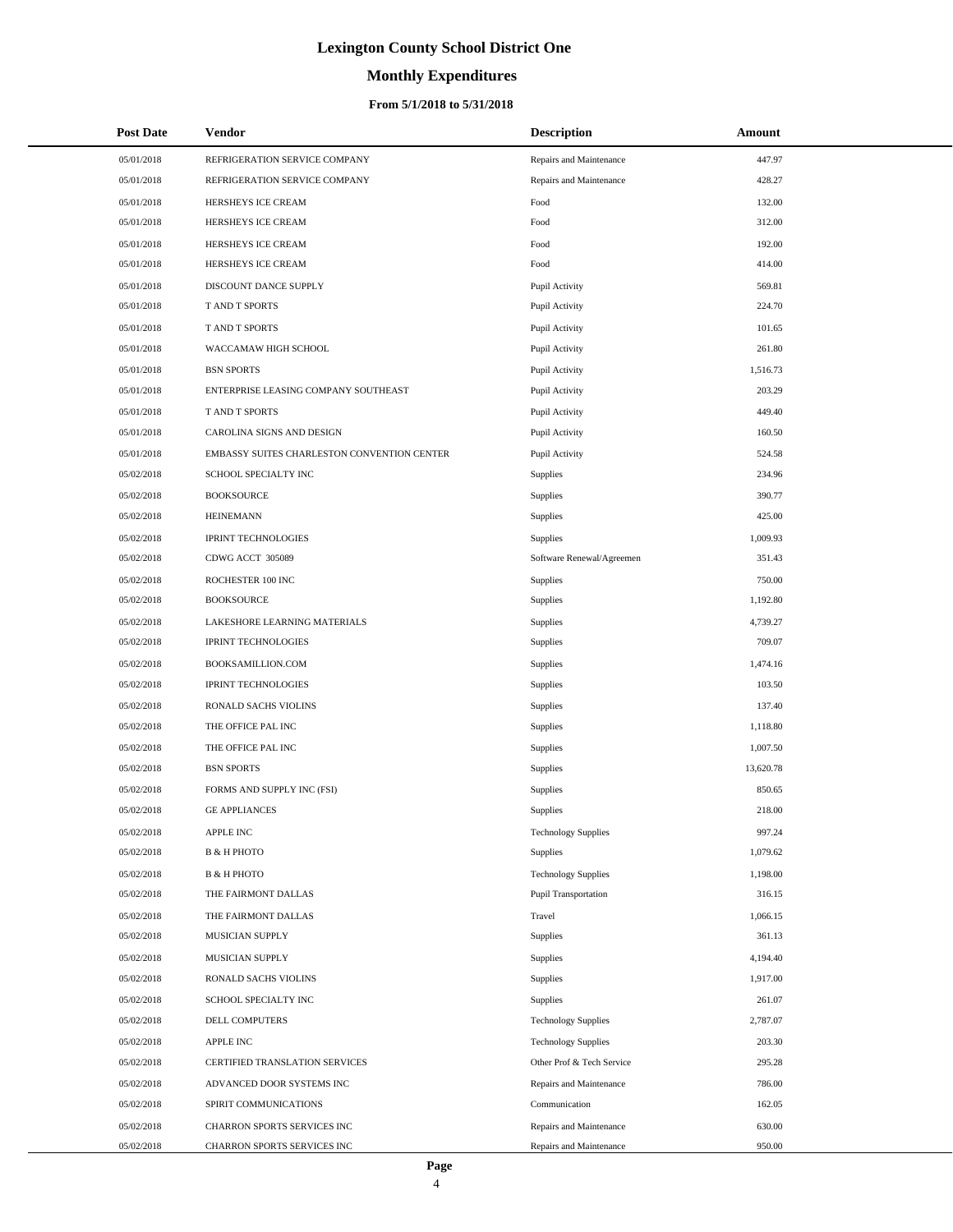# **Monthly Expenditures**

| <b>Post Date</b> | Vendor                            | <b>Description</b>         | Amount    |
|------------------|-----------------------------------|----------------------------|-----------|
| 05/02/2018       | CITY ELECTRIC SUPPLY CO           | Supplies-Maintenace        | 342.39    |
| 05/02/2018       | <b>WW GRAINGER</b>                | Supplies-Maintenace        | 1,259.93  |
| 05/02/2018       | CHARRON SPORTS SERVICES INC       | Repairs and Maintenance    | 630.00    |
| 05/02/2018       | MAYER ELECTRIC SUPPLY COMPANY INC | Supplies-Maintenace        | 331.70    |
| 05/02/2018       | CHARRON SPORTS SERVICES INC       | Repairs and Maintenance    | 1,267.00  |
| 05/02/2018       | ACE GLASS CO INC                  | Repairs and Maintenance    | 250.00    |
| 05/02/2018       | DODSON PEST CONTROL               | Repairs and Maintenance    | 250.00    |
| 05/02/2018       | CITY ELECTRIC SUPPLY CO           | Supplies-Maintenace        | 126.99    |
| 05/02/2018       | MAYER ELECTRIC SUPPLY COMPANY INC | Supplies-Maintenace        | 331.70    |
| 05/02/2018       | CHARRON SPORTS SERVICES INC       | Repairs and Maintenance    | 630.00    |
| 05/02/2018       | CHARRON SPORTS SERVICES INC       | Repairs and Maintenance    | 630.00    |
| 05/02/2018       | DODSON PEST CONTROL               | Repairs and Maintenance    | 250.00    |
| 05/02/2018       | CHARRON SPORTS SERVICES INC       | Repairs and Maintenance    | 630.00    |
| 05/02/2018       | DODSON PEST CONTROL               | Repairs and Maintenance    | 250.00    |
| 05/02/2018       | CHARRON SPORTS SERVICES INC       | Repairs and Maintenance    | 630.00    |
| 05/02/2018       | CITY ELECTRIC SUPPLY CO           | Supplies-Maintenace        | 126.99    |
| 05/02/2018       | CHARRON SPORTS SERVICES INC       | Repairs and Maintenance    | 400.00    |
| 05/02/2018       | TERMINIX COMMERCIAL               | Repairs and Maintenance    | 309.60    |
| 05/02/2018       | CHARRON SPORTS SERVICES INC       | Repairs and Maintenance    | 840.00    |
| 05/02/2018       | REBEL YELL INC                    | Supplies-Maintenace        | 224.70    |
| 05/02/2018       | <b>EMPLOYEE</b>                   | Supplies                   | 118.67    |
| 05/02/2018       | COLLINS, STEPHEN M                | Other Prof & Tech Service  | 120.00    |
| 05/02/2018       | MOORE, MARK                       | Other Prof & Tech Service  | 120.00    |
| 05/02/2018       | LINT, CHARLES ROBERT              | Other Prof & Tech Service  | 120.00    |
| 05/02/2018       | SPLASH OMNIMEDIA LLC              | Other Prof & Tech Service  | 1,800.00  |
| 05/02/2018       | <b>APPLE INC</b>                  | <b>Technology Supplies</b> | 253.59    |
| 05/02/2018       | SC DEPARTMENT OF SOCIAL SERVICES  | Other Prof & Tech Service  | 1,192.00  |
| 05/02/2018       | POLLOCK FINANCIAL SERVICES INC    | Repairs and Maintenance    | 16,028.09 |
| 05/02/2018       | <b>COMPORIUM</b>                  | Communication              | 6,124.29  |
| 05/02/2018       | <b>APPLE INC</b>                  | <b>Technology Supplies</b> | 6,831.95  |
| 05/02/2018       | <b>COMPORIUM</b>                  | Communication              | 5,362.32  |
| 05/02/2018       | <b>COMPORIUM</b>                  | Communication              | 1,704.20  |
| 05/02/2018       | COMPORIUM                         | Communication              | 3,265.94  |
| 05/02/2018       | <b>COMPORIUM</b>                  | Communication              | 1,760.41  |
| 05/02/2018       | <b>COMPORIUM</b>                  | Communication              | 2,546.24  |
| 05/02/2018       | <b>COMPORIUM</b>                  | Communication              | 2,189.48  |
| 05/02/2018       | <b>COMPORIUM</b>                  | Communication              | 1,019.20  |
| 05/02/2018       | <b>COMPORIUM</b>                  | Communication              | 2,342.04  |
| 05/02/2018       | <b>COMPORIUM</b>                  | Communication              | 1,795.60  |
| 05/02/2018       | <b>COMPORIUM</b>                  | Communication              | 1,684.08  |
| 05/02/2018       | <b>APPLE INC</b>                  | <b>Technology Supplies</b> | 422.65    |
| 05/02/2018       | <b>COMPORIUM</b>                  | Communication              | 1,783.57  |
| 05/02/2018       | <b>COMPORIUM</b>                  | Communication              | 1,864.81  |
| 05/02/2018       | <b>COMPORIUM</b>                  | Communication              | 1,957.06  |
| 05/02/2018       | <b>COMPORIUM</b>                  | Communication              | 2,566.13  |
| 05/02/2018       | <b>APPLE INC</b>                  | <b>Technology Supplies</b> | 422.65    |
| 05/02/2018       | <b>COMPORIUM</b>                  | Communication              | 4,709.25  |
| 05/02/2018       | <b>COMPORIUM</b>                  | Communication              | 2,136.42  |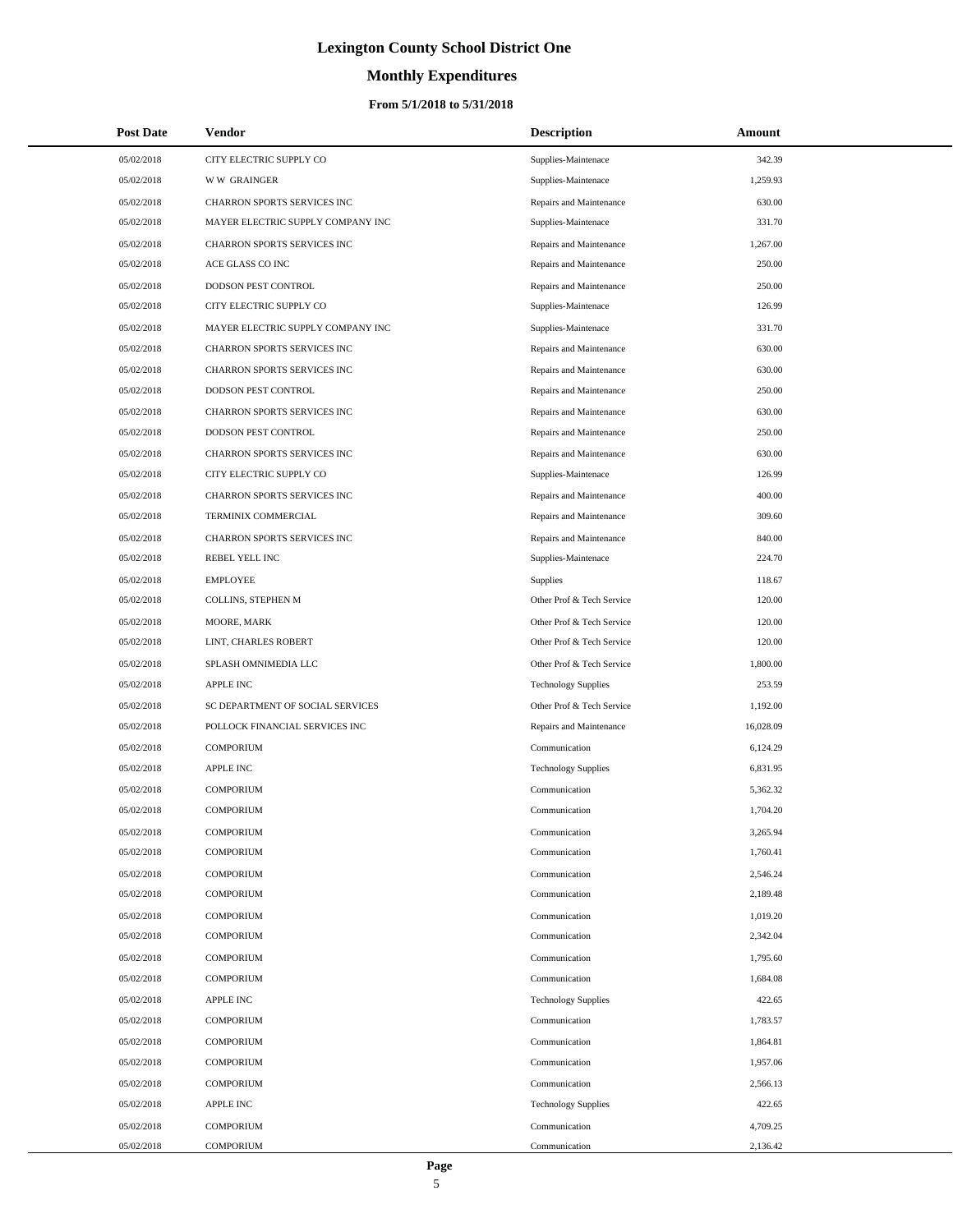# **Monthly Expenditures**

| <b>Post Date</b> | Vendor                                             | <b>Description</b>          | <b>Amount</b> |
|------------------|----------------------------------------------------|-----------------------------|---------------|
| 05/02/2018       | <b>COMPORIUM</b>                                   | Communication               | 2,106.09      |
| 05/02/2018       | <b>COMPORIUM</b>                                   | Communication               | 2,206.91      |
| 05/02/2018       | <b>COMPORIUM</b>                                   | Communication               | 1,963.25      |
| 05/02/2018       | <b>COMPORIUM</b>                                   | Communication               | 2,193.52      |
| 05/02/2018       | <b>COMPORIUM</b>                                   | Communication               | 2,623.86      |
| 05/02/2018       | <b>COMPORIUM</b>                                   | Communication               | 2,072.42      |
| 05/02/2018       | <b>COMPORIUM</b>                                   | Communication               | 2,126.93      |
| 05/02/2018       | <b>COMPORIUM</b>                                   | Communication               | 2,078.65      |
| 05/02/2018       | <b>COMPORIUM</b>                                   | Communication               | 1,662.49      |
| 05/02/2018       | <b>COMPORIUM</b>                                   | Communication               | 1,700.69      |
| 05/02/2018       | <b>COMPORIUM</b>                                   | Communication               | 1,796.52      |
| 05/02/2018       | <b>COMPORIUM</b>                                   | Communication               | 2,216.25      |
| 05/02/2018       | <b>COMPORIUM</b>                                   | Communication               | 2,672.69      |
| 05/02/2018       | <b>COMPORIUM</b>                                   | Communication               | 6,306.12      |
| 05/02/2018       | <b>COMPORIUM</b>                                   | Communication               | 2,627.60      |
| 05/02/2018       | THE FAIRMONT DALLAS                                | <b>Pupil Transportation</b> | 750.00        |
| 05/02/2018       | SCHOOL SPECIALTY INC                               | Supplies                    | 103.58        |
| 05/02/2018       | SNAP ON INDUSTRIAL A DIV OF IDSC HOLDINGS LLC      | Supplies                    | 3,976.63      |
| 05/02/2018       | SCHOOL SPECIALTY INC                               | Supplies                    | 149.33        |
| 05/02/2018       | MCGRAW HILL EDUCATION INC                          | Software Renewal/Agreemen   | 318.24        |
| 05/02/2018       | THE BANK OF NEW YORK FINANCIAL CONTROL BILLING DEP | Dues and Fees               | 2,200.00      |
| 05/02/2018       | SAM ASH MEGASTORES LLC                             | Supplies                    | 1,305.00      |
| 05/02/2018       | JOINT MUNICIPAL WATER AND SEWER COMMISSION         | Improv Other Than Bldg      | 956,563.97    |
| 05/02/2018       | <b>US FOODS</b>                                    | Supplies                    | 785.06        |
| 05/02/2018       | BORDEN DAIRY CO OF SC LLC                          | Milk                        | 315.63        |
| 05/02/2018       | SENN BROTHERS INC                                  | Produce                     | 152.00        |
| 05/02/2018       | <b>US FOODS</b>                                    | Supplies                    | 523.50        |
| 05/02/2018       | BORDEN DAIRY CO OF SC LLC                          | Milk                        | 575.62        |
| 05/02/2018       | SENN BROTHERS INC                                  | Produce                     | 152.00        |
| 05/02/2018       | <b>US FOODS</b>                                    | Supplies                    | 756.89        |
| 05/02/2018       | EARTHGRAINS BAKING COMPANIES INC                   | <b>Bread</b>                | 150.00        |
| 05/02/2018       | BORDEN DAIRY CO OF SC LLC                          | Milk                        | 296.32        |
| 05/02/2018       | SENN BROTHERS INC                                  | Produce                     | 136.75        |
| 05/02/2018       | BORDEN DAIRY CO OF SC LLC                          | Milk                        | 822.18        |
| 05/02/2018       | <b>US FOODS</b>                                    | Supplies                    | 322.27        |
| 05/02/2018       | BORDEN DAIRY CO OF SC LLC                          | Milk                        | 347.41        |
| 05/02/2018       | <b>US FOODS</b>                                    | Supplies                    | 496.29        |
| 05/02/2018       | BORDEN DAIRY CO OF SC LLC                          | Milk                        | 798.29        |
| 05/02/2018       | SENN BROTHERS INC                                  | Produce                     | 207.75        |
| 05/02/2018       | BORDEN DAIRY CO OF SC LLC                          | Milk                        | 114.78        |
| 05/02/2018       | SENN BROTHERS INC                                  | Produce                     | 158.50        |
| 05/02/2018       | <b>US FOODS</b>                                    | Supplies                    | 207.27        |
| 05/02/2018       | BORDEN DAIRY CO OF SC LLC                          | Milk                        | 411.09        |
| 05/02/2018       | <b>US FOODS</b>                                    | Supplies                    | 652.12        |
| 05/02/2018       | BORDEN DAIRY CO OF SC LLC                          | Milk                        | 1,188.26      |
| 05/02/2018       | SENN BROTHERS INC                                  | Produce                     | 155.50        |
| 05/02/2018       | <b>US FOODS</b>                                    | Supplies                    | 426.03        |
| 05/02/2018       | BORDEN DAIRY CO OF SC LLC                          | Milk                        | 418.57        |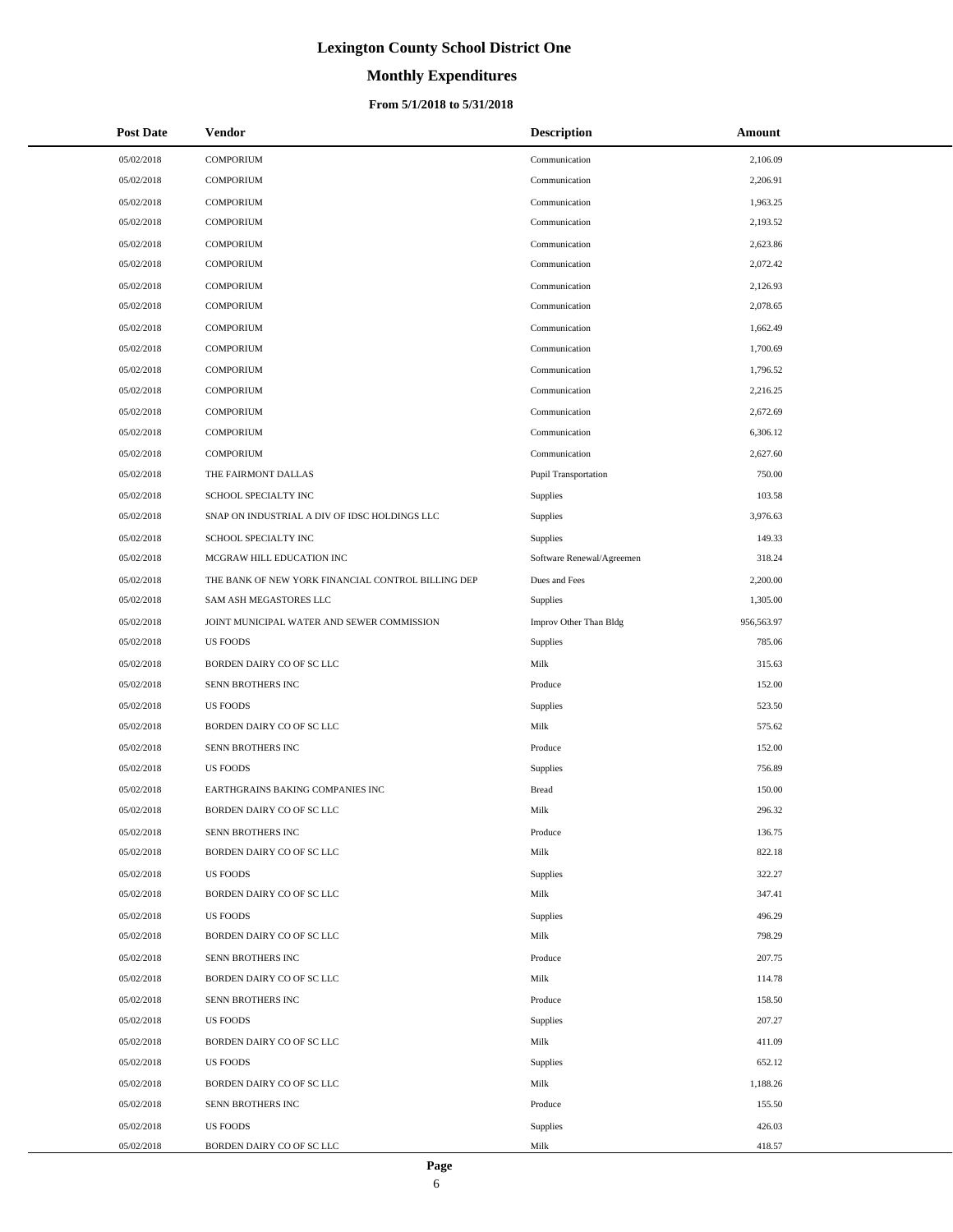# **Monthly Expenditures**

#### **From 5/1/2018 to 5/31/2018**

| <b>Post Date</b> | <b>Vendor</b>             | <b>Description</b> | Amount   |
|------------------|---------------------------|--------------------|----------|
| 05/02/2018       | SENN BROTHERS INC         | Produce            | 174.00   |
| 05/02/2018       | <b>US FOODS</b>           | Supplies           | 520.48   |
| 05/02/2018       | BORDEN DAIRY CO OF SC LLC | Milk               | 672.57   |
| 05/02/2018       | <b>US FOODS</b>           | Supplies           | 721.58   |
| 05/02/2018       | BORDEN DAIRY CO OF SC LLC | Milk               | 392.03   |
| 05/02/2018       | <b>US FOODS</b>           | Supplies           | 259.31   |
| 05/02/2018       | BORDEN DAIRY CO OF SC LLC | Milk               | 589.11   |
| 05/02/2018       | SENN BROTHERS INC         | Produce            | 107.75   |
| 05/02/2018       | <b>US FOODS</b>           | Supplies           | 514.73   |
| 05/02/2018       | BORDEN DAIRY CO OF SC LLC | Milk               | 399.03   |
| 05/02/2018       | SENN BROTHERS INC         | Produce            | 148.50   |
| 05/02/2018       | BORDEN DAIRY CO OF SC LLC | Milk               | 343.92   |
| 05/02/2018       | SENN BROTHERS INC         | Produce            | 125.00   |
| 05/02/2018       | <b>US FOODS</b>           | Supplies           | 166.20   |
| 05/02/2018       | BORDEN DAIRY CO OF SC LLC | Milk               | 421.29   |
| 05/02/2018       | <b>US FOODS</b>           | Supplies           | 155.50   |
| 05/02/2018       | BORDEN DAIRY CO OF SC LLC | Milk               | 393.14   |
| 05/02/2018       | SENN BROTHERS INC         | Produce            | 152.00   |
| 05/02/2018       | <b>US FOODS</b>           | Supplies           | 478.73   |
| 05/02/2018       | BORDEN DAIRY CO OF SC LLC | Milk               | 753.65   |
| 05/02/2018       | SENN BROTHERS INC         | Produce            | 217.50   |
| 05/02/2018       | <b>US FOODS</b>           | Supplies           | 449.27   |
| 05/02/2018       | BORDEN DAIRY CO OF SC LLC | Milk               | 268.03   |
| 05/02/2018       | SENN BROTHERS INC         | Produce            | 133.50   |
| 05/02/2018       | <b>US FOODS</b>           | Supplies           | 293.87   |
| 05/02/2018       | BORDEN DAIRY CO OF SC LLC | Milk               | 487.47   |
| 05/02/2018       | <b>US FOODS</b>           | Supplies           | 302.32   |
| 05/02/2018       | BORDEN DAIRY CO OF SC LLC | Milk               | 487.60   |
| 05/02/2018       | SENN BROTHERS INC         | Produce            | 186.46   |
| 05/02/2018       | <b>US FOODS</b>           | Supplies           | 411.70   |
| 05/02/2018       | BORDEN DAIRY CO OF SC LLC | Milk               | 605.21   |
| 05/02/2018       | SENN BROTHERS INC         | Produce            | 265.75   |
| 05/02/2018       | <b>US FOODS</b>           | Supplies           | 304.50   |
| 05/02/2018       | BORDEN DAIRY CO OF SC LLC | Milk               | 450.23   |
| 05/02/2018       | <b>US FOODS</b>           | Supplies           | 587.10   |
| 05/02/2018       | BORDEN DAIRY CO OF SC LLC | Milk               | 404.64   |
| 05/02/2018       | <b>US FOODS</b>           | Supplies           | 173.08   |
| 05/02/2018       | BORDEN DAIRY CO OF SC LLC | Milk               | 325.40   |
| 05/02/2018       | <b>US FOODS</b>           | Supplies           | 900.29   |
| 05/02/2018       | BORDEN DAIRY CO OF SC LLC | Milk               | 398.08   |
| 05/02/2018       | SENN BROTHERS INC         | Produce            | 114.50   |
| 05/02/2018       | <b>US FOODS</b>           | Supplies           | 364.08   |
| 05/02/2018       | BORDEN DAIRY CO OF SC LLC | Milk               | 286.93   |
| 05/02/2018       | <b>US FOODS</b>           | Supplies           | 1,418.16 |
| 05/02/2018       | BORDEN DAIRY CO OF SC LLC | Milk               | 258.22   |
| 05/02/2018       | SENN BROTHERS INC         | Produce            | 235.71   |
| 05/02/2018       | <b>US FOODS</b>           | <b>Supplies</b>    | 405.28   |
| 05/02/2018       | BORDEN DAIRY CO OF SC LLC | Milk               | 443.54   |

÷.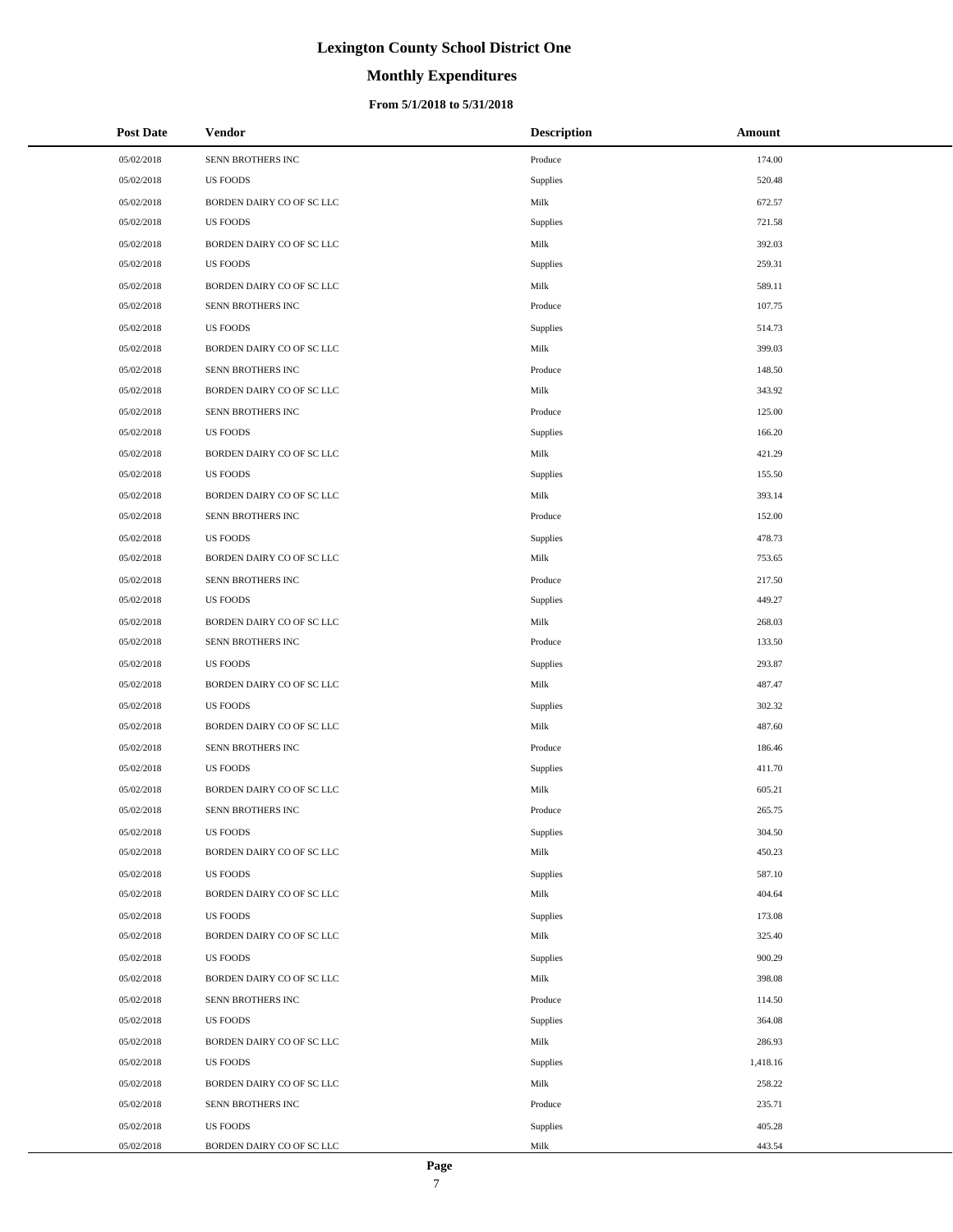# **Monthly Expenditures**

| <b>Post Date</b> | Vendor                                          | <b>Description</b>         | Amount    |
|------------------|-------------------------------------------------|----------------------------|-----------|
| 05/02/2018       | SMARTPHONE MEDIC LLC                            | Pupil Activity             | 594.00    |
| 05/02/2018       | SMARTPHONE MEDIC LLC                            | Pupil Activity             | 297.00    |
| 05/02/2018       | SMARTPHONE MEDIC LLC                            | Pupil Activity             | 198.00    |
| 05/02/2018       | DELL COMPUTERS                                  | Pupil Activity             | 673.32    |
| 05/02/2018       | <b>US AWARDS INC</b>                            | Pupil Activity             | 171.60    |
| 05/02/2018       | US SPECIALTY COATINGS INC                       | Pupil Activity             | 1,304.54  |
| 05/02/2018       | REED, JOHN MARCUS                               | Pupil Activity             | 105.00    |
| 05/02/2018       | ASH, DAVID                                      | Pupil Activity             | 114.70    |
| 05/02/2018       | CORREA, ALAN                                    | Pupil Activity             | 237.00    |
| 05/02/2018       | PARADISE, DON                                   | Pupil Activity             | 102.50    |
| 05/02/2018       | COPELAND, MICHAEL FORREST                       | Pupil Activity             | 117.20    |
| 05/03/2018       | <b>ACP DIRECT</b>                               | Supplies                   | 908.50    |
| 05/03/2018       | RASIX COMPUTER CENTER INC DBA ACADEMIC SUPPLIER | Supplies                   | 860.63    |
| 05/03/2018       | MANAGEDPRINT                                    | Supplies                   | 513.60    |
| 05/03/2018       | <b>ACP DIRECT</b>                               | Supplies                   | 1,021.46  |
| 05/03/2018       | SCHOOL SPECIALTY INC                            | Supplies                   | 162.90    |
| 05/03/2018       | LEGO EDUCATION NOTH AMERICA                     | <b>Technology Supplies</b> | 5,999.99  |
| 05/03/2018       | SCHOOL OUTFITTERS LLC                           | Supplies                   | 492.39    |
| 05/03/2018       | HILBISH, ALLISON                                | Other Prof & Tech Service  | 300.00    |
| 05/03/2018       | <b>APPLE INC</b>                                | <b>Technology Supplies</b> | 1,463.76  |
| 05/03/2018       | <b>EMPLOYEE</b>                                 | Travel                     | 192.38    |
| 05/03/2018       | <b>EMPLOYEE</b>                                 | Travel                     | 274.68    |
| 05/03/2018       | COMMUNICATION DYNASTY LLC                       | Other Prof & Tech Service  | 3,945.00  |
| 05/03/2018       | SOLIANT HEALTH INC                              | Other Prof & Tech Service  | 922.50    |
| 05/03/2018       | YANSON, MARTHA G                                | Other Prof & Tech Service  | 235.00    |
| 05/03/2018       | <b>EMPLOYEE</b>                                 | Travel                     | 916.76    |
| 05/03/2018       | FORMS AND SUPPLY INC (FSI)                      | Supplies                   | 329.26    |
| 05/03/2018       | <b>CONVERSE COLLEGE</b>                         | Inst Prog Improvement      | 17,000.00 |
| 05/03/2018       | <b>EMPLOYEE</b>                                 | Travel                     | 102.46    |
| 05/03/2018       | TIME WARNER CABLE                               | Communication              | 160.90    |
| 05/03/2018       | MANSFIELD OIL CO OF GAINESVILLE INC             | Supplies-Maintenace        | 4,363.32  |
| 05/03/2018       | DADE PAPER AND BAG CO                           | Supplies-Maintenace        | 275.42    |
| 05/03/2018       | <b>WW GRAINGER</b>                              | Supplies-Maintenace        | 370.22    |
| 05/03/2018       | <b>WW GRAINGER</b>                              | Supplies-Maintenace        | 207.37    |
| 05/03/2018       | CITY OF WEST COLUMBIA WATER COLLECTION DIVISION | <b>Public Utilities</b>    | 850.00    |
| 05/03/2018       | INTERSTATE SOLUTIONS                            | Supplies-Maintenace        | 157.48    |
| 05/03/2018       | TOWN OF LEXINGTON                               | Other Prof & Tech Service  | 6,100.13  |
| 05/03/2018       | TOWN OF LEXINGTON                               | Other Prof & Tech Service  | 16,798.60 |
| 05/03/2018       | TOWN OF LEXINGTON                               | Other Prof & Tech Service  | 16,113.32 |
| 05/03/2018       | TOWN OF LEXINGTON                               | Other Prof & Tech Service  | 6,100.13  |
| 05/03/2018       | TOWN OF LEXINGTON                               | Other Prof & Tech Service  | 6,100.13  |
| 05/03/2018       | TOWN OF LEXINGTON                               | Other Prof & Tech Service  | 15,183.32 |
| 05/03/2018       | TOWN OF LEXINGTON                               | Other Prof & Tech Service  | 29,374.27 |
| 05/03/2018       | POSTMASTER 010 (BULK MAIL)                      | Dues and Fees              | 225.00    |
| 05/03/2018       | <b>EMPLOYEE</b>                                 | Travel                     | 162.95    |
| 05/03/2018       | EMPLOYEE                                        | Travel                     | 148.79    |
| 05/03/2018       | <b>BOOKSOURCE</b>                               | Supplies                   | 134.77    |
| 05/03/2018       | ANOTHER PRINTER                                 | Supplies                   | 210.08    |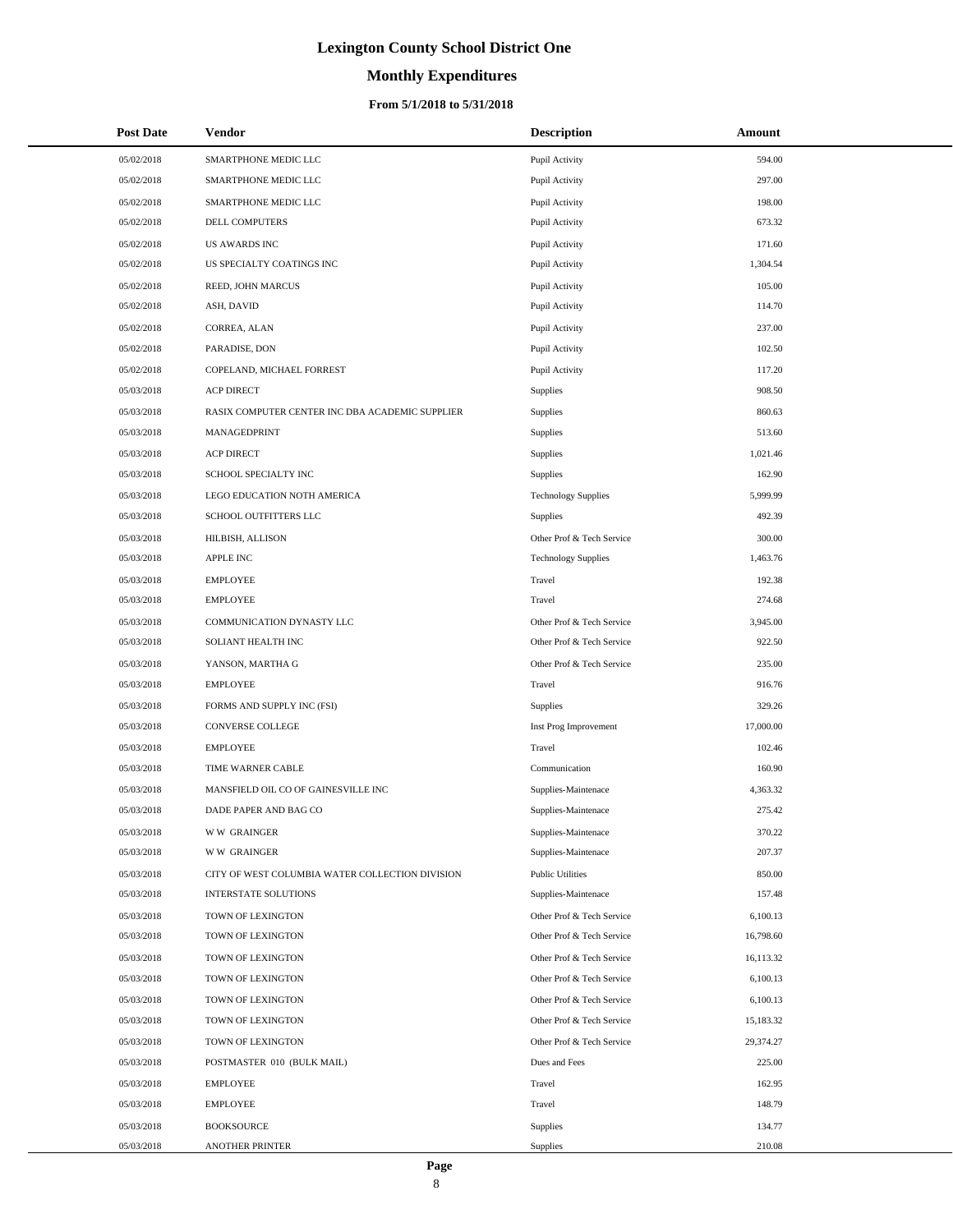# **Monthly Expenditures**

#### **From 5/1/2018 to 5/31/2018**

| <b>Post Date</b> | <b>Vendor</b>                                      | <b>Description</b>            | Amount    |
|------------------|----------------------------------------------------|-------------------------------|-----------|
| 05/03/2018       | READING AND WRITING PROJECT NETWORK LLC            | Inst Prog Improvement         | 5,413.44  |
| 05/03/2018       | <b>EMPLOYEE</b>                                    | Travel                        | 144.43    |
| 05/03/2018       | NANCY K PERRY CHILDREN'S SHELTER                   | <b>Instructional Services</b> | 405.00    |
| 05/03/2018       | WOOD APPLIED BEHAVIOR CONSULTING                   | <b>Pupil Services</b>         | 3,625.00  |
| 05/03/2018       | ALL MEDICAL                                        | Supplies                      | 4,896.32  |
| 05/03/2018       | ALL MEDICAL                                        | Equipment - Nonexpendable     | 11,326.98 |
| 05/03/2018       | DEERE AND COMPANY                                  | Equipment - Nonexpendable     | 10,615.12 |
| 05/03/2018       | DEERE AND COMPANY                                  | Equipment - Nonexpendable     | 10,615.12 |
| 05/03/2018       | CK PARTS LLC                                       | Supplies                      | 431.78    |
| 05/03/2018       | PRO KITCHEN ONLINE LLC                             | Supplies                      | 2,801.01  |
| 05/03/2018       | LEGO EDUCATION NOTH AMERICA                        | Pupil Activity                | 440.34    |
| 05/03/2018       | NEWSELA INC                                        | Pupil Activity                | 750.00    |
| 05/03/2018       | WEISSMAN THEATRICAL SUPPLY DBA DESIGN FOR DANCE    | Pupil Activity                | 515.61    |
| 05/03/2018       | STATE DEPARTMENT OF EDUCATION LEX DIST ONEBUS SHOP | Pupil Activity                | 148.92    |
| 05/03/2018       | <b>SUMTER HIGH SCHOOL</b>                          | Pupil Activity                | 175.00    |
| 05/03/2018       | <b>BSN SPORTS</b>                                  | Pupil Activity                | 513.60    |
| 05/03/2018       | ROCKET MESH LACROSSE                               | Pupil Activity                | 1,300.00  |
| 05/04/2018       | TEACHER'S DISCOVERY                                | Supplies                      | 126.00    |
| 05/04/2018       | SCHOOL SPECIALTY INC                               | Supplies                      | 164.19    |
| 05/04/2018       | ADAIR PIANO LLC                                    | Repairs and Maintenance       | 150.00    |
| 05/04/2018       | SCHOOL SPECIALTY INC                               | Supplies                      | 1,619.47  |
| 05/04/2018       | TRIUNE MARKETING CO                                | Supplies                      | 1,067.33  |
| 05/04/2018       | TRIUNE MARKETING CO                                | Supplies                      | 1,067.33  |
| 05/04/2018       | SCHOOL SPECIALTY INC                               | Supplies                      | 899.64    |
| 05/04/2018       | <b>HEINEMANN</b>                                   | Supplies                      | 2,655.00  |
| 05/04/2018       | <b>KAEDEN BOOKS</b>                                | Supplies                      | 108.50    |
| 05/04/2018       | THE LITTLE SIGN CO                                 | Supplies                      | 420.00    |
| 05/04/2018       | THE OFFICE PAL INC                                 | Supplies                      | 124.07    |
| 05/04/2018       | FORMS AND SUPPLY INC (FSI)                         | Supplies                      | 345.40    |
| 05/04/2018       | TRIUNE MARKETING CO                                | Supplies                      | 1,083.38  |
| 05/04/2018       | <b>EMPLOYEE</b>                                    | Travel                        | 177.13    |
| 05/04/2018       | <b>EMPLOYEE</b>                                    | Travel                        | 177.13    |
| 05/04/2018       | <b>EMPLOYEE</b>                                    | Travel                        | 177.13    |
| 05/04/2018       | <b>EMPLOYEE</b>                                    | Travel                        | 177.13    |
| 05/04/2018       | PIONEER MANUFACTURING CO                           | Supplies                      | 837.66    |
| 05/04/2018       | RASIX COMPUTER CENTER INC DBA ACADEMIC SUPPLIER    | Supplies                      | 727.56    |
| 05/04/2018       | RASIX COMPUTER CENTER INC DBA ACADEMIC SUPPLIER    | Supplies                      | 152.20    |
| 05/04/2018       | CAMCOR                                             | <b>Technology Supplies</b>    | 638.74    |
| 05/04/2018       | <b>SIGN A RAMA</b>                                 | Supplies                      | 104.00    |
| 05/04/2018       | <b>EMPLOYEE</b>                                    | Travel                        | 379.50    |
| 05/04/2018       | <b>EMPLOYEE</b>                                    | Travel                        | 379.50    |
| 05/04/2018       | <b>EMPLOYEE</b>                                    | Travel                        | 379.50    |
| 05/04/2018       | <b>JW PEPPER</b>                                   | Supplies                      | 1,747.79  |
| 05/04/2018       | MACKIN LIBRARY MEDIA                               | <b>Library Books</b>          | 1,687.19  |
| 05/04/2018       | CERTIFIED TRANSLATION SERVICES                     | Other Prof & Tech Service     | 260.00    |
| 05/04/2018       | <b>EMPLOYEE</b>                                    | Travel                        | 156.96    |
| 05/04/2018       | <b>EMPLOYEE</b>                                    | Travel                        | 147.50    |
| 05/04/2018       | <b>EMPLOYEE</b>                                    | Travel                        | 435.68    |

 $\overline{a}$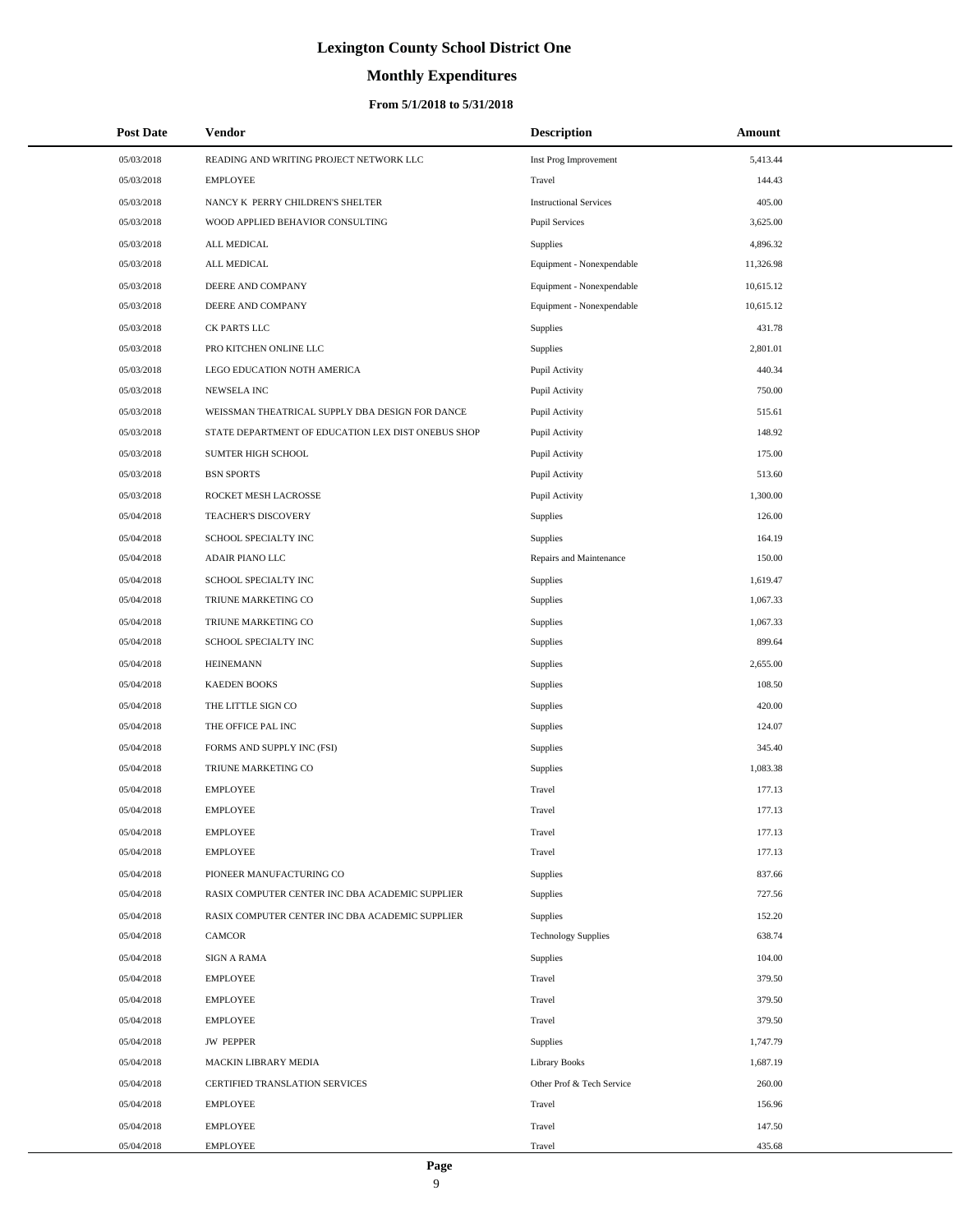# **Monthly Expenditures**

#### **From 5/1/2018 to 5/31/2018**

| <b>Post Date</b> | Vendor                                            | <b>Description</b>        | Amount   |
|------------------|---------------------------------------------------|---------------------------|----------|
| 05/04/2018       | <b>EMPLOYEE</b>                                   | Travel                    | 324.50   |
| 05/04/2018       | <b>EMPLOYEE</b>                                   | Travel                    | 113.36   |
| 05/04/2018       | <b>EMPLOYEE</b>                                   | Travel                    | 633.64   |
| 05/04/2018       | DATA MANAGEMENT INC                               | Other Prof & Tech Service | 1.350.00 |
| 05/04/2018       | FORMS AND SUPPLY INC (FSI)                        | <b>Supplies</b>           | 328.60   |
| 05/04/2018       | THE OFFICE PAL INC                                | Supplies                  | 247.93   |
| 05/04/2018       | CULLUM SERVICES INC                               | Repairs and Maintenance   | 1,343.75 |
| 05/04/2018       | <b>CULLUM SERVICES INC</b>                        | Repairs and Maintenance   | 4,792.50 |
| 05/04/2018       | SMITH AND JONES JANITORIAL SUPPLIES AND EQUIP INC | Supplies-Maintenace       | 6,121.01 |
| 05/04/2018       | <b>CULLUM SERVICES INC</b>                        | Repairs and Maintenance   | 1,108.08 |
| 05/04/2018       | SMITH AND JONES JANITORIAL SUPPLIES AND EQUIP INC | Supplies-Maintenace       | 818.13   |
| 05/04/2018       | CULLUM SERVICES INC                               | Repairs and Maintenance   | 3,937.50 |
| 05/04/2018       | EA SERVICE LLC                                    | Supplies-Maintenace       | 1,863.41 |
| 05/04/2018       | <b>CULLUM SERVICES INC</b>                        | Repairs and Maintenance   | 1,023.75 |
| 05/04/2018       | <b>CULLUM SERVICES INC</b>                        | Repairs and Maintenance   | 360.00   |
| 05/04/2018       | EA SERVICE LLC                                    | Supplies-Maintenace       | 1,242.27 |
| 05/04/2018       | CULLUM SERVICES INC                               | Repairs and Maintenance   | 1,379.17 |
| 05/04/2018       | <b>CULLUM SERVICES INC</b>                        | Repairs and Maintenance   | 440.63   |
| 05/04/2018       | SMITH AND JONES JANITORIAL SUPPLIES AND EQUIP INC | Supplies-Maintenace       | 747.93   |
| 05/04/2018       | CULLUM SERVICES INC                               | Repairs and Maintenance   | 2,730.00 |
| 05/04/2018       | CULLUM SERVICES INC                               | Repairs and Maintenance   | 757.50   |
| 05/04/2018       | SMITH AND JONES JANITORIAL SUPPLIES AND EQUIP INC | Supplies-Maintenace       | 678.49   |
| 05/04/2018       | CULLUM SERVICES INC                               | Repairs and Maintenance   | 1,372.50 |
| 05/04/2018       | SMITH AND JONES JANITORIAL SUPPLIES AND EQUIP INC | Supplies-Maintenace       | 4,611.87 |
| 05/04/2018       | CULLUM SERVICES INC                               | Repairs and Maintenance   | 1,355.63 |
| 05/04/2018       | CULLUM SERVICES INC                               | Repairs and Maintenance   | 1,059.38 |
| 05/04/2018       | SMITH AND JONES JANITORIAL SUPPLIES AND EQUIP INC | Supplies-Maintenace       | 880.72   |
| 05/04/2018       | <b>CULLUM SERVICES INC</b>                        | Repairs and Maintenance   | 1,331.25 |
| 05/04/2018       | SMITH AND JONES JANITORIAL SUPPLIES AND EQUIP INC | Supplies-Maintenace       | 856.75   |
| 05/04/2018       | CULLUM SERVICES INC                               | Repairs and Maintenance   | 1,792.50 |
| 05/04/2018       | CONCEPT UNLIMITED INC                             | Repairs and Maintenance   | 532.12   |
| 05/04/2018       | <b>CULLUM SERVICES INC</b>                        | Repairs and Maintenance   | 3,788.54 |
| 05/04/2018       | SMITH AND JONES JANITORIAL SUPPLIES AND EQUIP INC | Supplies-Maintenace       | 4,569.50 |
| 05/04/2018       | CULLUM SERVICES INC                               | Repairs and Maintenance   | 1,691.25 |
| 05/04/2018       | <b>CULLUM SERVICES INC</b>                        | Repairs and Maintenance   | 1,537.50 |
| 05/04/2018       | SMITH AND JONES JANITORIAL SUPPLIES AND EQUIP INC | <b>Supplies</b>           | 681.38   |
| 05/04/2018       | CULLUM SERVICES INC                               | Repairs and Maintenance   | 1,149.38 |
| 05/04/2018       | <b>CULLUM SERVICES INC</b>                        | Repairs and Maintenance   | 2,651.25 |
| 05/04/2018       | SMITH AND JONES JANITORIAL SUPPLIES AND EQUIP INC | Supplies-Maintenace       | 3,673.91 |
| 05/04/2018       | CULLUM SERVICES INC                               | Repairs and Maintenance   | 1,125.00 |
| 05/04/2018       | SOUTHEASTERN PAPER                                | Supplies-Maintenace       | 457.43   |
| 05/04/2018       | CULLUM SERVICES INC                               | Repairs and Maintenance   | 1,515.00 |
| 05/04/2018       | CULLUM SERVICES INC                               | Repairs and Maintenance   | 1,376.25 |
| 05/04/2018       | SMITH AND JONES JANITORIAL SUPPLIES AND EQUIP INC | Supplies-Maintenace       | 4,962.66 |
| 05/04/2018       | CULLUM SERVICES INC                               | Repairs and Maintenance   | 1,530.00 |
| 05/04/2018       | SMITH AND JONES JANITORIAL SUPPLIES AND EQUIP INC | Supplies-Maintenace       | 385.20   |
| 05/04/2018       | CULLUM SERVICES INC                               | Repairs and Maintenance   | 1,205.60 |
| 05/04/2018       | SMITH AND JONES JANITORIAL SUPPLIES AND EQUIP INC | Supplies-Maintenace       | 119.84   |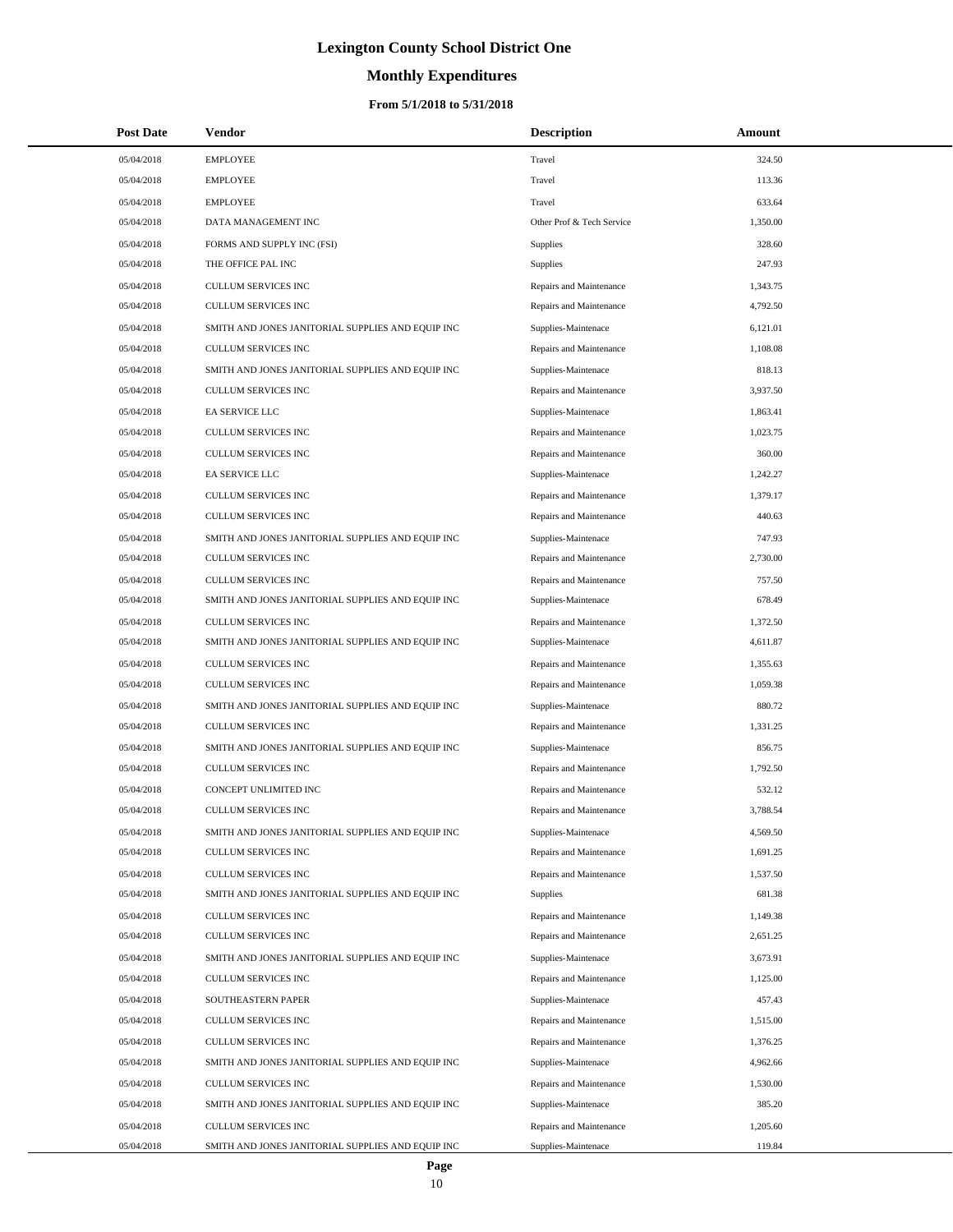# **Monthly Expenditures**

| <b>Post Date</b> | Vendor                                            | <b>Description</b>         | Amount     |  |
|------------------|---------------------------------------------------|----------------------------|------------|--|
| 05/04/2018       | CULLUM SERVICES INC                               | Repairs and Maintenance    | 1,276.88   |  |
| 05/04/2018       | PETE'S WELDING AND METAL WORKS                    | Supplies-Maintenace        | 1,014.00   |  |
| 05/04/2018       | <b>CULLUM SERVICES INC</b>                        | Repairs and Maintenance    | 620.62     |  |
| 05/04/2018       | SMITH AND JONES JANITORIAL SUPPLIES AND EQUIP INC | Supplies-Maintenace        | 4,449.06   |  |
| 05/04/2018       | <b>CULLUM SERVICES INC</b>                        | Repairs and Maintenance    | 2,371.88   |  |
| 05/04/2018       | CULLUM SERVICES INC                               | Repairs and Maintenance    | 1,453.12   |  |
| 05/04/2018       | CULLUM SERVICES INC                               | Repairs and Maintenance    | 2,437.50   |  |
| 05/04/2018       | SMITH AND JONES JANITORIAL SUPPLIES AND EQUIP INC | Supplies-Maintenace        | 3,745.00   |  |
| 05/04/2018       | <b>CULLUM SERVICES INC</b>                        | Repairs and Maintenance    | 5,887.50   |  |
| 05/04/2018       | CULLUM SERVICES INC                               | Repairs and Maintenance    | 1,453.13   |  |
| 05/04/2018       | MARKETVOLT LLC                                    | Software Renewal/Agreemen  | 3,000.00   |  |
| 05/04/2018       | SC DEPARTMENT OF REVENUE (SALES TAX RETURN)       | Software Renewal/Agreemen  | 210.00     |  |
| 05/04/2018       | RASIX COMPUTER CENTER INC DBA ACADEMIC SUPPLIER   | <b>Supplies</b>            | 465.57     |  |
| 05/04/2018       | <b>APPLE INC</b>                                  | <b>Supplies</b>            | 2,621.50   |  |
| 05/04/2018       | RASIX COMPUTER CENTER INC DBA ACADEMIC SUPPLIER   | <b>Supplies</b>            | 437.86     |  |
| 05/04/2018       | <b>APPLE INC</b>                                  | <b>Technology Supplies</b> | 125,414.70 |  |
| 05/04/2018       | CDWG ACCT 305089                                  | <b>Technology Supplies</b> | 139.10     |  |
| 05/04/2018       | CSC(COMMUNICATIONS SUPPLY CORP)                   | <b>Technology Supplies</b> | 484.71     |  |
| 05/04/2018       | <b>CAMCOR</b>                                     | <b>Technology Supplies</b> | 100.56     |  |
| 05/04/2018       | CDWG ACCT 305089                                  | <b>Technology Supplies</b> | 1,460.55   |  |
| 05/04/2018       | CDWG ACCT 305089                                  | <b>Technology Supplies</b> | 1,043.25   |  |
| 05/04/2018       | RASIX COMPUTER CENTER INC DBA ACADEMIC SUPPLIER   | <b>Supplies</b>            | 942.08     |  |
| 05/04/2018       | SCHOOL SPECIALTY INC                              | Supplies                   | 3,229.26   |  |
| 05/04/2018       | <b>HEINEMANN</b>                                  | Supplies                   | 375.00     |  |
| 05/04/2018       | <b>EMPLOYEE</b>                                   | Travel                     | 238.57     |  |
| 05/04/2018       | <b>EMPLOYEE</b>                                   | Travel                     | 234.21     |  |
| 05/04/2018       | <b>BOOKS BY THE BUSHEL LLC</b>                    | <b>Supplies</b>            | 118.00     |  |
| 05/04/2018       | ONLINE LEARNING CONSORTIUM INC                    | Inst Prog Improvement      | 9,250.00   |  |
| 05/04/2018       | CAROLINA BIOLOGICAL SUPPLY CO                     | Supplies                   | 465.82     |  |
| 05/04/2018       | LEXINGTON COUNTY SCHOOL DIST 1                    | Pupil Transportation       | 425.94     |  |
| 05/04/2018       | COMPUTER DESIGN CONSULTING SERVICE LLC            | Printing and Binding       | 982.26     |  |
| 05/04/2018       | KURTZ BROS DBA BENDER BURKOT                      | Supplies                   | 162.00     |  |
| 05/04/2018       | SCHOOL SPECIALTY INC                              | Supplies                   | 129.34     |  |
| 05/04/2018       | <b>EMPLOYEE</b>                                   | Travel                     | 186.22     |  |
| 05/04/2018       | <b>EMPLOYEE</b>                                   | Travel                     | 188.21     |  |
| 05/04/2018       | <b>COMPORIUM</b>                                  | Communication              | 389.33     |  |
| 05/04/2018       | SC DEPARTMENT OF REVENUE (SALES TAX RETURN)       | Sales Tax on Adult Meals   | 1,964.13   |  |
| 05/04/2018       | LEXINGTON COUNTY SCHOOL DIST 1                    | Pupil Activity             | 167.40     |  |
| 05/04/2018       | RIDDELL / ALL AMERICAN                            | Pupil Activity             | 3,333.52   |  |
| 05/04/2018       | PIONEER MANUFACTURING CO                          | Pupil Activity             | 229.57     |  |
| 05/04/2018       | COLUMBIA SPECIALTY ADVERTISING INC                | Pupil Activity             | 1,098.89   |  |
| 05/07/2018       | SCHOOL SPECIALTY INC                              | Supplies                   | 1,653.48   |  |
| 05/07/2018       | SCHOOL SPECIALTY INC                              | Supplies                   | 935.39     |  |
| 05/07/2018       | SCHOOL SPECIALTY INC                              | Supplies                   | 422.99     |  |
| 05/07/2018       | <b>BOOKSOURCE</b>                                 | Supplies                   | 20,266.76  |  |
| 05/07/2018       | BOOKSAMILLION.COM                                 | Supplies                   | 320.46     |  |
| 05/07/2018       | FORMS AND SUPPLY INC (FSI)                        | Supplies                   | 203.39     |  |
| 05/07/2018       | FORMS AND SUPPLY INC (FSI)                        | Supplies                   | 584.22     |  |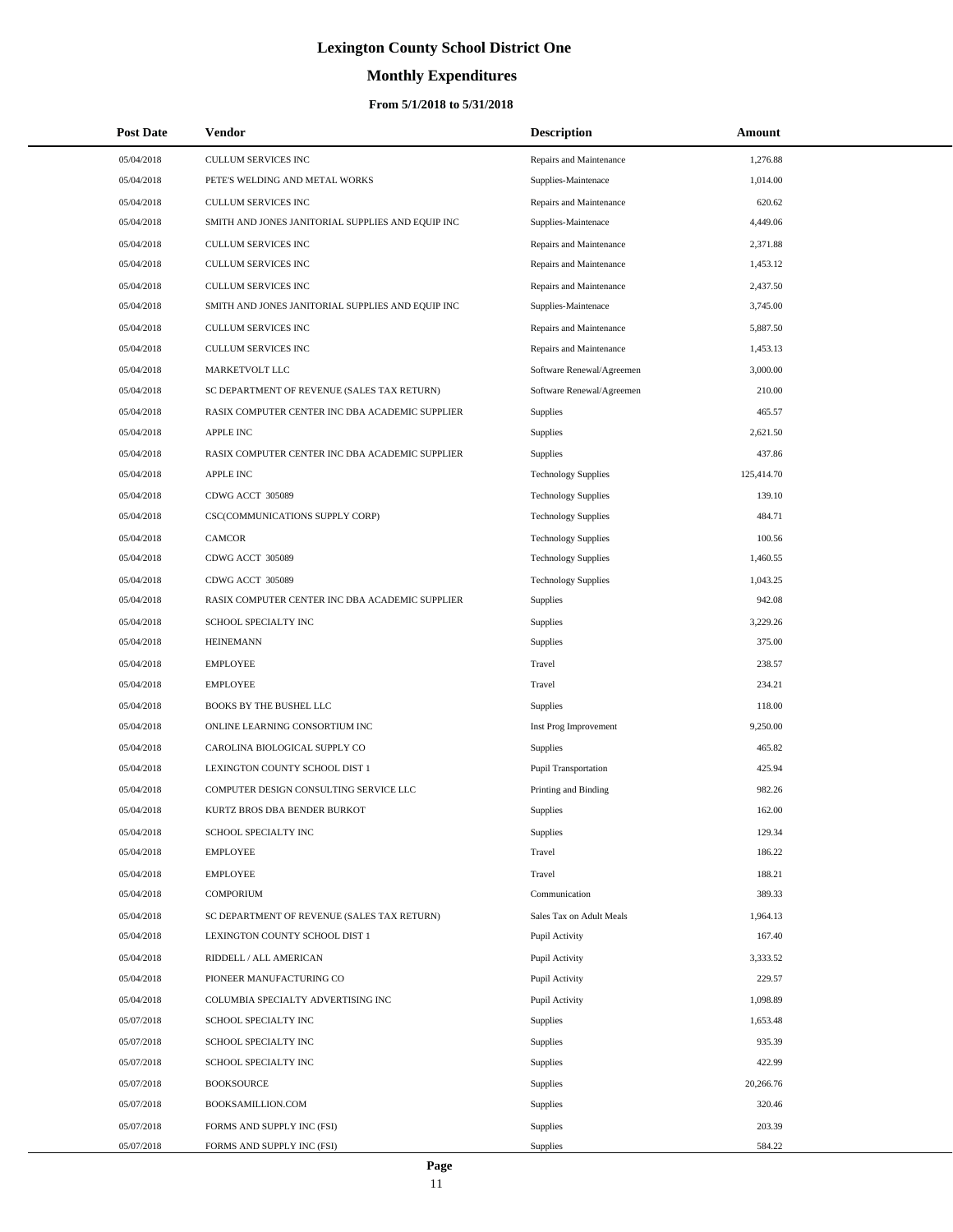# **Monthly Expenditures**

#### **From 5/1/2018 to 5/31/2018**

| <b>Post Date</b> | Vendor                                      | <b>Description</b>            | Amount    |
|------------------|---------------------------------------------|-------------------------------|-----------|
| 05/07/2018       | SCHOOL SPECIALTY INC                        | Supplies                      | 560.31    |
| 05/07/2018       | SCHOOL SPECIALTY INC                        | Supplies                      | 240.66    |
| 05/07/2018       | PALMETTO HEALTH ALLIANCE                    | <b>Instructional Services</b> | 125.00    |
| 05/07/2018       | DEMCO INC                                   | <b>Technology Supplies</b>    | 994.98    |
| 05/07/2018       | <b>EMPLOYEE</b>                             | Travel                        | 110.63    |
| 05/07/2018       | FLORIDA LEAGUE OF IB SCHOOLS (FLIBS)        | Travel-Teacher Staff Dev      | 1,850.00  |
| 05/07/2018       | SARVIS LAW FIRM, LLC                        | Legal Services                | 2,649.28  |
| 05/07/2018       | A Z LAWN MOWER PARTS                        | Supplies-Maintenace           | 450.97    |
| 05/07/2018       | FIRE SYSTEMS INC                            | Repairs and Maintenance       | 575.00    |
| 05/07/2018       | JACKSONVILLE SOUND AND COMMUNICATIONS       | Repairs and Maintenance       | 941.62    |
| 05/07/2018       | A Z LAWN MOWER PARTS                        | Supplies-Maintenace           | 441.69    |
| 05/07/2018       | BOILER SAFETY PROGRAM SC DEPT OF LLR        | Other Property Services       | 150.00    |
| 05/07/2018       | COOK & BOARDMAN LLC                         | Supplies-Maintenace           | 812.76    |
| 05/07/2018       | <b>S&amp;ME INC</b>                         | Repairs and Maintenance       | 404.62    |
| 05/07/2018       | PALMETTO PROPANE                            | Energy                        | 624.21    |
| 05/07/2018       | A Z LAWN MOWER PARTS                        | Supplies-Maintenace           | 662.55    |
| 05/07/2018       | SOUTHEASTERN PAPER                          | Supplies-Maintenace           | 867.98    |
| 05/07/2018       | TUCKER OIL COMPANY INC                      | <b>Pupil Transportation</b>   | 232.94    |
| 05/07/2018       | MOORE, MARK                                 | Other Prof & Tech Service     | 120.00    |
| 05/07/2018       | <b>APPLE INC</b>                            | <b>Technology Supplies</b>    | 1,599.65  |
| 05/07/2018       | DTC WORLDWIDE                               | <b>Technology Supplies</b>    | 60,265.00 |
| 05/07/2018       | PROVANTAGE LLC                              | <b>Technology Supplies</b>    | 2,436.92  |
| 05/07/2018       | SC DEPARTMENT OF REVENUE (SALES TAX RETURN) | <b>Technology Supplies</b>    | 4,239.79  |
| 05/07/2018       | DTC WORLDWIDE                               | <b>Technology Supplies</b>    | 4,798.00  |
| 05/07/2018       | SC DEPARTMENT OF REVENUE (SALES TAX RETURN) | <b>Technology Supplies</b>    | 271.98    |
| 05/07/2018       | SCHOLASTIC INC                              | Supplies                      | 19,925.71 |
| 05/07/2018       | <b>STEMFINITY</b>                           | Supplies                      | 2,290.00  |
| 05/07/2018       | WESTERN PSYCHOLOGICAL SERVICES (WPS)        | Supplies                      | 342.00    |
| 05/07/2018       | AIKIDO ACADEMY OF SELF DEFENSE LLC          | Other Prof & Tech Service     | 300.00    |
| 05/07/2018       | <b>BOOKSOURCE</b>                           | Supplies                      | 4,890.77  |
| 05/07/2018       | <b>DELL COMPUTERS</b>                       | <b>Technology Supplies</b>    | 9,530.87  |
| 05/07/2018       | DELTA EDUCATION                             | Supplies                      | 457.62    |
| 05/07/2018       | KURTZ BROS DBA BENDER BURKOT                | Supplies                      | 665.00    |
| 05/07/2018       | SCHOOL SPECIALTY INC                        | Supplies                      | 601.88    |
| 05/07/2018       | <b>EMPLOYEE</b>                             | Supplies                      | 275.00    |
| 05/07/2018       | <b>EMPLOYEE</b>                             | Supplies                      | 275.00    |
| 05/07/2018       | ATTAINMENT CO INC                           | Supplies                      | 1,138.10  |
| 05/07/2018       | <b>S&amp;ME INC</b>                         | Repairs and Maintenance       | 404.62    |
| 05/07/2018       | <b>S&amp;ME INC</b>                         | Repairs and Maintenance       | 809.23    |
| 05/07/2018       | <b>S&amp;ME INC</b>                         | Repairs and Maintenance       | 1,618.46  |
| 05/07/2018       | <b>S&amp;ME INC</b>                         | Repairs and Maintenance       | 809.23    |
| 05/07/2018       | <b>S&amp;ME INC</b>                         | Repairs and Maintenance       | 1,213.85  |
| 05/07/2018       | RUFUS ORNDUFF REF INC                       | Repairs and Maintenance       | 574.82    |
| 05/07/2018       | RUFUS ORNDUFF REF INC                       | Repairs and Maintenance       | 176.72    |
| 05/07/2018       | RUFUS ORNDUFF REF INC                       | Repairs and Maintenance       | 533.86    |
| 05/07/2018       | RUFUS ORNDUFF REF INC                       | Repairs and Maintenance       | 533.21    |
| 05/07/2018       | RUFUS ORNDUFF REF INC                       | Repairs and Maintenance       | 900.85    |
| 05/07/2018       | RUFUS ORNDUFF REF INC                       | Repairs and Maintenance       | 364.94    |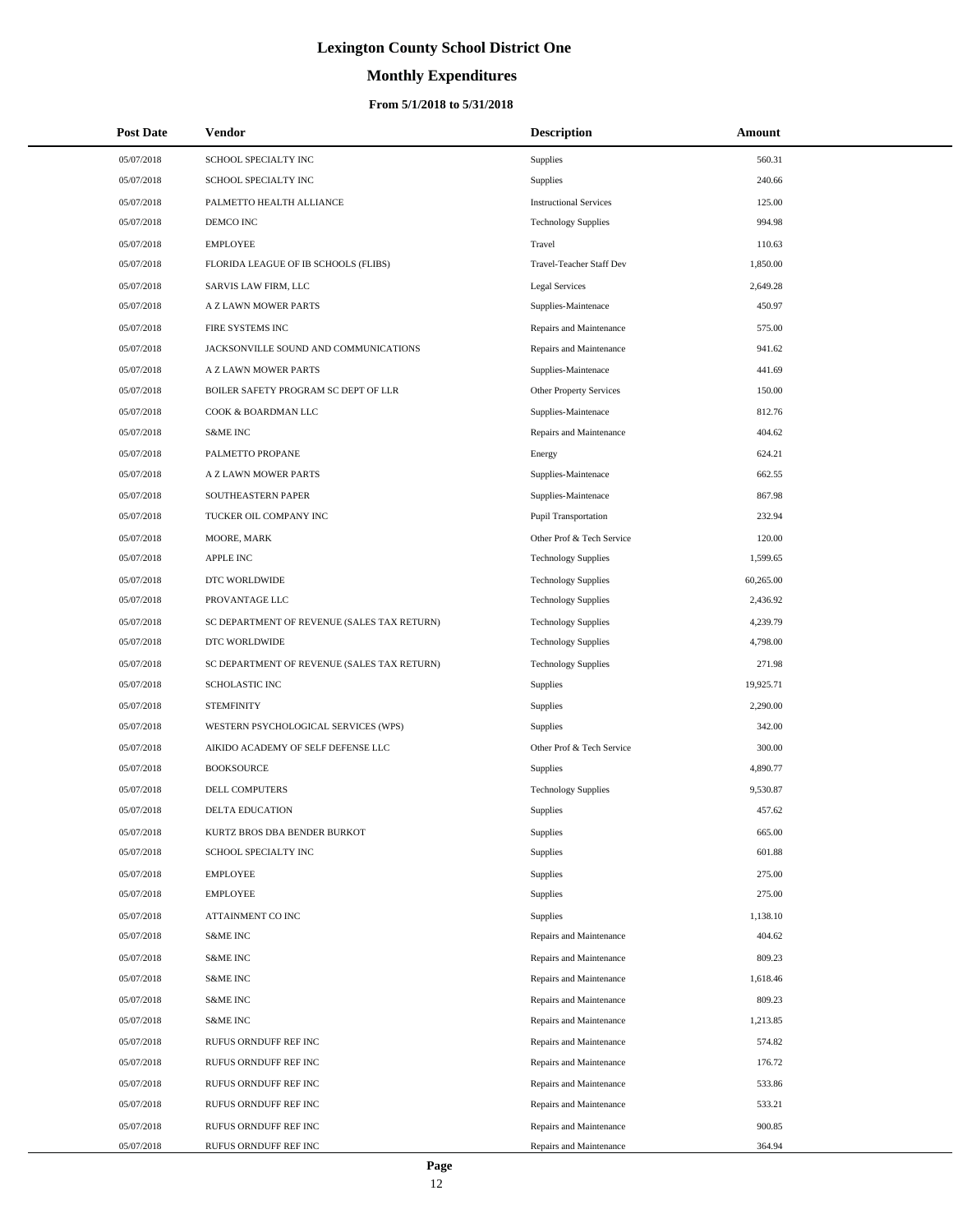# **Monthly Expenditures**

| <b>Post Date</b> | Vendor                                             | <b>Description</b>         | Amount    |
|------------------|----------------------------------------------------|----------------------------|-----------|
| 05/07/2018       | RUFUS ORNDUFF REF INC                              | Repairs and Maintenance    | 188.83    |
| 05/07/2018       | RUFUS ORNDUFF REF INC                              | Repairs and Maintenance    | 653.08    |
| 05/07/2018       | RUFUS ORNDUFF REF INC                              | Repairs and Maintenance    | 2,234.32  |
| 05/07/2018       | RUFUS ORNDUFF REF INC                              | Repairs and Maintenance    | 513.83    |
| 05/07/2018       | RUFUS ORNDUFF REF INC                              | Repairs and Maintenance    | 689.90    |
| 05/07/2018       | RUFUS ORNDUFF REF INC                              | Repairs and Maintenance    | 170.45    |
| 05/07/2018       | RUFUS ORNDUFF REF INC                              | Repairs and Maintenance    | 496.64    |
| 05/07/2018       | SENN BROTHERS INC                                  | Food                       | 104.00    |
| 05/07/2018       | SCHOOL SPECIALTY INC                               | Pupil Activity             | 391.57    |
| 05/07/2018       | SCANTEX BUSINESS SYSTEMS                           | Pupil Activity             | 175.50    |
| 05/07/2018       | FORMS AND SUPPLY INC (FSI)                         | Pupil Activity             | 2,286.53  |
| 05/07/2018       | FORT DORCHESTER HIGH SCHOOL                        | Pupil Activity             | 206.15    |
| 05/07/2018       | CONWAY HIGH SCHOOL                                 | Pupil Activity             | 308.00    |
| 05/07/2018       | <b>BSN SPORTS</b>                                  | Pupil Activity             | 479.36    |
| 05/07/2018       | DILLON HIGH SCHOOL                                 | Pupil Activity             | 210.00    |
| 05/07/2018       | MAY RIVER HIGH SCHOOL                              | Pupil Activity             | 307.50    |
| 05/07/2018       | MAY RIVER HIGH SCHOOL                              | Pupil Activity             | 266.50    |
| 05/07/2018       | <b>HUDL</b>                                        | Pupil Activity             | 2,354.00  |
| 05/07/2018       | <b>BSN SPORTS</b>                                  | Pupil Activity             | 102.72    |
| 05/07/2018       | ALL AMERICAN BASKETBALL CAMPS LLC                  | Pupil Activity             | 600.00    |
| 05/08/2018       | <b>RYDIN DECAL</b>                                 | Supplies                   | 984.00    |
| 05/08/2018       | SCHOOL SPECIALTY INC                               | Supplies                   | 1,297.35  |
| 05/08/2018       | SCHOOL SPECIALTY INC                               | Supplies                   | 5,843.48  |
| 05/08/2018       | FORMS AND SUPPLY INC (FSI)                         | Supplies                   | 855.47    |
| 05/08/2018       | SCHOOL SPECIALTY INC                               | Supplies                   | 156.58    |
| 05/08/2018       | SCHOOL SPECIALTY INC                               | <b>Supplies</b>            | 384.26    |
| 05/08/2018       | MUSICIAN SUPPLY                                    | Repairs and Maintenance    | 135.00    |
| 05/08/2018       | BERNHARDT HOUSE OF VIOLINS                         | Supplies                   | 676.24    |
| 05/08/2018       | SCHOOL SPECIALTY INC                               | Supplies                   | 104.21    |
| 05/08/2018       | <b>ACCUCUT LLC</b>                                 | Supplies                   | $-78.00$  |
| 05/08/2018       | HP INC                                             | <b>Technology Supplies</b> | 189.52    |
| 05/08/2018       | OCCUPATIONAL HEALTH                                | <b>Supplies</b>            | 567.00    |
| 05/08/2018       | <b>APPLE INC</b>                                   | <b>Technology Supplies</b> | 62,539.36 |
| 05/08/2018       | BOUND TO STAY BOUND BOOKS INC                      | <b>Library Books</b>       | 723.08    |
| 05/08/2018       | FOLLETT SCHOOL SOLUTIONS INC                       | <b>Library Books</b>       | 567.46    |
| 05/08/2018       | LEXINGTON PRINTING LLC                             | Printing and Binding       | 2,493.10  |
| 05/08/2018       | CERTIFIED TRANSLATION SERVICES                     | Other Prof & Tech Service  | 130.00    |
| 05/08/2018       | SCHOOL SPECIALTY INC                               | <b>Supplies</b>            | 520.93    |
| 05/08/2018       | <b>APPLE INC</b>                                   | <b>Technology Supplies</b> | 478.29    |
| 05/08/2018       | GATEWAY SUPPLY CO INC                              | Supplies-Maintenace        | 229.52    |
| 05/08/2018       | GATEWAY SUPPLY CO INC                              | Supplies-Maintenace        | 203.64    |
| 05/08/2018       | SMITH AND JONES JANITORIAL SUPPLIES AND EQUIP INC  | Supplies-Maintenace        | 239.68    |
| 05/08/2018       | STATE DEPARTMENT OF EDUCATION LEX DIST ONEBUS SHOP | Pupil Transportation       | 5,862.40  |
| 05/08/2018       | MIDLANDS EXAMS AND DRUG SCREENING                  | Other Prof & Tech Service  | 880.00    |
| 05/08/2018       | <b>READABLE INK</b>                                | Other Prof & Tech Service  | 1,080.00  |
| 05/08/2018       | <b>APPLE INC</b>                                   | <b>Technology Supplies</b> | 6,446.75  |
| 05/08/2018       | MOTOROLA SOLUTIONS                                 | <b>Technology Supplies</b> | 2,150.06  |
| 05/08/2018       | MOTOROLA SOLUTIONS                                 | <b>Technology Supplies</b> | 635.74    |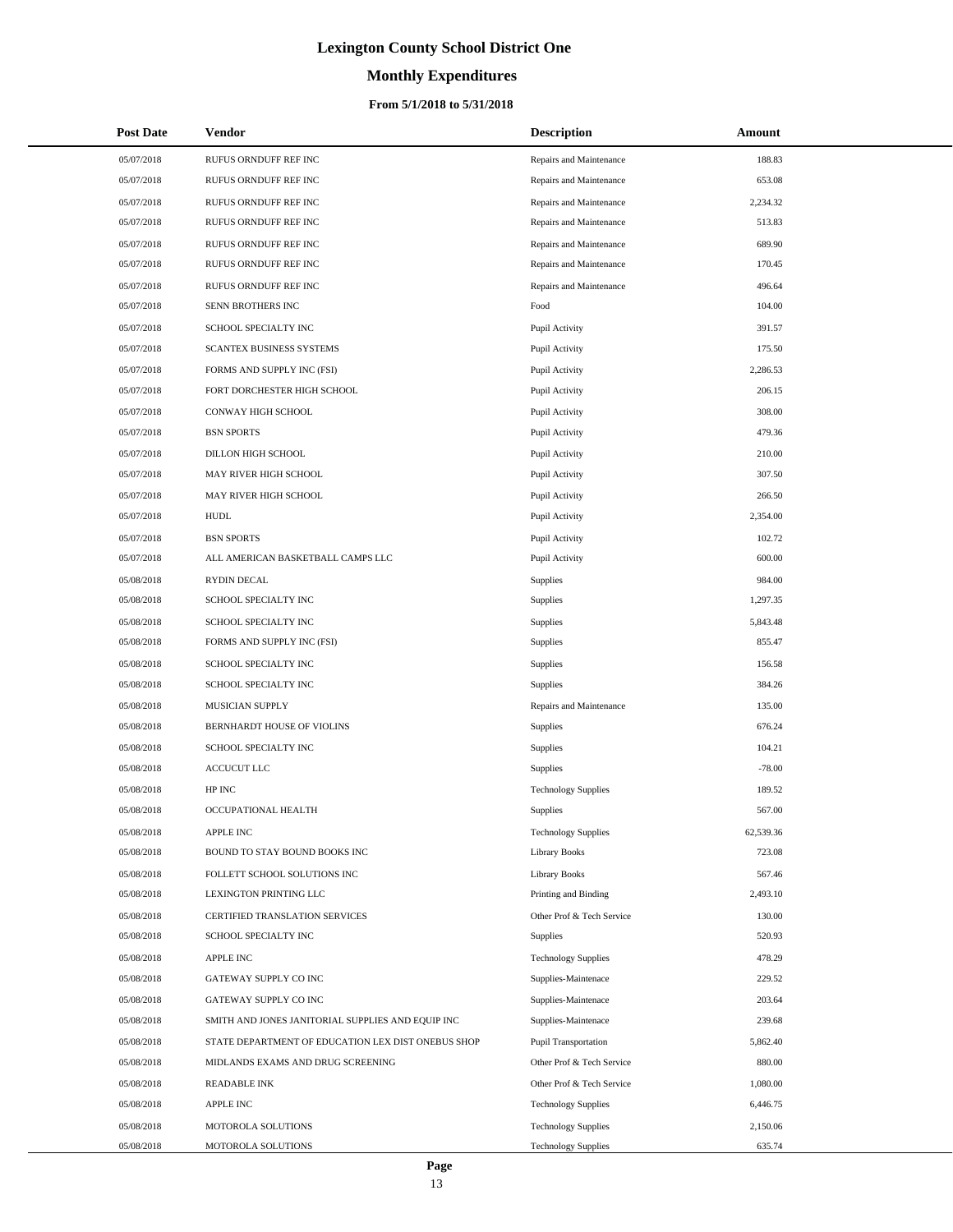# **Monthly Expenditures**

| <b>Post Date</b> | Vendor                                        | <b>Description</b>          | Amount    |
|------------------|-----------------------------------------------|-----------------------------|-----------|
| 05/08/2018       | <b>CAMCOR</b>                                 | <b>Technology Supplies</b>  | 239.15    |
| 05/08/2018       | <b>CAMCOR</b>                                 | <b>Technology Supplies</b>  | 528.04    |
| 05/08/2018       | MOTOROLA SOLUTIONS                            | <b>Technology Supplies</b>  | 1,200.01  |
| 05/08/2018       | <b>CAMCOR</b>                                 | <b>Technology Supplies</b>  | 119.57    |
| 05/08/2018       | <b>CAMCOR</b>                                 | <b>Technology Supplies</b>  | 119.57    |
| 05/08/2018       | MOTOROLA SOLUTIONS                            | <b>Technology Supplies</b>  | 211.91    |
| 05/08/2018       | <b>CAMCOR</b>                                 | <b>Technology Supplies</b>  | 202.65    |
| 05/08/2018       | MOTOROLA SOLUTIONS                            | <b>Technology Supplies</b>  | 112.35    |
| 05/08/2018       | MOTOROLA SOLUTIONS                            | <b>Technology Supplies</b>  | 211.91    |
| 05/08/2018       | MOTOROLA SOLUTIONS                            | <b>Technology Supplies</b>  | 1,059.57  |
| 05/08/2018       | MONOPRICE.COM                                 | <b>Technology Supplies</b>  | 115.25    |
| 05/08/2018       | <b>CAMCOR</b>                                 | <b>Technology Supplies</b>  | 730.70    |
| 05/08/2018       | MOTOROLA SOLUTIONS                            | <b>Technology Supplies</b>  | 140.44    |
| 05/08/2018       | <b>CAMCOR</b>                                 | <b>Technology Supplies</b>  | 1,888.31  |
| 05/08/2018       | <b>BOOKSOURCE</b>                             | Supplies                    | 111.49    |
| 05/08/2018       | SCHOOL SPECIALTY INC                          | Supplies                    | 1,377.70  |
| 05/08/2018       | <b>CAMCOR</b>                                 | Technology Equipment D F    | 1,294.70  |
| 05/08/2018       | <b>HEINEMANN</b>                              | Supplies                    | 1,304.05  |
| 05/08/2018       | SC SCHOOL FOR THE DEAF AND BLIND              | <b>Pupil Services</b>       | 1,833.34  |
| 05/08/2018       | <b>EMPLOYEE</b>                               | Travel                      | 173.58    |
| 05/08/2018       | SNAP ON INDUSTRIAL A DIV OF IDSC HOLDINGS LLC | Supplies                    | 1,153.26  |
| 05/08/2018       | M B KAHN CONSTRUCTION CO INC                  | Other Prof & Tech Service   | 53,000.00 |
| 05/08/2018       | VIC BAILEY FORD                               | Vehicles                    | 21,519.00 |
| 05/08/2018       | WM BUILDING ENVELOPE CONSULTANTS LLC          | <b>Building</b>             | 1,125.00  |
| 05/08/2018       | PALMETTO CONSTRUCTION SERVICES                | <b>Building</b>             | 400.00    |
| 05/08/2018       | JENKINS HANCOCK AND SIDES                     | Building                    | 3,500.40  |
| 05/08/2018       | JENKINS HANCOCK AND SIDES                     | Improv Other Than Bldg      | 604.71    |
| 05/08/2018       | HERSHEYS ICE CREAM                            | Food                        | 240.00    |
| 05/08/2018       | SC DEPARTMENT OF REVENUE (SALES TAX RETURN)   | Pupil Activity              | 113.77    |
| 05/08/2018       | THE OFFICE PAL INC                            | Pupil Activity              | 1,625.31  |
| 05/08/2018       | MUSICIAN SUPPLY                               | Pupil Activity              | 122.00    |
| 05/08/2018       | RIDDELL / ALL AMERICAN                        | Pupil Activity              | 3,321.76  |
| 05/08/2018       | <b>BSN SPORTS</b>                             | Pupil Activity              | 144.42    |
| 05/08/2018       | PIONEER MANUFACTURING CO                      | Pupil Activity              | 209.72    |
| 05/08/2018       | <b>SCREEN EAST</b>                            | Pupil Activity              | 642.00    |
| 05/08/2018       | TOTAL STRENGTH AND SPEED                      | Pupil Activity              | 389.48    |
| 05/08/2018       | <b>KAEDEN BOOKS</b>                           | Supplies                    | 217.00    |
| 05/09/2018       | <b>BOOKSOURCE</b>                             | Supplies                    | 456.43    |
| 05/09/2018       | SCHOOL SPECIALTY INC                          | Supplies                    | 1,943.52  |
| 05/09/2018       | DELL COMPUTERS                                | <b>Technology Supplies</b>  | 860.70    |
| 05/09/2018       | SCHOOL SPECIALTY INC                          | Supplies                    | 195.38    |
| 05/09/2018       | BLICK ART MATERIALS LLC                       | Supplies                    | 737.68    |
| 05/09/2018       | SCHOOL SPECIALTY INC                          | Supplies                    | 339.29    |
| 05/09/2018       | <b>WENGER CORP</b>                            | Supplies                    | 923.41    |
| 05/09/2018       | CAMCOR                                        | <b>Technology Supplies</b>  | 909.35    |
| 05/09/2018       | DELL COMPUTERS                                | <b>Technology Supplies</b>  | 269.63    |
| 05/09/2018       | <b>EMERALD COACHES</b>                        | <b>Pupil Transportation</b> | 1,054.00  |
| 05/09/2018       | SCHOOL SPECIALTY INC                          | Supplies                    | 854.28    |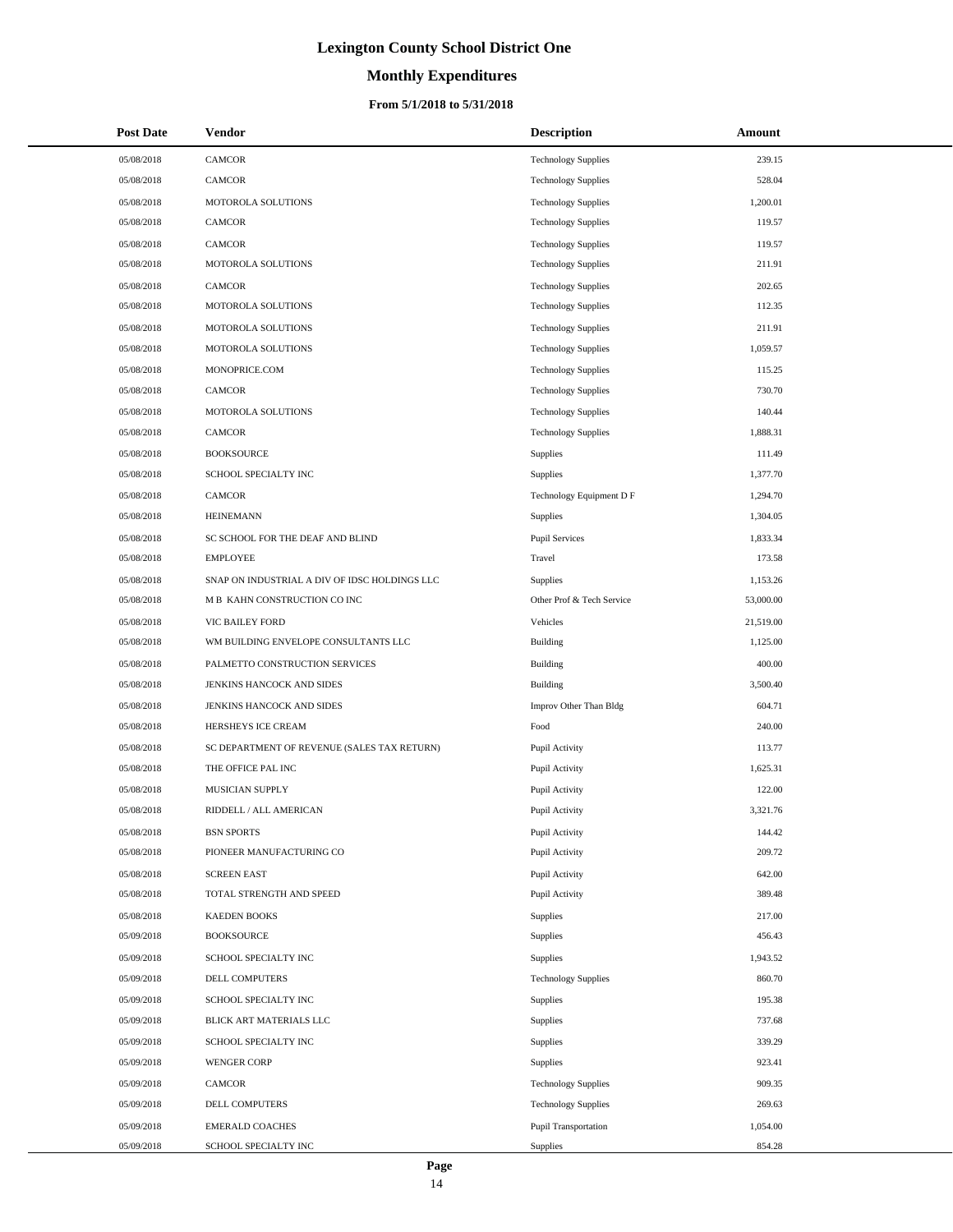# **Monthly Expenditures**

| 05/09/2018<br>UNIFIED AV SYSTEMS INC DBA MULTI MEDIA SERVICES<br><b>Technology Supplies</b><br>2,431.58<br>05/09/2018<br><b>NAPA AUTO PARTS</b><br>502.64<br>Supplies<br>05/09/2018<br>THE READING WAREHOUSE INC<br>Supplies<br>115.95<br>05/09/2018<br>BLICK ART MATERIALS LLC<br>2,616.94<br>Supplies<br>05/09/2018<br><b>EMPLOYEE</b><br>Supplies<br>589.14<br><b>JW PEPPER</b><br>416.99<br>05/09/2018<br>Supplies<br>05/09/2018<br><b>EMPLOYEE</b><br>Supplies<br>351.40<br><b>Library Books</b><br>1,008.70<br>05/09/2018<br>BOUND TO STAY BOUND BOOKS INC<br>05/09/2018<br>FOLLETT SCHOOL SOLUTIONS INC<br><b>Library Books</b><br>9,086.84<br>05/09/2018<br>FOLLETT SCHOOL SOLUTIONS INC<br><b>Library Books</b><br>1,049.42<br>05/09/2018<br>NATIONAL DROPOUT PREVENTION NETWORK<br>Travel<br>1,425.00<br>05/09/2018<br>DUFF AND CHILDS LLC<br>Legal Services<br>26,951.80<br>05/09/2018<br>WHITE & STORY LLC<br>Legal Services<br>2,922.81<br><b>BSN SPORTS</b><br>Supplies-Maintenace<br>1,162.02<br>05/09/2018<br>05/09/2018<br><b>BARNES PROPANE</b><br>288.62<br>Energy<br>948.13<br>Supplies-Maintenace<br>05/09/2018<br>SMITH AND JONES JANITORIAL SUPPLIES AND EQUIP INC<br>05/09/2018<br><b>GRIFFIN, JEVONNE</b><br>Pupil Transportation<br>106.00<br>05/09/2018<br>MANSFIELD OIL CO OF GAINESVILLE INC<br>Pupil Transportation<br>1,106.14<br>05/09/2018<br>SHARPE, STEFAN ALEXANDER<br>Other Prof & Tech Service<br>120.00<br>05/09/2018<br>MOORE, MARK<br>Other Prof & Tech Service<br>120.00<br>05/09/2018<br>WHITE HOUSE FLORIST<br>Other Objects<br>1,498.00<br>PRIVATE PROPERTY SC LLC<br>Other Objects<br>661.92<br>05/09/2018<br>05/09/2018<br><b>CAMCOR</b><br><b>Technology Supplies</b><br>12,193.99<br><b>COMPORIUM</b><br>Communication<br>122.28<br>05/09/2018<br>05/09/2018<br><b>CAMCOR</b><br><b>Technology Supplies</b><br>2,589.40<br>05/09/2018<br>FOLLETT SCHOOL SOLUTIONS INC<br>471.65<br>Supplies<br>05/09/2018<br><b>SC HOSA</b><br>Pupil Transportation<br>720.00<br><b>SC HOSA</b><br>Travel<br>180.00<br>05/09/2018<br>05/09/2018<br>DELL COMPUTERS<br><b>Technology Supplies</b><br>2,933.19<br>05/09/2018<br>UNIVERSITY OF SOUTH CAROLINA C/O DONALD GRIFFINCOL<br>1,000.00<br>Travel<br>05/09/2018<br><b>EMPLOYEE</b><br>Supplies<br>162.90<br>SMARTPHONE MEDIC LLC<br>198.00<br>05/09/2018<br>Pupil Activity<br>05/09/2018<br>SMARTPHONE MEDIC LLC<br>Pupil Activity<br>198.00<br>SMARTPHONE MEDIC LLC<br>Pupil Activity<br>149.00<br>05/09/2018<br>Pupil Activity<br>297.00<br>05/09/2018<br>SMARTPHONE MEDIC LLC<br>05/09/2018<br>FRANKLIN COVEY<br>Pupil Activity<br>615.25<br>05/09/2018<br>DELL COMPUTERS<br>Pupil Activity<br>641.16<br>112.00<br>05/09/2018<br>SC DEPARTMENT OF REVENUE (SALES TAX RETURN)<br>Pupil Activity<br>05/09/2018<br>1,600.00<br>STAHLS HOTRONIX<br>Pupil Activity<br>302.90<br>05/09/2018<br>SC HIGH SCHOOL LEAGUE<br>Pupil Activity<br>ASHLEY RIDGE HIGH SCHOOL<br>328.70<br>05/09/2018<br>Pupil Activity<br>285.00<br>05/09/2018<br>JAMES ISLAND CHARTER HIGH SCHOOL<br>Pupil Activity<br>05/09/2018<br>567.50<br>WEST FLORENCE HIGH SCHOOL<br>Pupil Activity<br>146.50<br>05/09/2018<br>HANAHAN HIGH SCHOOL<br>Pupil Activity<br>182.00<br>05/09/2018<br>SC HIGH SCHOOL LEAGUE<br>Pupil Activity<br>200.00<br>05/09/2018<br>SC ATHLETIC COACHES ASSOCIATION<br>Pupil Activity<br>05/09/2018<br>WEST ASHLEY HIGH SCHOOL<br>290.00<br>Pupil Activity<br>05/09/2018<br>240.15<br>SOUTH FLORENCE HIGH SCHOOL<br>Pupil Activity | <b>Post Date</b> | Vendor | <b>Description</b> | Amount |
|-------------------------------------------------------------------------------------------------------------------------------------------------------------------------------------------------------------------------------------------------------------------------------------------------------------------------------------------------------------------------------------------------------------------------------------------------------------------------------------------------------------------------------------------------------------------------------------------------------------------------------------------------------------------------------------------------------------------------------------------------------------------------------------------------------------------------------------------------------------------------------------------------------------------------------------------------------------------------------------------------------------------------------------------------------------------------------------------------------------------------------------------------------------------------------------------------------------------------------------------------------------------------------------------------------------------------------------------------------------------------------------------------------------------------------------------------------------------------------------------------------------------------------------------------------------------------------------------------------------------------------------------------------------------------------------------------------------------------------------------------------------------------------------------------------------------------------------------------------------------------------------------------------------------------------------------------------------------------------------------------------------------------------------------------------------------------------------------------------------------------------------------------------------------------------------------------------------------------------------------------------------------------------------------------------------------------------------------------------------------------------------------------------------------------------------------------------------------------------------------------------------------------------------------------------------------------------------------------------------------------------------------------------------------------------------------------------------------------------------------------------------------------------------------------------------------------------------------------------------------------------------------------------------------------------------------------------------------------------------------------------------------------------------------------------------------------------------------------------------------------------------------------------------------------------------------------------------------------------------------------------------------------------------------------------------------------------------------------------------------------------------------------------------------------------------------------------------------------------------------------------------------|------------------|--------|--------------------|--------|
|                                                                                                                                                                                                                                                                                                                                                                                                                                                                                                                                                                                                                                                                                                                                                                                                                                                                                                                                                                                                                                                                                                                                                                                                                                                                                                                                                                                                                                                                                                                                                                                                                                                                                                                                                                                                                                                                                                                                                                                                                                                                                                                                                                                                                                                                                                                                                                                                                                                                                                                                                                                                                                                                                                                                                                                                                                                                                                                                                                                                                                                                                                                                                                                                                                                                                                                                                                                                                                                                                                                   |                  |        |                    |        |
|                                                                                                                                                                                                                                                                                                                                                                                                                                                                                                                                                                                                                                                                                                                                                                                                                                                                                                                                                                                                                                                                                                                                                                                                                                                                                                                                                                                                                                                                                                                                                                                                                                                                                                                                                                                                                                                                                                                                                                                                                                                                                                                                                                                                                                                                                                                                                                                                                                                                                                                                                                                                                                                                                                                                                                                                                                                                                                                                                                                                                                                                                                                                                                                                                                                                                                                                                                                                                                                                                                                   |                  |        |                    |        |
|                                                                                                                                                                                                                                                                                                                                                                                                                                                                                                                                                                                                                                                                                                                                                                                                                                                                                                                                                                                                                                                                                                                                                                                                                                                                                                                                                                                                                                                                                                                                                                                                                                                                                                                                                                                                                                                                                                                                                                                                                                                                                                                                                                                                                                                                                                                                                                                                                                                                                                                                                                                                                                                                                                                                                                                                                                                                                                                                                                                                                                                                                                                                                                                                                                                                                                                                                                                                                                                                                                                   |                  |        |                    |        |
|                                                                                                                                                                                                                                                                                                                                                                                                                                                                                                                                                                                                                                                                                                                                                                                                                                                                                                                                                                                                                                                                                                                                                                                                                                                                                                                                                                                                                                                                                                                                                                                                                                                                                                                                                                                                                                                                                                                                                                                                                                                                                                                                                                                                                                                                                                                                                                                                                                                                                                                                                                                                                                                                                                                                                                                                                                                                                                                                                                                                                                                                                                                                                                                                                                                                                                                                                                                                                                                                                                                   |                  |        |                    |        |
|                                                                                                                                                                                                                                                                                                                                                                                                                                                                                                                                                                                                                                                                                                                                                                                                                                                                                                                                                                                                                                                                                                                                                                                                                                                                                                                                                                                                                                                                                                                                                                                                                                                                                                                                                                                                                                                                                                                                                                                                                                                                                                                                                                                                                                                                                                                                                                                                                                                                                                                                                                                                                                                                                                                                                                                                                                                                                                                                                                                                                                                                                                                                                                                                                                                                                                                                                                                                                                                                                                                   |                  |        |                    |        |
|                                                                                                                                                                                                                                                                                                                                                                                                                                                                                                                                                                                                                                                                                                                                                                                                                                                                                                                                                                                                                                                                                                                                                                                                                                                                                                                                                                                                                                                                                                                                                                                                                                                                                                                                                                                                                                                                                                                                                                                                                                                                                                                                                                                                                                                                                                                                                                                                                                                                                                                                                                                                                                                                                                                                                                                                                                                                                                                                                                                                                                                                                                                                                                                                                                                                                                                                                                                                                                                                                                                   |                  |        |                    |        |
|                                                                                                                                                                                                                                                                                                                                                                                                                                                                                                                                                                                                                                                                                                                                                                                                                                                                                                                                                                                                                                                                                                                                                                                                                                                                                                                                                                                                                                                                                                                                                                                                                                                                                                                                                                                                                                                                                                                                                                                                                                                                                                                                                                                                                                                                                                                                                                                                                                                                                                                                                                                                                                                                                                                                                                                                                                                                                                                                                                                                                                                                                                                                                                                                                                                                                                                                                                                                                                                                                                                   |                  |        |                    |        |
|                                                                                                                                                                                                                                                                                                                                                                                                                                                                                                                                                                                                                                                                                                                                                                                                                                                                                                                                                                                                                                                                                                                                                                                                                                                                                                                                                                                                                                                                                                                                                                                                                                                                                                                                                                                                                                                                                                                                                                                                                                                                                                                                                                                                                                                                                                                                                                                                                                                                                                                                                                                                                                                                                                                                                                                                                                                                                                                                                                                                                                                                                                                                                                                                                                                                                                                                                                                                                                                                                                                   |                  |        |                    |        |
|                                                                                                                                                                                                                                                                                                                                                                                                                                                                                                                                                                                                                                                                                                                                                                                                                                                                                                                                                                                                                                                                                                                                                                                                                                                                                                                                                                                                                                                                                                                                                                                                                                                                                                                                                                                                                                                                                                                                                                                                                                                                                                                                                                                                                                                                                                                                                                                                                                                                                                                                                                                                                                                                                                                                                                                                                                                                                                                                                                                                                                                                                                                                                                                                                                                                                                                                                                                                                                                                                                                   |                  |        |                    |        |
|                                                                                                                                                                                                                                                                                                                                                                                                                                                                                                                                                                                                                                                                                                                                                                                                                                                                                                                                                                                                                                                                                                                                                                                                                                                                                                                                                                                                                                                                                                                                                                                                                                                                                                                                                                                                                                                                                                                                                                                                                                                                                                                                                                                                                                                                                                                                                                                                                                                                                                                                                                                                                                                                                                                                                                                                                                                                                                                                                                                                                                                                                                                                                                                                                                                                                                                                                                                                                                                                                                                   |                  |        |                    |        |
|                                                                                                                                                                                                                                                                                                                                                                                                                                                                                                                                                                                                                                                                                                                                                                                                                                                                                                                                                                                                                                                                                                                                                                                                                                                                                                                                                                                                                                                                                                                                                                                                                                                                                                                                                                                                                                                                                                                                                                                                                                                                                                                                                                                                                                                                                                                                                                                                                                                                                                                                                                                                                                                                                                                                                                                                                                                                                                                                                                                                                                                                                                                                                                                                                                                                                                                                                                                                                                                                                                                   |                  |        |                    |        |
|                                                                                                                                                                                                                                                                                                                                                                                                                                                                                                                                                                                                                                                                                                                                                                                                                                                                                                                                                                                                                                                                                                                                                                                                                                                                                                                                                                                                                                                                                                                                                                                                                                                                                                                                                                                                                                                                                                                                                                                                                                                                                                                                                                                                                                                                                                                                                                                                                                                                                                                                                                                                                                                                                                                                                                                                                                                                                                                                                                                                                                                                                                                                                                                                                                                                                                                                                                                                                                                                                                                   |                  |        |                    |        |
|                                                                                                                                                                                                                                                                                                                                                                                                                                                                                                                                                                                                                                                                                                                                                                                                                                                                                                                                                                                                                                                                                                                                                                                                                                                                                                                                                                                                                                                                                                                                                                                                                                                                                                                                                                                                                                                                                                                                                                                                                                                                                                                                                                                                                                                                                                                                                                                                                                                                                                                                                                                                                                                                                                                                                                                                                                                                                                                                                                                                                                                                                                                                                                                                                                                                                                                                                                                                                                                                                                                   |                  |        |                    |        |
|                                                                                                                                                                                                                                                                                                                                                                                                                                                                                                                                                                                                                                                                                                                                                                                                                                                                                                                                                                                                                                                                                                                                                                                                                                                                                                                                                                                                                                                                                                                                                                                                                                                                                                                                                                                                                                                                                                                                                                                                                                                                                                                                                                                                                                                                                                                                                                                                                                                                                                                                                                                                                                                                                                                                                                                                                                                                                                                                                                                                                                                                                                                                                                                                                                                                                                                                                                                                                                                                                                                   |                  |        |                    |        |
|                                                                                                                                                                                                                                                                                                                                                                                                                                                                                                                                                                                                                                                                                                                                                                                                                                                                                                                                                                                                                                                                                                                                                                                                                                                                                                                                                                                                                                                                                                                                                                                                                                                                                                                                                                                                                                                                                                                                                                                                                                                                                                                                                                                                                                                                                                                                                                                                                                                                                                                                                                                                                                                                                                                                                                                                                                                                                                                                                                                                                                                                                                                                                                                                                                                                                                                                                                                                                                                                                                                   |                  |        |                    |        |
|                                                                                                                                                                                                                                                                                                                                                                                                                                                                                                                                                                                                                                                                                                                                                                                                                                                                                                                                                                                                                                                                                                                                                                                                                                                                                                                                                                                                                                                                                                                                                                                                                                                                                                                                                                                                                                                                                                                                                                                                                                                                                                                                                                                                                                                                                                                                                                                                                                                                                                                                                                                                                                                                                                                                                                                                                                                                                                                                                                                                                                                                                                                                                                                                                                                                                                                                                                                                                                                                                                                   |                  |        |                    |        |
|                                                                                                                                                                                                                                                                                                                                                                                                                                                                                                                                                                                                                                                                                                                                                                                                                                                                                                                                                                                                                                                                                                                                                                                                                                                                                                                                                                                                                                                                                                                                                                                                                                                                                                                                                                                                                                                                                                                                                                                                                                                                                                                                                                                                                                                                                                                                                                                                                                                                                                                                                                                                                                                                                                                                                                                                                                                                                                                                                                                                                                                                                                                                                                                                                                                                                                                                                                                                                                                                                                                   |                  |        |                    |        |
|                                                                                                                                                                                                                                                                                                                                                                                                                                                                                                                                                                                                                                                                                                                                                                                                                                                                                                                                                                                                                                                                                                                                                                                                                                                                                                                                                                                                                                                                                                                                                                                                                                                                                                                                                                                                                                                                                                                                                                                                                                                                                                                                                                                                                                                                                                                                                                                                                                                                                                                                                                                                                                                                                                                                                                                                                                                                                                                                                                                                                                                                                                                                                                                                                                                                                                                                                                                                                                                                                                                   |                  |        |                    |        |
|                                                                                                                                                                                                                                                                                                                                                                                                                                                                                                                                                                                                                                                                                                                                                                                                                                                                                                                                                                                                                                                                                                                                                                                                                                                                                                                                                                                                                                                                                                                                                                                                                                                                                                                                                                                                                                                                                                                                                                                                                                                                                                                                                                                                                                                                                                                                                                                                                                                                                                                                                                                                                                                                                                                                                                                                                                                                                                                                                                                                                                                                                                                                                                                                                                                                                                                                                                                                                                                                                                                   |                  |        |                    |        |
|                                                                                                                                                                                                                                                                                                                                                                                                                                                                                                                                                                                                                                                                                                                                                                                                                                                                                                                                                                                                                                                                                                                                                                                                                                                                                                                                                                                                                                                                                                                                                                                                                                                                                                                                                                                                                                                                                                                                                                                                                                                                                                                                                                                                                                                                                                                                                                                                                                                                                                                                                                                                                                                                                                                                                                                                                                                                                                                                                                                                                                                                                                                                                                                                                                                                                                                                                                                                                                                                                                                   |                  |        |                    |        |
|                                                                                                                                                                                                                                                                                                                                                                                                                                                                                                                                                                                                                                                                                                                                                                                                                                                                                                                                                                                                                                                                                                                                                                                                                                                                                                                                                                                                                                                                                                                                                                                                                                                                                                                                                                                                                                                                                                                                                                                                                                                                                                                                                                                                                                                                                                                                                                                                                                                                                                                                                                                                                                                                                                                                                                                                                                                                                                                                                                                                                                                                                                                                                                                                                                                                                                                                                                                                                                                                                                                   |                  |        |                    |        |
|                                                                                                                                                                                                                                                                                                                                                                                                                                                                                                                                                                                                                                                                                                                                                                                                                                                                                                                                                                                                                                                                                                                                                                                                                                                                                                                                                                                                                                                                                                                                                                                                                                                                                                                                                                                                                                                                                                                                                                                                                                                                                                                                                                                                                                                                                                                                                                                                                                                                                                                                                                                                                                                                                                                                                                                                                                                                                                                                                                                                                                                                                                                                                                                                                                                                                                                                                                                                                                                                                                                   |                  |        |                    |        |
|                                                                                                                                                                                                                                                                                                                                                                                                                                                                                                                                                                                                                                                                                                                                                                                                                                                                                                                                                                                                                                                                                                                                                                                                                                                                                                                                                                                                                                                                                                                                                                                                                                                                                                                                                                                                                                                                                                                                                                                                                                                                                                                                                                                                                                                                                                                                                                                                                                                                                                                                                                                                                                                                                                                                                                                                                                                                                                                                                                                                                                                                                                                                                                                                                                                                                                                                                                                                                                                                                                                   |                  |        |                    |        |
|                                                                                                                                                                                                                                                                                                                                                                                                                                                                                                                                                                                                                                                                                                                                                                                                                                                                                                                                                                                                                                                                                                                                                                                                                                                                                                                                                                                                                                                                                                                                                                                                                                                                                                                                                                                                                                                                                                                                                                                                                                                                                                                                                                                                                                                                                                                                                                                                                                                                                                                                                                                                                                                                                                                                                                                                                                                                                                                                                                                                                                                                                                                                                                                                                                                                                                                                                                                                                                                                                                                   |                  |        |                    |        |
|                                                                                                                                                                                                                                                                                                                                                                                                                                                                                                                                                                                                                                                                                                                                                                                                                                                                                                                                                                                                                                                                                                                                                                                                                                                                                                                                                                                                                                                                                                                                                                                                                                                                                                                                                                                                                                                                                                                                                                                                                                                                                                                                                                                                                                                                                                                                                                                                                                                                                                                                                                                                                                                                                                                                                                                                                                                                                                                                                                                                                                                                                                                                                                                                                                                                                                                                                                                                                                                                                                                   |                  |        |                    |        |
|                                                                                                                                                                                                                                                                                                                                                                                                                                                                                                                                                                                                                                                                                                                                                                                                                                                                                                                                                                                                                                                                                                                                                                                                                                                                                                                                                                                                                                                                                                                                                                                                                                                                                                                                                                                                                                                                                                                                                                                                                                                                                                                                                                                                                                                                                                                                                                                                                                                                                                                                                                                                                                                                                                                                                                                                                                                                                                                                                                                                                                                                                                                                                                                                                                                                                                                                                                                                                                                                                                                   |                  |        |                    |        |
|                                                                                                                                                                                                                                                                                                                                                                                                                                                                                                                                                                                                                                                                                                                                                                                                                                                                                                                                                                                                                                                                                                                                                                                                                                                                                                                                                                                                                                                                                                                                                                                                                                                                                                                                                                                                                                                                                                                                                                                                                                                                                                                                                                                                                                                                                                                                                                                                                                                                                                                                                                                                                                                                                                                                                                                                                                                                                                                                                                                                                                                                                                                                                                                                                                                                                                                                                                                                                                                                                                                   |                  |        |                    |        |
|                                                                                                                                                                                                                                                                                                                                                                                                                                                                                                                                                                                                                                                                                                                                                                                                                                                                                                                                                                                                                                                                                                                                                                                                                                                                                                                                                                                                                                                                                                                                                                                                                                                                                                                                                                                                                                                                                                                                                                                                                                                                                                                                                                                                                                                                                                                                                                                                                                                                                                                                                                                                                                                                                                                                                                                                                                                                                                                                                                                                                                                                                                                                                                                                                                                                                                                                                                                                                                                                                                                   |                  |        |                    |        |
|                                                                                                                                                                                                                                                                                                                                                                                                                                                                                                                                                                                                                                                                                                                                                                                                                                                                                                                                                                                                                                                                                                                                                                                                                                                                                                                                                                                                                                                                                                                                                                                                                                                                                                                                                                                                                                                                                                                                                                                                                                                                                                                                                                                                                                                                                                                                                                                                                                                                                                                                                                                                                                                                                                                                                                                                                                                                                                                                                                                                                                                                                                                                                                                                                                                                                                                                                                                                                                                                                                                   |                  |        |                    |        |
|                                                                                                                                                                                                                                                                                                                                                                                                                                                                                                                                                                                                                                                                                                                                                                                                                                                                                                                                                                                                                                                                                                                                                                                                                                                                                                                                                                                                                                                                                                                                                                                                                                                                                                                                                                                                                                                                                                                                                                                                                                                                                                                                                                                                                                                                                                                                                                                                                                                                                                                                                                                                                                                                                                                                                                                                                                                                                                                                                                                                                                                                                                                                                                                                                                                                                                                                                                                                                                                                                                                   |                  |        |                    |        |
|                                                                                                                                                                                                                                                                                                                                                                                                                                                                                                                                                                                                                                                                                                                                                                                                                                                                                                                                                                                                                                                                                                                                                                                                                                                                                                                                                                                                                                                                                                                                                                                                                                                                                                                                                                                                                                                                                                                                                                                                                                                                                                                                                                                                                                                                                                                                                                                                                                                                                                                                                                                                                                                                                                                                                                                                                                                                                                                                                                                                                                                                                                                                                                                                                                                                                                                                                                                                                                                                                                                   |                  |        |                    |        |
|                                                                                                                                                                                                                                                                                                                                                                                                                                                                                                                                                                                                                                                                                                                                                                                                                                                                                                                                                                                                                                                                                                                                                                                                                                                                                                                                                                                                                                                                                                                                                                                                                                                                                                                                                                                                                                                                                                                                                                                                                                                                                                                                                                                                                                                                                                                                                                                                                                                                                                                                                                                                                                                                                                                                                                                                                                                                                                                                                                                                                                                                                                                                                                                                                                                                                                                                                                                                                                                                                                                   |                  |        |                    |        |
|                                                                                                                                                                                                                                                                                                                                                                                                                                                                                                                                                                                                                                                                                                                                                                                                                                                                                                                                                                                                                                                                                                                                                                                                                                                                                                                                                                                                                                                                                                                                                                                                                                                                                                                                                                                                                                                                                                                                                                                                                                                                                                                                                                                                                                                                                                                                                                                                                                                                                                                                                                                                                                                                                                                                                                                                                                                                                                                                                                                                                                                                                                                                                                                                                                                                                                                                                                                                                                                                                                                   |                  |        |                    |        |
|                                                                                                                                                                                                                                                                                                                                                                                                                                                                                                                                                                                                                                                                                                                                                                                                                                                                                                                                                                                                                                                                                                                                                                                                                                                                                                                                                                                                                                                                                                                                                                                                                                                                                                                                                                                                                                                                                                                                                                                                                                                                                                                                                                                                                                                                                                                                                                                                                                                                                                                                                                                                                                                                                                                                                                                                                                                                                                                                                                                                                                                                                                                                                                                                                                                                                                                                                                                                                                                                                                                   |                  |        |                    |        |
|                                                                                                                                                                                                                                                                                                                                                                                                                                                                                                                                                                                                                                                                                                                                                                                                                                                                                                                                                                                                                                                                                                                                                                                                                                                                                                                                                                                                                                                                                                                                                                                                                                                                                                                                                                                                                                                                                                                                                                                                                                                                                                                                                                                                                                                                                                                                                                                                                                                                                                                                                                                                                                                                                                                                                                                                                                                                                                                                                                                                                                                                                                                                                                                                                                                                                                                                                                                                                                                                                                                   |                  |        |                    |        |
|                                                                                                                                                                                                                                                                                                                                                                                                                                                                                                                                                                                                                                                                                                                                                                                                                                                                                                                                                                                                                                                                                                                                                                                                                                                                                                                                                                                                                                                                                                                                                                                                                                                                                                                                                                                                                                                                                                                                                                                                                                                                                                                                                                                                                                                                                                                                                                                                                                                                                                                                                                                                                                                                                                                                                                                                                                                                                                                                                                                                                                                                                                                                                                                                                                                                                                                                                                                                                                                                                                                   |                  |        |                    |        |
|                                                                                                                                                                                                                                                                                                                                                                                                                                                                                                                                                                                                                                                                                                                                                                                                                                                                                                                                                                                                                                                                                                                                                                                                                                                                                                                                                                                                                                                                                                                                                                                                                                                                                                                                                                                                                                                                                                                                                                                                                                                                                                                                                                                                                                                                                                                                                                                                                                                                                                                                                                                                                                                                                                                                                                                                                                                                                                                                                                                                                                                                                                                                                                                                                                                                                                                                                                                                                                                                                                                   |                  |        |                    |        |
|                                                                                                                                                                                                                                                                                                                                                                                                                                                                                                                                                                                                                                                                                                                                                                                                                                                                                                                                                                                                                                                                                                                                                                                                                                                                                                                                                                                                                                                                                                                                                                                                                                                                                                                                                                                                                                                                                                                                                                                                                                                                                                                                                                                                                                                                                                                                                                                                                                                                                                                                                                                                                                                                                                                                                                                                                                                                                                                                                                                                                                                                                                                                                                                                                                                                                                                                                                                                                                                                                                                   |                  |        |                    |        |
|                                                                                                                                                                                                                                                                                                                                                                                                                                                                                                                                                                                                                                                                                                                                                                                                                                                                                                                                                                                                                                                                                                                                                                                                                                                                                                                                                                                                                                                                                                                                                                                                                                                                                                                                                                                                                                                                                                                                                                                                                                                                                                                                                                                                                                                                                                                                                                                                                                                                                                                                                                                                                                                                                                                                                                                                                                                                                                                                                                                                                                                                                                                                                                                                                                                                                                                                                                                                                                                                                                                   |                  |        |                    |        |
|                                                                                                                                                                                                                                                                                                                                                                                                                                                                                                                                                                                                                                                                                                                                                                                                                                                                                                                                                                                                                                                                                                                                                                                                                                                                                                                                                                                                                                                                                                                                                                                                                                                                                                                                                                                                                                                                                                                                                                                                                                                                                                                                                                                                                                                                                                                                                                                                                                                                                                                                                                                                                                                                                                                                                                                                                                                                                                                                                                                                                                                                                                                                                                                                                                                                                                                                                                                                                                                                                                                   |                  |        |                    |        |
|                                                                                                                                                                                                                                                                                                                                                                                                                                                                                                                                                                                                                                                                                                                                                                                                                                                                                                                                                                                                                                                                                                                                                                                                                                                                                                                                                                                                                                                                                                                                                                                                                                                                                                                                                                                                                                                                                                                                                                                                                                                                                                                                                                                                                                                                                                                                                                                                                                                                                                                                                                                                                                                                                                                                                                                                                                                                                                                                                                                                                                                                                                                                                                                                                                                                                                                                                                                                                                                                                                                   |                  |        |                    |        |
|                                                                                                                                                                                                                                                                                                                                                                                                                                                                                                                                                                                                                                                                                                                                                                                                                                                                                                                                                                                                                                                                                                                                                                                                                                                                                                                                                                                                                                                                                                                                                                                                                                                                                                                                                                                                                                                                                                                                                                                                                                                                                                                                                                                                                                                                                                                                                                                                                                                                                                                                                                                                                                                                                                                                                                                                                                                                                                                                                                                                                                                                                                                                                                                                                                                                                                                                                                                                                                                                                                                   |                  |        |                    |        |
|                                                                                                                                                                                                                                                                                                                                                                                                                                                                                                                                                                                                                                                                                                                                                                                                                                                                                                                                                                                                                                                                                                                                                                                                                                                                                                                                                                                                                                                                                                                                                                                                                                                                                                                                                                                                                                                                                                                                                                                                                                                                                                                                                                                                                                                                                                                                                                                                                                                                                                                                                                                                                                                                                                                                                                                                                                                                                                                                                                                                                                                                                                                                                                                                                                                                                                                                                                                                                                                                                                                   |                  |        |                    |        |
|                                                                                                                                                                                                                                                                                                                                                                                                                                                                                                                                                                                                                                                                                                                                                                                                                                                                                                                                                                                                                                                                                                                                                                                                                                                                                                                                                                                                                                                                                                                                                                                                                                                                                                                                                                                                                                                                                                                                                                                                                                                                                                                                                                                                                                                                                                                                                                                                                                                                                                                                                                                                                                                                                                                                                                                                                                                                                                                                                                                                                                                                                                                                                                                                                                                                                                                                                                                                                                                                                                                   |                  |        |                    |        |
|                                                                                                                                                                                                                                                                                                                                                                                                                                                                                                                                                                                                                                                                                                                                                                                                                                                                                                                                                                                                                                                                                                                                                                                                                                                                                                                                                                                                                                                                                                                                                                                                                                                                                                                                                                                                                                                                                                                                                                                                                                                                                                                                                                                                                                                                                                                                                                                                                                                                                                                                                                                                                                                                                                                                                                                                                                                                                                                                                                                                                                                                                                                                                                                                                                                                                                                                                                                                                                                                                                                   |                  |        |                    |        |
|                                                                                                                                                                                                                                                                                                                                                                                                                                                                                                                                                                                                                                                                                                                                                                                                                                                                                                                                                                                                                                                                                                                                                                                                                                                                                                                                                                                                                                                                                                                                                                                                                                                                                                                                                                                                                                                                                                                                                                                                                                                                                                                                                                                                                                                                                                                                                                                                                                                                                                                                                                                                                                                                                                                                                                                                                                                                                                                                                                                                                                                                                                                                                                                                                                                                                                                                                                                                                                                                                                                   |                  |        |                    |        |
|                                                                                                                                                                                                                                                                                                                                                                                                                                                                                                                                                                                                                                                                                                                                                                                                                                                                                                                                                                                                                                                                                                                                                                                                                                                                                                                                                                                                                                                                                                                                                                                                                                                                                                                                                                                                                                                                                                                                                                                                                                                                                                                                                                                                                                                                                                                                                                                                                                                                                                                                                                                                                                                                                                                                                                                                                                                                                                                                                                                                                                                                                                                                                                                                                                                                                                                                                                                                                                                                                                                   |                  |        |                    |        |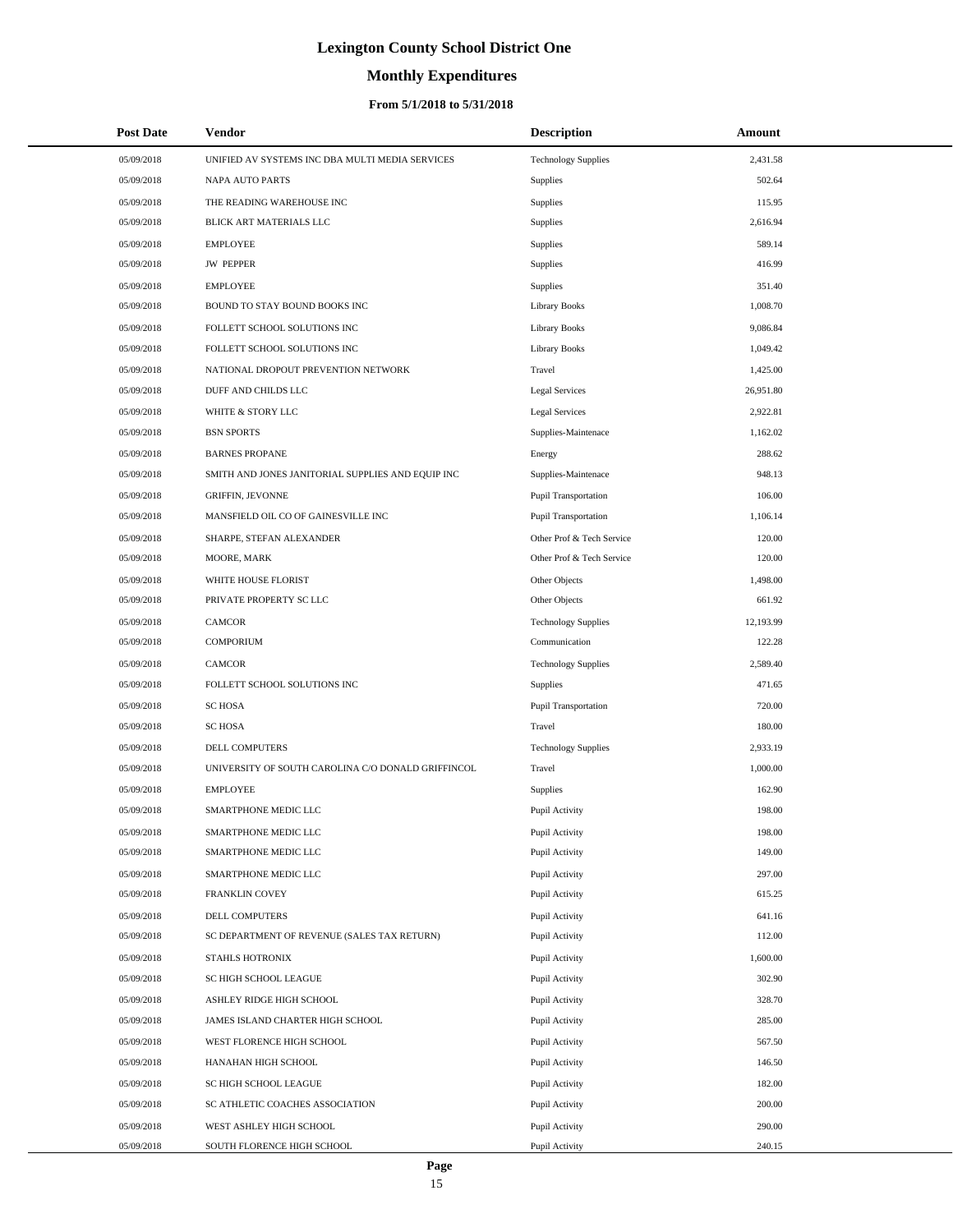# **Monthly Expenditures**

| <b>Post Date</b> | <b>Vendor</b>                                      | <b>Description</b>        | Amount   |
|------------------|----------------------------------------------------|---------------------------|----------|
| 05/09/2018       | STRATFORD HIGH SCHOOL                              | Pupil Activity            | 108.80   |
| 05/09/2018       | <b>BATTERY CREEK HIGH SCHOOL</b>                   | Pupil Activity            | 227.05   |
| 05/09/2018       | HANAHAN HIGH SCHOOL                                | Pupil Activity            | 216.80   |
| 05/09/2018       | SC HIGH SCHOOL LEAGUE                              | Pupil Activity            | 458.90   |
| 05/09/2018       | BLYTHEWOOD HIGH SCHOOL                             | Pupil Activity            | 214.70   |
| 05/09/2018       | SC HIGH SCHOOL LEAGUE                              | Pupil Activity            | 150.00   |
| 05/09/2018       | GOOSE CREEK HIGH SCHOOL                            | Pupil Activity            | 364.50   |
| 05/09/2018       | FORT DORCHESTER HIGH SCHOOL                        | Pupil Activity            | 183.30   |
| 05/09/2018       | WEST FLORENCE HIGH SCHOOL                          | Pupil Activity            | 250.00   |
| 05/09/2018       | STATE DEPARTMENT OF EDUCATION LEX DIST ONEBUS SHOP | Pupil Activity            | 112.84   |
| 05/09/2018       | <b>GOLF TEAM PRODUCTS</b>                          | Pupil Activity            | 282.00   |
| 05/09/2018       | ATLAS ORGANICS INC                                 | Other Prof & Tech Service | 205.00   |
| 05/10/2018       | RASIX COMPUTER CENTER INC DBA ACADEMIC SUPPLIER    | Supplies                  | 622.48   |
| 05/10/2018       | <b>ANOTHER PRINTER</b>                             | Printing and Binding      | 662.76   |
| 05/10/2018       | THE OFFICE PAL INC                                 | Supplies                  | 543.60   |
| 05/10/2018       | PARK SEED WHOLESALE                                | <b>Supplies</b>           | 421.37   |
| 05/10/2018       | <b>EMPLOYEE</b>                                    | Travel                    | 222.36   |
| 05/10/2018       | MCWATERS INC (OFFICE FURNITURE ONLY)               | <b>Supplies</b>           | 538.75   |
| 05/10/2018       | SOUTHEASTERN SPEECH AND LANGUAGE SERVICES LLC      | Other Prof & Tech Service | 6,223.25 |
| 05/10/2018       | <b>EMPLOYEE</b>                                    | Travel                    | 165.30   |
| 05/10/2018       | THE OFFICE PAL INC                                 | Supplies                  | 450.00   |
| 05/10/2018       | RASIX COMPUTER CENTER INC DBA ACADEMIC SUPPLIER    | Supplies                  | 177.66   |
| 05/10/2018       | CERTIFIED TRANSLATION SERVICES                     | Other Prof & Tech Service | 1,017.10 |
| 05/10/2018       | <b>EMPLOYEE</b>                                    | Travel                    | 113.50   |
| 05/10/2018       | <b>EMPLOYEE</b>                                    | Travel                    | 113.50   |
| 05/10/2018       | <b>EMPLOYEE</b>                                    | Travel                    | 235.98   |
| 05/10/2018       | <b>EMPLOYEE</b>                                    | Travel                    | 305.75   |
| 05/10/2018       | <b>EMPLOYEE</b>                                    | Travel                    | 100.83   |
| 05/10/2018       | <b>EMPLOYEE</b>                                    | Travel                    | 207.65   |
| 05/10/2018       | <b>EMPLOYEE</b>                                    | Travel                    | 289.39   |
| 05/10/2018       | A Z LAWN MOWER PARTS                               | Supplies-Maintenace       | 316.68   |
| 05/10/2018       | COOK & BOARDMAN LLC                                | Supplies-Maintenace       | 1,140.60 |
| 05/10/2018       | SC DEPARTMENT OF CORRECTIONS                       | Supplies                  | 698.00   |
| 05/10/2018       | SMITH AND JONES JANITORIAL SUPPLIES AND EQUIP INC  | Supplies-Maintenace       | 1,492.50 |
| 05/10/2018       | WP LAW INC                                         | Supplies-Maintenace       | 209.37   |
| 05/10/2018       | WP LAW INC                                         | Supplies-Maintenace       | 215.63   |
| 05/10/2018       | PETE'S WELDING AND METAL WORKS                     | Repairs and Maintenance   | 186.00   |
| 05/10/2018       | SHERWIN WILLIAMS                                   | Supplies-Maintenace       | 952.89   |
| 05/10/2018       | WP LAW INC                                         | Supplies-Maintenace       | 158.15   |
| 05/10/2018       | H L SHEALY CO                                      | Supplies-Maintenace       | 251.45   |
| 05/10/2018       | SMITH AND JONES JANITORIAL SUPPLIES AND EQUIP INC  | Supplies-Maintenace       | 765.11   |
| 05/10/2018       | WP LAW INC                                         | Supplies-Maintenace       | 209.27   |
| 05/10/2018       | <b>EMPLOYEE</b>                                    | Travel                    | 383.68   |
| 05/10/2018       | <b>EMPLOYEE</b>                                    | Travel                    | 150.42   |
| 05/10/2018       | <b>EMPLOYEE</b>                                    | Travel                    | 206.50   |
| 05/10/2018       | <b>EMPLOYEE</b>                                    | Travel                    | 120.99   |
| 05/10/2018       | <b>EMPLOYEE</b>                                    | Travel                    | 206.50   |
| 05/10/2018       | <b>EMPLOYEE</b>                                    | Travel                    | 330.00   |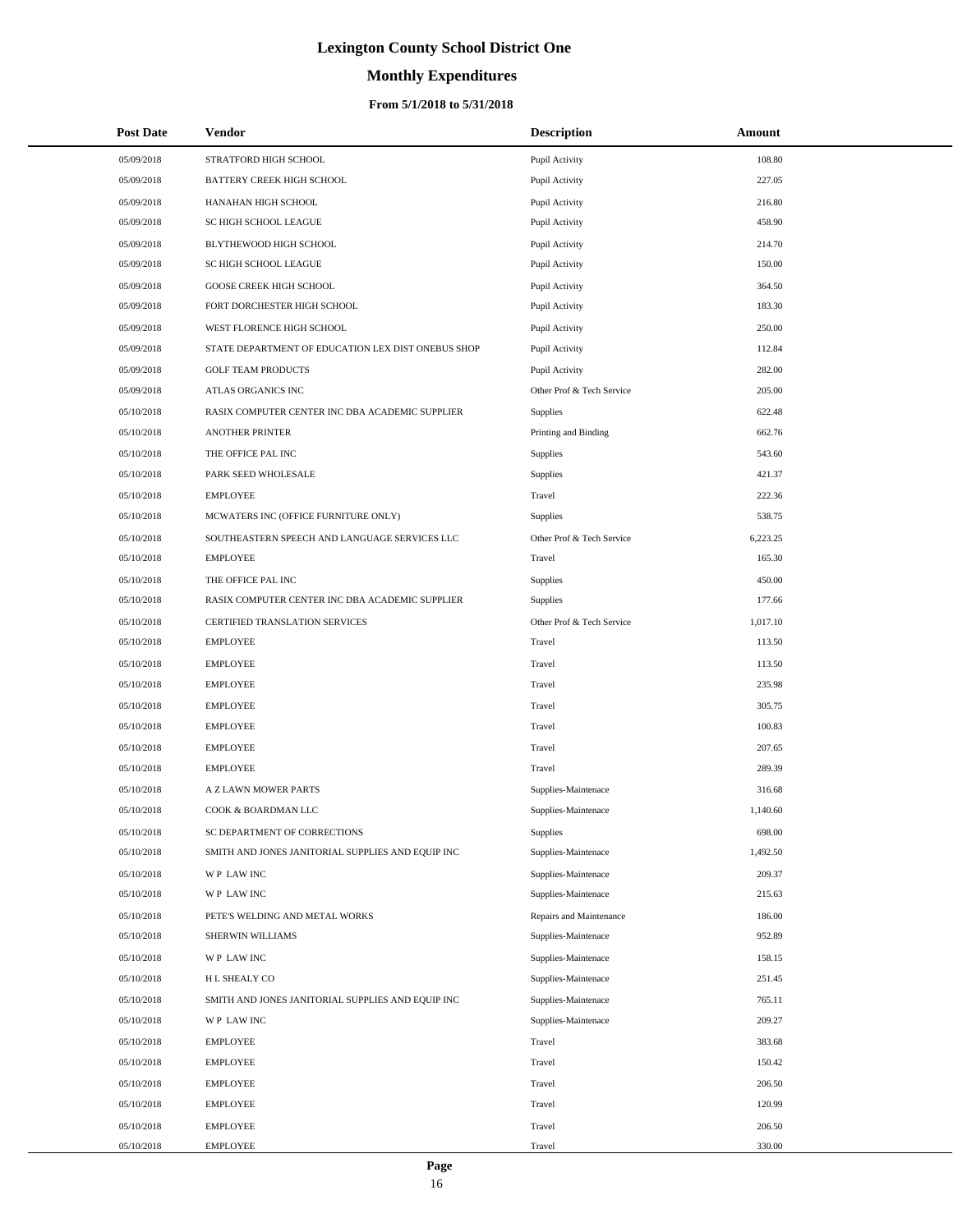# **Monthly Expenditures**

| <b>Post Date</b>         | Vendor                                                               | <b>Description</b>         | <b>Amount</b>      |
|--------------------------|----------------------------------------------------------------------|----------------------------|--------------------|
| 05/10/2018               | <b>EMPLOYEE</b>                                                      | Travel                     | 134.07             |
| 05/10/2018               | <b>EMPLOYEE</b>                                                      | Travel                     | 385.26             |
| 05/10/2018               | COMMUNICATION MANAGEMENT INC                                         | <b>Technology Supplies</b> | 7,808.78           |
| 05/10/2018               | MONOPRICE.COM                                                        | <b>Technology Supplies</b> | 488.90             |
| 05/10/2018               | SCHOLASTIC INC                                                       | Supplies                   | 1,089.41           |
| 05/10/2018               | <b>EMPLOYEE</b>                                                      | Travel                     | 258.79             |
| 05/10/2018               | <b>EMPLOYEE</b>                                                      | Travel                     | 153.00             |
| 05/10/2018               | <b>EMPLOYEE</b>                                                      | Travel                     | 577.70             |
| 05/10/2018               | <b>EMPLOYEE</b>                                                      | Travel                     | 110.91             |
| 05/10/2018               | <b>EMPLOYEE</b>                                                      | Travel                     | 230.00             |
| 05/10/2018               | <b>EMPLOYEE</b>                                                      | Travel                     | 154.78             |
| 05/10/2018               | <b>EMPLOYEE</b>                                                      | Travel                     | 203.29             |
| 05/10/2018               | <b>EMPLOYEE</b>                                                      | Travel                     | 153.42             |
| 05/10/2018               | <b>EMPLOYEE</b>                                                      | Travel                     | 248.38             |
| 05/10/2018               | <b>EMPLOYEE</b>                                                      | Travel                     | 240.07             |
| 05/10/2018               | <b>DELTA EDUCATION</b>                                               | Supplies                   | 228.81             |
| 05/10/2018               | LEXINGTON COUNTY SCHOOL DIST 1                                       | Pupil Transportation       | 288.30             |
| 05/10/2018               | <b>EMPLOYEE</b>                                                      | Travel                     | 107.37             |
| 05/10/2018               | SCHOOL SPECIALTY INC                                                 | Supplies                   | 243.92             |
| 05/10/2018               | MACKIN LIBRARY MEDIA                                                 | Supplies                   | 1,664.75           |
| 05/10/2018               | SOUTHERN REGIONAL EDUCATION BD (SREB)                                | Software Renewal/Agreemen  | 500.00             |
| 05/10/2018               | <b>EMPLOYEE</b>                                                      | Travel                     | 285.36             |
| 05/10/2018               | SMARTPHONE MEDIC LLC                                                 | Pupil Activity             | 198.00             |
| 05/10/2018               | MAY RIVER HIGH SCHOOL                                                | Pupil Activity             | 219.90             |
| 05/10/2018               | <b>BLUFTON HIGH SCHOOL</b>                                           | Pupil Activity             | 110.70             |
| 05/10/2018               | CRESCENT CLINIC FAMILY AND OCCUPATIONAL HEALTH                       | Pupil Activity             | 1,200.00           |
| 05/10/2018               | GRADY LANIER DBA LANIER BATTING CAGES                                | Pupil Activity             | 790.00             |
| 05/10/2018               | CUSTOM EMBROIDERY AND SCREENPRINTING INC                             | Supplies                   | 1,503.57           |
| 05/11/2018               | <b>BOOKSOURCE</b>                                                    | Supplies-Immersion         | 165.53             |
| 05/11/2018               | <b>BOOKSOURCE</b>                                                    | Supplies-Immersion         | 211.46             |
| 05/11/2018               | MIDDLEBURY INTERACTIVE LANGUAGE LLC                                  | Software Renewal/Agreemen  | 7,120.00           |
| 05/11/2018               | FOLLETT SCHOOL SOLUTIONS INC                                         | Supplies                   | 604.23             |
| 05/11/2018<br>05/11/2018 | RASIX COMPUTER CENTER INC DBA ACADEMIC SUPPLIER<br><b>BOOKSOURCE</b> | Supplies                   | 471.12             |
|                          |                                                                      | Supplies                   | 105.84             |
| 05/11/2018               | <b>BOOKSOURCE</b><br>TRIUNE MARKETING CO                             | Supplies-Immersion         | 392.36<br>1,083.38 |
| 05/11/2018               |                                                                      | Supplies                   | 100.75             |
| 05/11/2018<br>05/11/2018 | THE OFFICE PAL INC<br>US INK AND TONER INC                           | Supplies<br>Supplies       | 133.08             |
| 05/11/2018               | PINE PRESS OF LEXINGTON INC                                          | Printing and Binding       | 343.52             |
| 05/11/2018               | MUSICIAN SUPPLY                                                      | <b>Technology Supplies</b> | 180.83             |
| 05/11/2018               | <b>BOOKSOURCE</b>                                                    | Library Books              | 3,892.68           |
| 05/11/2018               | FOLLETT SCHOOL SOLUTIONS INC                                         | <b>Library Books</b>       | 535.11             |
| 05/11/2018               | RASIX COMPUTER CENTER INC DBA ACADEMIC SUPPLIER                      | Supplies                   | 348.26             |
| 05/11/2018               | <b>WW GRAINGER</b>                                                   | Supplies-Maintenace        | 249.11             |
| 05/11/2018               | <b>WW GRAINGER</b>                                                   | Supplies-Maintenace        | 542.82             |
| 05/11/2018               | SMITH AND JONES JANITORIAL SUPPLIES AND EQUIP INC                    | Supplies-Maintenace        | 268.36             |
| 05/11/2018               | SMITH AND JONES JANITORIAL SUPPLIES AND EQUIP INC                    | Supplies-Maintenace        | 1,191.76           |
| 05/11/2018               | SMITH AND JONES JANITORIAL SUPPLIES AND EQUIP INC                    | Supplies-Maintenace        | 544.85             |
|                          |                                                                      |                            |                    |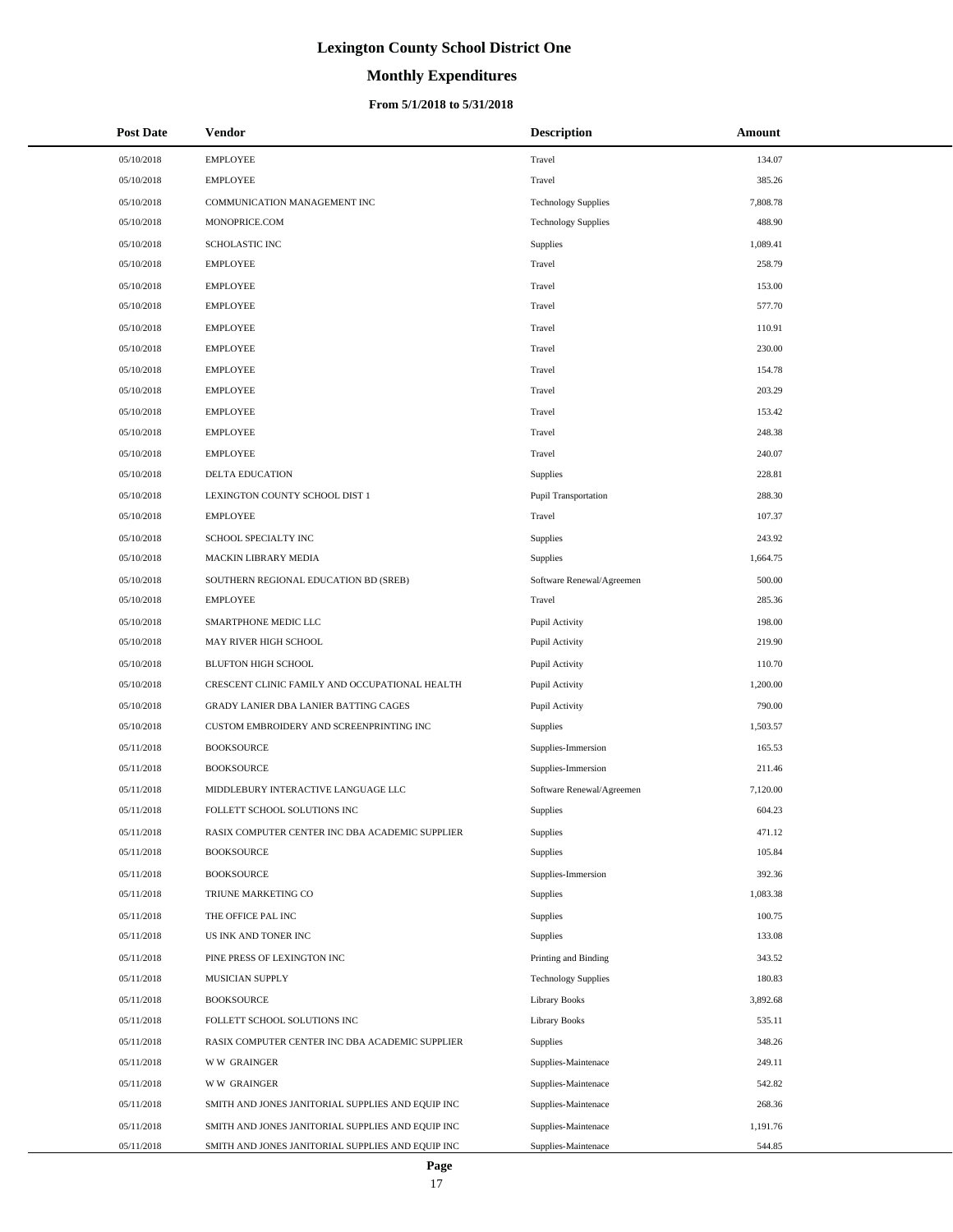# **Monthly Expenditures**

| <b>Post Date</b> | Vendor                                            | <b>Description</b>            | Amount    |
|------------------|---------------------------------------------------|-------------------------------|-----------|
| 05/11/2018       | SMITH AND JONES JANITORIAL SUPPLIES AND EQUIP INC | Supplies-Maintenace           | 556.61    |
| 05/11/2018       | SMITH AND JONES JANITORIAL SUPPLIES AND EQUIP INC | Repairs and Maintenance       | 1,017.52  |
| 05/11/2018       | SMITH AND JONES JANITORIAL SUPPLIES AND EQUIP INC | Supplies-Maintenace           | 660.41    |
| 05/11/2018       | <b>CAMCOR</b>                                     | <b>Technology Supplies</b>    | 1,625.53  |
| 05/11/2018       | CAMCOR                                            | <b>Technology Supplies</b>    | 497.19    |
| 05/11/2018       | SC DEPARTMENT OF REVENUE (SALES TAX RETURN)       | <b>Supplies</b>               | 203.00    |
| 05/11/2018       | <b>STEMFINITY</b>                                 | Supplies                      | 3,451.07  |
| 05/11/2018       | KAPLAN EARLY LEARNING COMPANY                     | Supplies                      | 507.88    |
| 05/11/2018       | <b>DALMATIAN FIRE</b>                             | Supplies                      | 13,230.00 |
| 05/11/2018       | SC DEPARTMENT OF REVENUE (SALES TAX RETURN)       | Supplies                      | 926.10    |
| 05/11/2018       | <b>DALMATIAN FIRE</b>                             | Supplies                      | 3,510.00  |
| 05/11/2018       | SC DEPARTMENT OF REVENUE (SALES TAX RETURN)       | Supplies                      | 132.30    |
| 05/11/2018       | RIDGEWAY TRAFFIC CONSULTING LLC                   | Other Prof & Tech Service     | 7,500.00  |
| 05/11/2018       | FOWLER HAULING AND GRADING LLC                    | Improv Other Than Bldg        | 84,681.93 |
| 05/11/2018       | PINNACLE ARCHITECTURE PA                          | Improv Other Than Bldg        | 1,884.76  |
| 05/11/2018       | <b>US FOODS</b>                                   | Supplies                      | 927.52    |
| 05/11/2018       | EARTHGRAINS BAKING COMPANIES INC                  | <b>Bread</b>                  | 115.00    |
| 05/11/2018       | BORDEN DAIRY CO OF SC LLC                         | Milk                          | 604.53    |
| 05/11/2018       | SENN BROTHERS INC                                 | Produce                       | 180.50    |
| 05/11/2018       | <b>US FOODS</b>                                   | Commodity Distribution Charge | 592.20    |
| 05/11/2018       | <b>US FOODS</b>                                   | Supplies                      | 449.98    |
| 05/11/2018       | BORDEN DAIRY CO OF SC LLC                         | Milk                          | 819.83    |
| 05/11/2018       | SENN BROTHERS INC                                 | Produce                       | 121.50    |
| 05/11/2018       | <b>US FOODS</b>                                   | Commodity Distribution Charge | 107.10    |
| 05/11/2018       | <b>US FOODS</b>                                   | Supplies                      | 261.53    |
| 05/11/2018       | BORDEN DAIRY CO OF SC LLC                         | Milk                          | 604.98    |
| 05/11/2018       | SENN BROTHERS INC                                 | Produce                       | 352.50    |
| 05/11/2018       | <b>US FOODS</b>                                   | Commodity Distribution Charge | 592.20    |
| 05/11/2018       | <b>US FOODS</b>                                   | Supplies                      | 691.57    |
| 05/11/2018       | BORDEN DAIRY CO OF SC LLC                         | Milk                          | 1,393.89  |
| 05/11/2018       | SENN BROTHERS INC                                 | Produce                       | 140.00    |
| 05/11/2018       | <b>US FOODS</b>                                   | Supplies                      | 266.87    |
| 05/11/2018       | BORDEN DAIRY CO OF SC LLC                         | Milk                          | 554.83    |
| 05/11/2018       | <b>US FOODS</b>                                   | Commodity Distribution Charge | 592.20    |
| 05/11/2018       | <b>US FOODS</b>                                   | Supplies                      | 123.61    |
| 05/11/2018       | EARTHGRAINS BAKING COMPANIES INC                  | <b>Bread</b>                  | 165.00    |
| 05/11/2018       | BORDEN DAIRY CO OF SC LLC                         | Milk                          | 1,485.59  |
| 05/11/2018       | SENN BROTHERS INC                                 | Produce                       | 421.13    |
| 05/11/2018       | <b>US FOODS</b>                                   | Commodity Distribution Charge | 116.55    |
| 05/11/2018       | <b>US FOODS</b>                                   | Supplies                      | 201.58    |
| 05/11/2018       | <b>US FOODS</b>                                   | Supplies                      | 674.53    |
| 05/11/2018       | BORDEN DAIRY CO OF SC LLC                         | Milk                          | 229.26    |
| 05/11/2018       | SENN BROTHERS INC                                 | Produce                       | 423.00    |
| 05/11/2018       | <b>US FOODS</b>                                   | Supplies                      | 505.39    |
| 05/11/2018       | BORDEN DAIRY CO OF SC LLC                         | Milk                          | 910.67    |
| 05/11/2018       | SENN BROTHERS INC                                 | Produce                       | 295.25    |
| 05/11/2018       | <b>US FOODS</b>                                   | Commodity Distribution Charge | 94.50     |
| 05/11/2018       | <b>US FOODS</b>                                   | Supplies                      | 372.71    |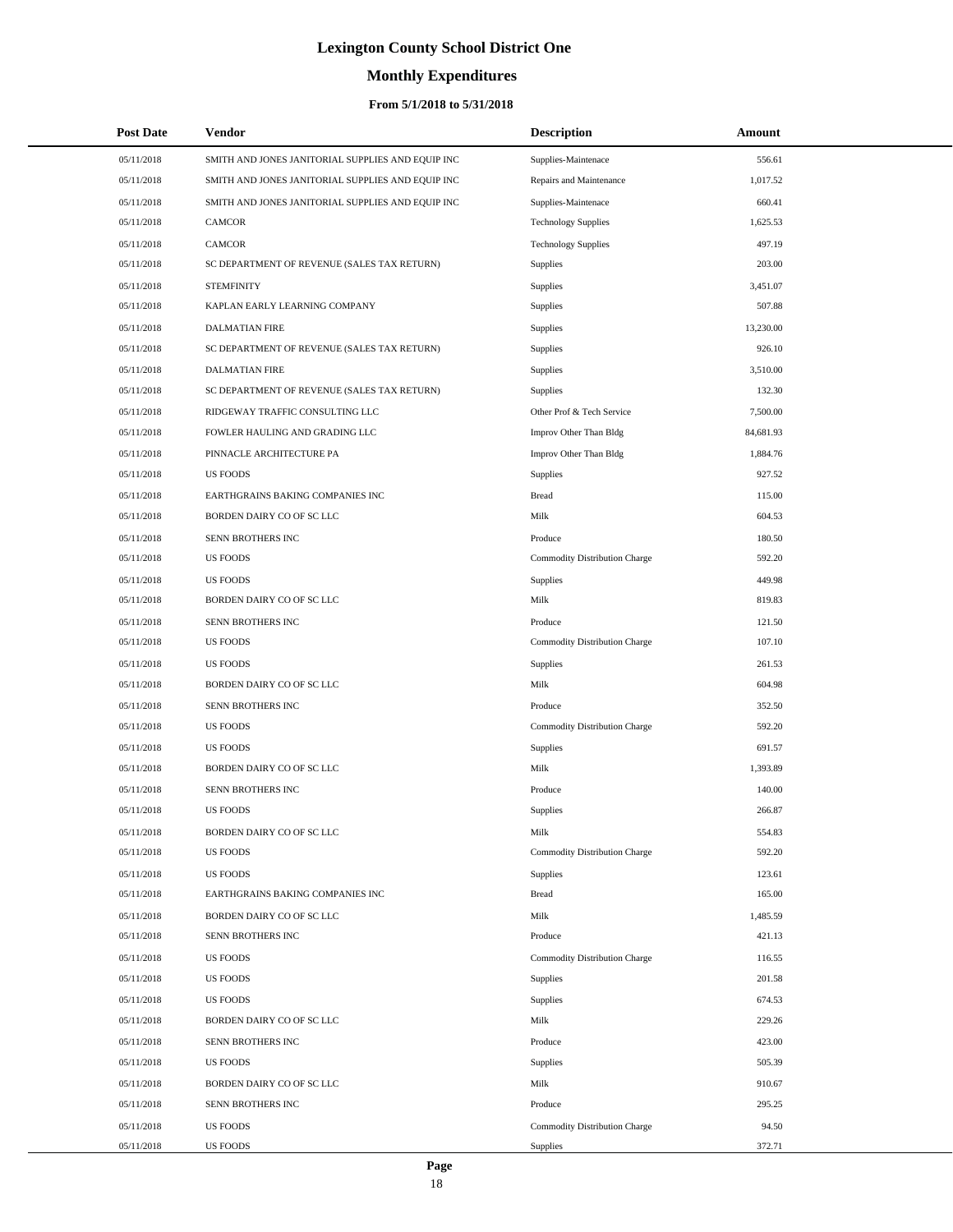# **Monthly Expenditures**

### **From 5/1/2018 to 5/31/2018**

| <b>Post Date</b> | Vendor                           | <b>Description</b>            | Amount   |
|------------------|----------------------------------|-------------------------------|----------|
| 05/11/2018       | EARTHGRAINS BAKING COMPANIES INC | Bread                         | 132.50   |
| 05/11/2018       | BORDEN DAIRY CO OF SC LLC        | Milk                          | 2,089.83 |
| 05/11/2018       | SENN BROTHERS INC                | Produce                       | 557.75   |
| 05/11/2018       | <b>US FOODS</b>                  | Commodity Distribution Charge | 103.95   |
| 05/11/2018       | <b>US FOODS</b>                  | Supplies                      | 405.05   |
| 05/11/2018       | BORDEN DAIRY CO OF SC LLC        | Milk                          | 851.86   |
| 05/11/2018       | <b>US FOODS</b>                  | Commodity Distribution Charge | 749.70   |
| 05/11/2018       | <b>US FOODS</b>                  | Supplies                      | 724.85   |
| 05/11/2018       | EARTHGRAINS BAKING COMPANIES INC | <b>Bread</b>                  | 107.50   |
| 05/11/2018       | BORDEN DAIRY CO OF SC LLC        | Milk                          | 1,640.43 |
| 05/11/2018       | SENN BROTHERS INC                | Produce                       | 119.75   |
| 05/11/2018       | <b>US FOODS</b>                  | Commodity Distribution Charge | 277.20   |
| 05/11/2018       | <b>US FOODS</b>                  | Supplies                      | 225.88   |
| 05/11/2018       | BORDEN DAIRY CO OF SC LLC        | Milk                          | 640.33   |
| 05/11/2018       | SENN BROTHERS INC                | Produce                       | 268.50   |
| 05/11/2018       | <b>US FOODS</b>                  | Commodity Distribution Charge | 103.95   |
| 05/11/2018       | <b>US FOODS</b>                  | Supplies                      | 991.05   |
| 05/11/2018       | EARTHGRAINS BAKING COMPANIES INC | <b>Bread</b>                  | 260.00   |
| 05/11/2018       | BORDEN DAIRY CO OF SC LLC        | Milk                          | 1,031.78 |
| 05/11/2018       | SENN BROTHERS INC                | Produce                       | 214.50   |
| 05/11/2018       | <b>US FOODS</b>                  | Commodity Distribution Charge | 431.55   |
| 05/11/2018       | <b>US FOODS</b>                  | Supplies                      | 337.60   |
| 05/11/2018       | EARTHGRAINS BAKING COMPANIES INC | <b>Bread</b>                  | 101.25   |
| 05/11/2018       | BORDEN DAIRY CO OF SC LLC        | Milk                          | 721.42   |
| 05/11/2018       | <b>US FOODS</b>                  | Commodity Distribution Charge | 103.95   |
| 05/11/2018       | <b>US FOODS</b>                  | Supplies                      | 425.95   |
| 05/11/2018       | BORDEN DAIRY CO OF SC LLC        | Milk                          | 821.66   |
| 05/11/2018       | SENN BROTHERS INC                | Produce                       | 228.00   |
| 05/11/2018       | <b>US FOODS</b>                  | Commodity Distribution Charge | 100.80   |
| 05/11/2018       | BORDEN DAIRY CO OF SC LLC        | Milk                          | 50.82    |
| 05/11/2018       | BORDEN DAIRY CO OF SC LLC        | Milk                          | 593.90   |
| 05/11/2018       | SENN BROTHERS INC                | Produce                       | 271.25   |
| 05/11/2018       | <b>US FOODS</b>                  | Commodity Distribution Charge | 107.10   |
| 05/11/2018       | EARTHGRAINS BAKING COMPANIES INC | Bread                         | 113.50   |
| 05/11/2018       | BORDEN DAIRY CO OF SC LLC        | Milk                          | 1,059.40 |
| 05/11/2018       | SENN BROTHERS INC                | Produce                       | 338.50   |
| 05/11/2018       | <b>US FOODS</b>                  | Commodity Distribution Charge | 113.40   |
| 05/11/2018       | <b>US FOODS</b>                  | <b>Supplies</b>               | 337.51   |
| 05/11/2018       | BORDEN DAIRY CO OF SC LLC        | Milk                          | 430.67   |
| 05/11/2018       | SENN BROTHERS INC                | Produce                       | 220.25   |
| 05/11/2018       | <b>US FOODS</b>                  | Commodity Distribution Charge | 100.80   |
| 05/11/2018       | <b>US FOODS</b>                  | <b>Supplies</b>               | 433.39   |
| 05/11/2018       | BORDEN DAIRY CO OF SC LLC        | Milk                          | 902.58   |
| 05/11/2018       | SENN BROTHERS INC                | Produce                       | 116.50   |
| 05/11/2018       | <b>US FOODS</b>                  | Commodity Distribution Charge | 100.80   |
| 05/11/2018       | <b>US FOODS</b>                  | Supplies                      | 398.27   |
| 05/11/2018       | EARTHGRAINS BAKING COMPANIES INC | <b>Bread</b>                  | 135.00   |
| 05/11/2018       | BORDEN DAIRY CO OF SC LLC        | Milk                          | 669.55   |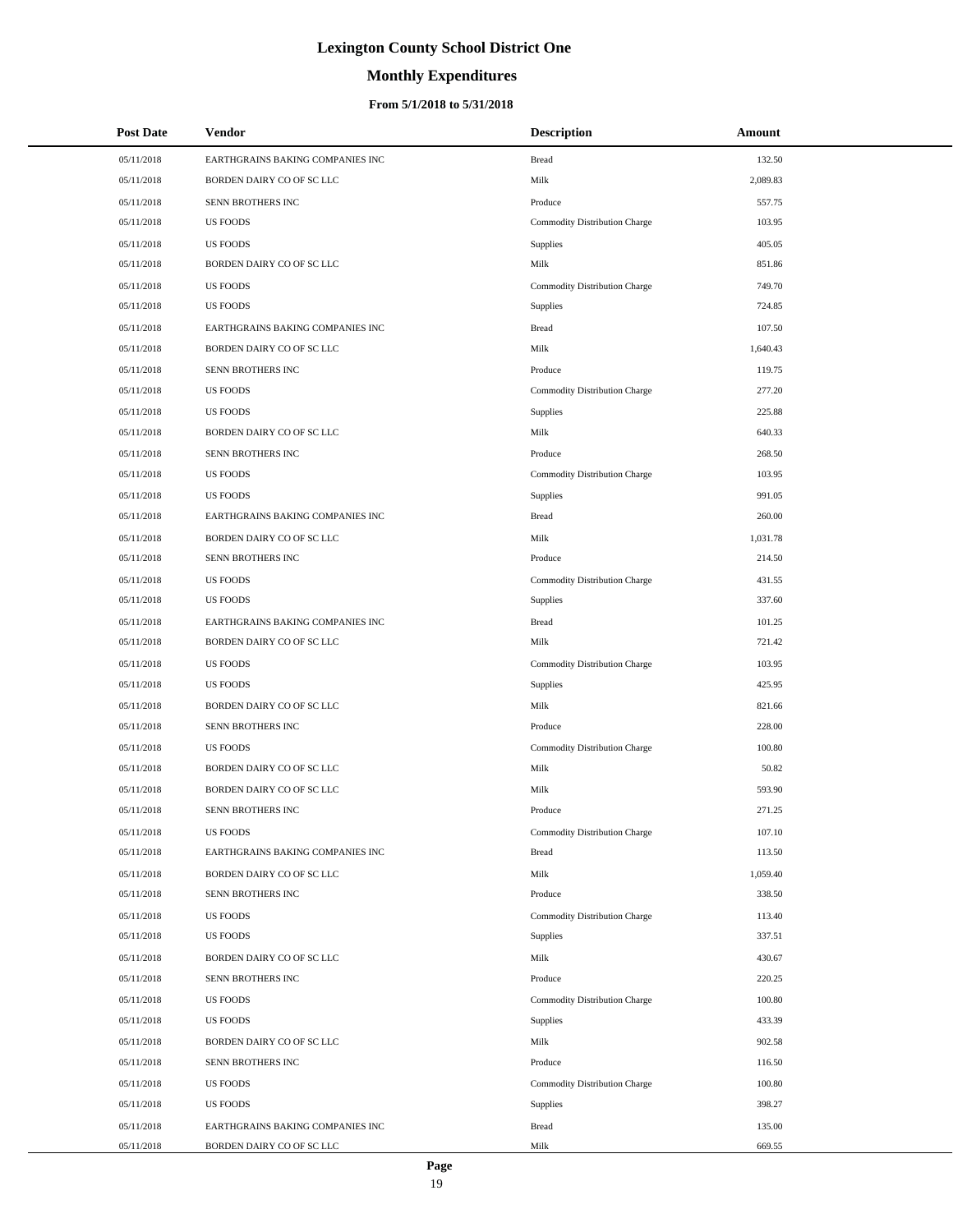# **Monthly Expenditures**

#### **From 5/1/2018 to 5/31/2018**

| <b>Post Date</b> | Vendor                                      | <b>Description</b>            | Amount   |
|------------------|---------------------------------------------|-------------------------------|----------|
| 05/11/2018       | SENN BROTHERS INC                           | Produce                       | 312.25   |
| 05/11/2018       | <b>US FOODS</b>                             | Commodity Distribution Charge | 103.95   |
| 05/11/2018       | <b>US FOODS</b>                             | Supplies                      | 579.00   |
| 05/11/2018       | BORDEN DAIRY CO OF SC LLC                   | Milk                          | 1,204.30 |
| 05/11/2018       | SENN BROTHERS INC                           | Produce                       | 338.00   |
| 05/11/2018       | <b>US FOODS</b>                             | Commodity Distribution Charge | 110.25   |
| 05/11/2018       | <b>US FOODS</b>                             | <b>Supplies</b>               | 652.87   |
| 05/11/2018       | BORDEN DAIRY CO OF SC LLC                   | Milk                          | 841.75   |
| 05/11/2018       | SENN BROTHERS INC                           | Produce                       | 243.00   |
| 05/11/2018       | <b>US FOODS</b>                             | Commodity Distribution Charge | 292.95   |
| 05/11/2018       | <b>US FOODS</b>                             | Supplies                      | 253.35   |
| 05/11/2018       | BORDEN DAIRY CO OF SC LLC                   | Milk                          | 841.57   |
| 05/11/2018       | SENN BROTHERS INC                           | Produce                       | 203.71   |
| 05/11/2018       | <b>US FOODS</b>                             | Supplies                      | 259.60   |
| 05/11/2018       | BORDEN DAIRY CO OF SC LLC                   | Milk                          | 747.03   |
| 05/11/2018       | SENN BROTHERS INC                           | Produce                       | 360.00   |
| 05/11/2018       | <b>US FOODS</b>                             | Commodity Distribution Charge | 103.95   |
| 05/11/2018       | <b>US FOODS</b>                             | Supplies                      | 1,130.66 |
| 05/11/2018       | BORDEN DAIRY CO OF SC LLC                   | Milk                          | 784.65   |
| 05/11/2018       | SENN BROTHERS INC                           | Produce                       | 486.00   |
| 05/11/2018       | <b>US FOODS</b>                             | Commodity Distribution Charge | 110.25   |
| 05/11/2018       | <b>US FOODS</b>                             | Supplies                      | 282.52   |
| 05/11/2018       | BORDEN DAIRY CO OF SC LLC                   | Milk                          | 660.71   |
| 05/11/2018       | SENN BROTHERS INC                           | Produce                       | 206.00   |
| 05/11/2018       | <b>US FOODS</b>                             | Commodity Distribution Charge | 103.95   |
| 05/11/2018       | <b>US FOODS</b>                             | Supplies                      | 564.12   |
| 05/11/2018       | BORDEN DAIRY CO OF SC LLC                   | Milk                          | 1,185.70 |
| 05/11/2018       | SENN BROTHERS INC                           | Produce                       | 473.61   |
| 05/11/2018       | <b>US FOODS</b>                             | Commodity Distribution Charge | 630.30   |
| 05/11/2018       | <b>US FOODS</b>                             | Supplies                      | 296.83   |
| 05/11/2018       | BORDEN DAIRY CO OF SC LLC                   | Milk                          | 705.02   |
| 05/11/2018       | <b>SENN BROTHERS INC</b>                    | Produce                       | 423.13   |
| 05/11/2018       | <b>US FOODS</b>                             | Commodity Distribution Charge | 111.24   |
| 05/11/2018       | SMARTPHONE MEDIC LLC                        | Pupil Activity                | 396.00   |
| 05/11/2018       | SMARTPHONE MEDIC LLC                        | Pupil Activity                | 198.00   |
| 05/11/2018       | FORMS AND SUPPLY INC (FSI)                  | Pupil Activity                | 488.32   |
| 05/11/2018       | ALL AMERICAN TROPHY CO INC                  | Pupil Activity                | 162.91   |
| 05/11/2018       | PASS ASSURED                                | Pupil Activity                | 2,392.00 |
| 05/11/2018       | SC DEPARTMENT OF REVENUE (SALES TAX RETURN) | Pupil Activity                | 167.44   |
| 05/11/2018       | MIDDLEBURY INTERACTIVE LANGUAGE LLC         | Software Renewal/Agreemen     | 1,068.00 |
| 05/14/2018       | SCHOOL SPECIALTY INC                        | Supplies                      | 1,061.60 |
| 05/14/2018       | SCHOOL SPECIALTY INC                        | Supplies                      | 174.11   |
| 05/14/2018       | <b>HEINEMANN</b>                            | Supplies                      | 805.00   |
| 05/14/2018       | FORMS AND SUPPLY INC (FSI)                  | Supplies                      | 192.50   |
| 05/14/2018       | SCHOOL SPECIALTY INC                        | <b>Supplies</b>               | 2,154.54 |
| 05/14/2018       | SCHOOL SPECIALTY INC                        | Supplies                      | 501.79   |
| 05/14/2018       | JONES SCHOOL SUPPLY CO INC                  | Supplies                      | $-42.88$ |
| 05/14/2018       | SCHOOL SPECIALTY INC                        | Supplies                      | 3,438.12 |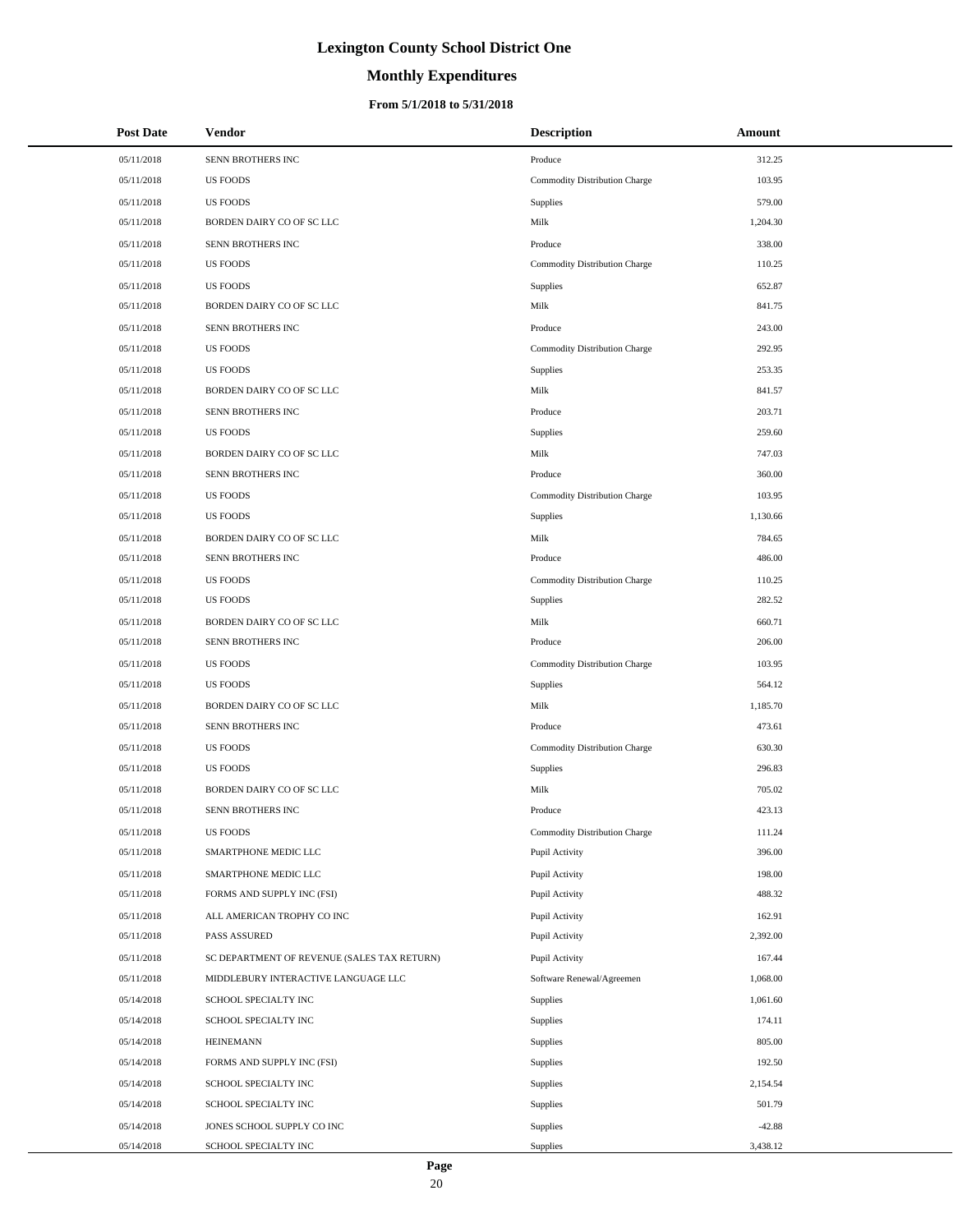# **Monthly Expenditures**

| <b>Post Date</b> | Vendor                                             | <b>Description</b>          | Amount    |
|------------------|----------------------------------------------------|-----------------------------|-----------|
| 05/14/2018       | <b>RYDIN DECAL</b>                                 | Supplies                    | 1,696.00  |
| 05/14/2018       | SOUTHERN SCRIPT LLC                                | Supplies                    | 523.23    |
| 05/14/2018       | BERNHARDT HOUSE OF VIOLINS                         | Supplies                    | 2,256.63  |
| 05/14/2018       | <b>EMPLOYEE</b>                                    | Travel                      | 137.67    |
| 05/14/2018       | <b>EMPLOYEE</b>                                    | Travel                      | 106.55    |
| 05/14/2018       | <b>EMPLOYEE</b>                                    | Travel                      | 617.75    |
| 05/14/2018       | HERRING, DAVID SCOTT                               | Other Prof & Tech Service   | 400.00    |
| 05/14/2018       | PINE PRESS OF LEXINGTON INC                        | Printing and Binding        | 756.96    |
| 05/14/2018       | COBB PEDIATRIC THERAPY SERIVCES                    | Other Prof & Tech Service   | 8,064.00  |
| 05/14/2018       | FOLLETT SCHOOL SOLUTIONS INC                       | Library Books               | 5,019.41  |
| 05/14/2018       | FOLLETT SCHOOL SOLUTIONS INC                       | <b>Library Books</b>        | 3,956.51  |
| 05/14/2018       | FOLLETT SCHOOL SOLUTIONS INC                       | <b>Library Books</b>        | 570.81    |
| 05/14/2018       | <b>EMPLOYEE</b>                                    | Travel                      | 144.43    |
| 05/14/2018       | <b>EMPLOYEE</b>                                    | Travel                      | 121.75    |
| 05/14/2018       | <b>EMPLOYEE</b>                                    | Travel                      | 108.67    |
| 05/14/2018       | SMITH AND JONES JANITORIAL SUPPLIES AND EQUIP INC  | Supplies-Maintenace         | 344.11    |
| 05/14/2018       | <b>WW GRAINGER</b>                                 | Supplies-Maintenace         | 840.76    |
| 05/14/2018       | <b>ANIXTER INC</b>                                 | Supplies-Maintenace         | 406.60    |
| 05/14/2018       | <b>ANIXTER INC</b>                                 | Supplies-Maintenace         | 406.60    |
| 05/14/2018       | SC DEPARTMENT OF ADMINISTRATION                    | Repairs and Maintenance     | 8,993.26  |
| 05/14/2018       | <b>EMPLOYEE</b>                                    | Travel                      | 560.81    |
| 05/14/2018       | <b>EMPLOYEE</b>                                    | Travel                      | 187.20    |
| 05/14/2018       | SMARTPHONE MEDIC LLC                               | <b>Technology Supplies</b>  | 23,754.00 |
| 05/14/2018       | TELCOM OF SOUTH CAROLINA INC                       | <b>Technology Supplies</b>  | 288.90    |
| 05/14/2018       | FORMS AND SUPPLY INC (FSI)                         | <b>Supplies</b>             | 135.09    |
| 05/14/2018       | <b>GORDON, BERIT</b>                               | Inst Prog Improvement       | 7,980.95  |
| 05/14/2018       | STATE DEPARTMENT OF EDUCATION LEX DIST ONEBUS SHOP | Pupil Transportation        | 401.76    |
| 05/14/2018       | STATE DEPARTMENT OF EDUCATION LEX DIST ONEBUS SHOP | <b>Pupil Transportation</b> | 223.20    |
| 05/14/2018       | <b>EMPLOYEE</b>                                    | Travel                      | 143.61    |
| 05/14/2018       | <b>EMPLOYEE</b>                                    | Travel                      | 237.08    |
| 05/14/2018       | <b>EMPLOYEE</b>                                    | Travel                      | 235.44    |
| 05/14/2018       | <b>GROVE MEDICAL</b>                               | Supplies                    | 152.59    |
| 05/14/2018       | SCHOOL SPECIALTY INC                               | Supplies                    | 1,056.37  |
| 05/14/2018       | STATE DEPARTMENT OF EDUCATION LEX DIST ONEBUS SHOP | <b>Pupil Transportation</b> | 767.56    |
| 05/14/2018       | <b>REALLY GOOD STUFF</b>                           | Supplies                    | 160.49    |
| 05/14/2018       | STATE DEPARTMENT OF EDUCATION LEX DIST ONEBUS SHOP | Pupil Transportation        | 1,488.00  |
| 05/14/2018       | STATE DEPARTMENT OF EDUCATION LEX DIST ONEBUS SHOP | <b>Pupil Transportation</b> | 2,246.88  |
| 05/14/2018       | LITERACY FOR LEARNING                              | Inst Prog Improvement       | 160.00    |
| 05/14/2018       | <b>DELTA EDUCATION</b>                             | Supplies                    | 3,432.15  |
| 05/14/2018       | SCHOOL SPECIALTY INC                               | Supplies                    | 122.92    |
| 05/14/2018       | <b>BOOKSOURCE</b>                                  | Supplies                    | 149.75    |
| 05/14/2018       | <b>HEINEMANN</b>                                   | Supplies                    | 110.02    |
| 05/14/2018       | UNIVERSITY OF SOUTH CAROLINA                       | Travel                      | 160.00    |
| 05/14/2018       | SOUTHERN REGIONAL EDUCATION BD (SREB)              | Dues and Fees               | 750.00    |
| 05/14/2018       | SMARTPHONE MEDIC LLC                               | <b>Technology Supplies</b>  | 11,877.00 |
| 05/14/2018       | TELCOM OF SOUTH CAROLINA INC                       | Technology Equipment D F    | 68,346.57 |
| 05/14/2018       | <b>EMPLOYEE</b>                                    | Supplies                    | 104.85    |
| 05/14/2018       | FORMS AND SUPPLY INC (FSI)                         | Pupil Activity              | 128.37    |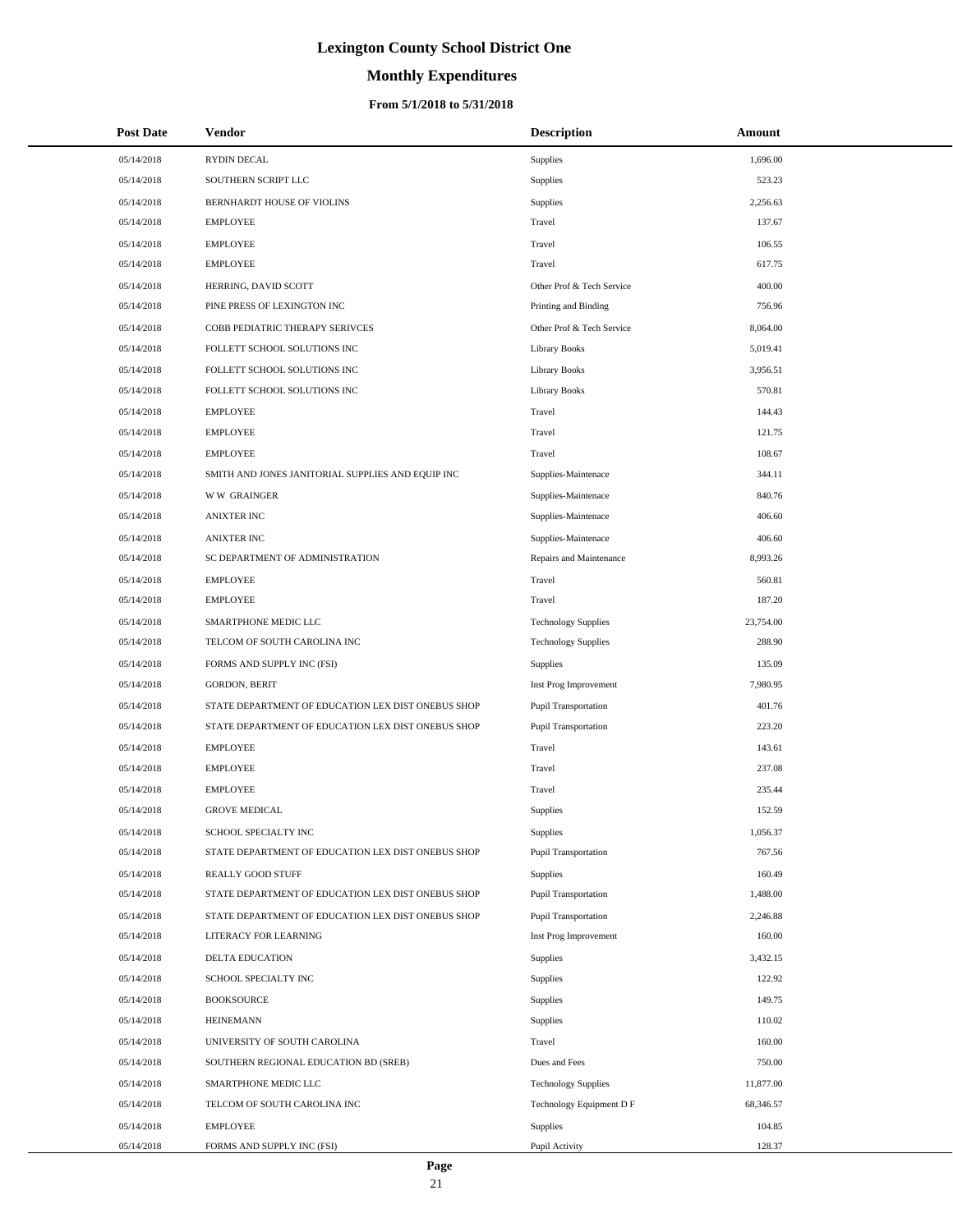# **Monthly Expenditures**

#### **From 5/1/2018 to 5/31/2018**

| <b>Post Date</b> | Vendor                                             | <b>Description</b>            | Amount   |
|------------------|----------------------------------------------------|-------------------------------|----------|
| 05/14/2018       | CDWG ACCT 305089                                   | Pupil Activity                | 187.25   |
| 05/14/2018       | PROVIDENCE HOSPITAL LLC                            | Pupil Activity                | 450.00   |
| 05/14/2018       | FORMS AND SUPPLY INC (FSI)                         | Pupil Activity                | 160.92   |
| 05/14/2018       | <b>SUMTER HIGH SCHOOL</b>                          | Pupil Activity                | 175.00   |
| 05/14/2018       | MEADOW GLEN MIDDLE SCHOOL                          | Pupil Activity                | 222.00   |
| 05/14/2018       | SC HIGH SCHOOL LEAGUE                              | Pupil Activity                | 652.60   |
| 05/14/2018       | WANDO HIGH SCHOOL                                  | Pupil Activity                | 718.70   |
| 05/14/2018       | NOWLING, BOBBY LEE                                 | Pupil Activity                | 130.00   |
| 05/14/2018       | SC HIGH SCHOOL LEAGUE                              | Pupil Activity                | 452.40   |
| 05/14/2018       | ASHLEY RIDGE HIGH SCHOOL                           | Pupil Activity                | 414.45   |
| 05/14/2018       | JAMES ISLAND CHARTER HIGH SCHOOL                   | Pupil Activity                | 410.40   |
| 05/14/2018       | SPRING VALLEY HIGH SCHOOL                          | Pupil Activity                | 346.80   |
| 05/14/2018       | SUMMERVILLE HIGH SCHOOL                            | Pupil Activity                | 279.75   |
| 05/14/2018       | WANDO HIGH SCHOOL                                  | Pupil Activity                | 879.30   |
| 05/14/2018       | JAMES ISLAND CHARTER HIGH SCHOOL                   | Pupil Activity                | 582.75   |
| 05/14/2018       | SC HIGH SCHOOL LEAGUE                              | Pupil Activity                | 1,686.00 |
| 05/14/2018       | SPRING VALLEY HIGH SCHOOL                          | Pupil Activity                | 703.80   |
| 05/14/2018       | WANDO HIGH SCHOOL                                  | Pupil Activity                | 1,633.05 |
| 05/14/2018       | WEST FLORENCE HIGH SCHOOL                          | Pupil Activity                | 250.00   |
| 05/14/2018       | CRAFTY THINGS AMY MCDONALD                         | Pupil Activity                | 240.75   |
| 05/14/2018       | SC HIGH SCHOOL LEAGUE                              | Pupil Activity                | 300.00   |
| 05/14/2018       | UNIVERSAL CHEER/DANCE ASSOCIATION                  | Pupil Activity                | 4,000.00 |
| 05/14/2018       | <b>HEINEMANN</b>                                   | Supplies                      | 798.00   |
| 05/14/2018       | STATE DEPARTMENT OF EDUCATION LEX DIST ONEBUS SHOP | Pupil Transportation          | 173.60   |
| 05/14/2018       | FORMS AND SUPPLY INC (FSI)                         | Supplies                      | 249.78   |
| 05/15/2018       | SCHOOL SPECIALTY INC                               | Supplies                      | 127.78   |
| 05/15/2018       | SCHOOL SPECIALTY INC                               | Supplies                      | 2,403.00 |
| 05/15/2018       | SCHOOL SPECIALTY INC                               | Supplies                      | 842.20   |
| 05/15/2018       | <b>STAR MUSIC CO</b>                               | Supplies                      | 517.97   |
| 05/15/2018       | SOUTHERN SPECIAL TEES LLC                          | Supplies                      | 677.31   |
| 05/15/2018       | <b>DELL COMPUTERS</b>                              | Technology Supplies-Immersion | 135.90   |
| 05/15/2018       | MOTOROLA SOLUTIONS                                 | Supplies                      | 441.11   |
| 05/15/2018       | THE OFFICE PAL INC                                 | Supplies                      | 1,455.44 |
| 05/15/2018       | SCHOOL SPECIALTY INC                               | Supplies                      | 350.55   |
| 05/15/2018       | THE OFFICE PAL INC                                 | Supplies                      | 100.75   |
| 05/15/2018       | PECKNEL MUSIC CO INC                               | Supplies                      | 3,808.61 |
| 05/15/2018       | SOUTHERN REGIONAL EDUCATION BD (SREB)              | Supplies                      | 150.00   |
| 05/15/2018       | SCHOOL SPECIALTY INC                               | Supplies                      | 2,656.77 |
| 05/15/2018       | COMMUNICATION DYNASTY LLC                          | Other Prof & Tech Service     | 4,125.00 |
| 05/15/2018       | FOLLETT SCHOOL SOLUTIONS INC                       | <b>Library Books</b>          | 6,961.47 |
| 05/15/2018       | FOLLETT SCHOOL SOLUTIONS INC                       | <b>Library Books</b>          | 2,053.44 |
| 05/15/2018       | FOLLETT SCHOOL SOLUTIONS INC                       | <b>Library Books</b>          | 423.68   |
| 05/15/2018       | BOUND TO STAY BOUND BOOKS INC                      | <b>Library Books</b>          | 795.62   |
| 05/15/2018       | CDWG ACCT 305089                                   | Software Renewal/Agreemen     | 267.50   |
| 05/15/2018       | WORLD BOOK SCHOOL AND LIBRARY ORDER PROCESSING     | <b>Library Books</b>          | 1,068.93 |
| 05/15/2018       | FOLLETT SCHOOL SOLUTIONS INC                       | <b>Library Books</b>          | 6,918.05 |
| 05/15/2018       | FOLLETT SCHOOL SOLUTIONS INC                       | <b>Library Books</b>          | 317.36   |
| 05/15/2018       | CERTIFIED TRANSLATION SERVICES                     | Other Prof & Tech Service     | 671.44   |

÷.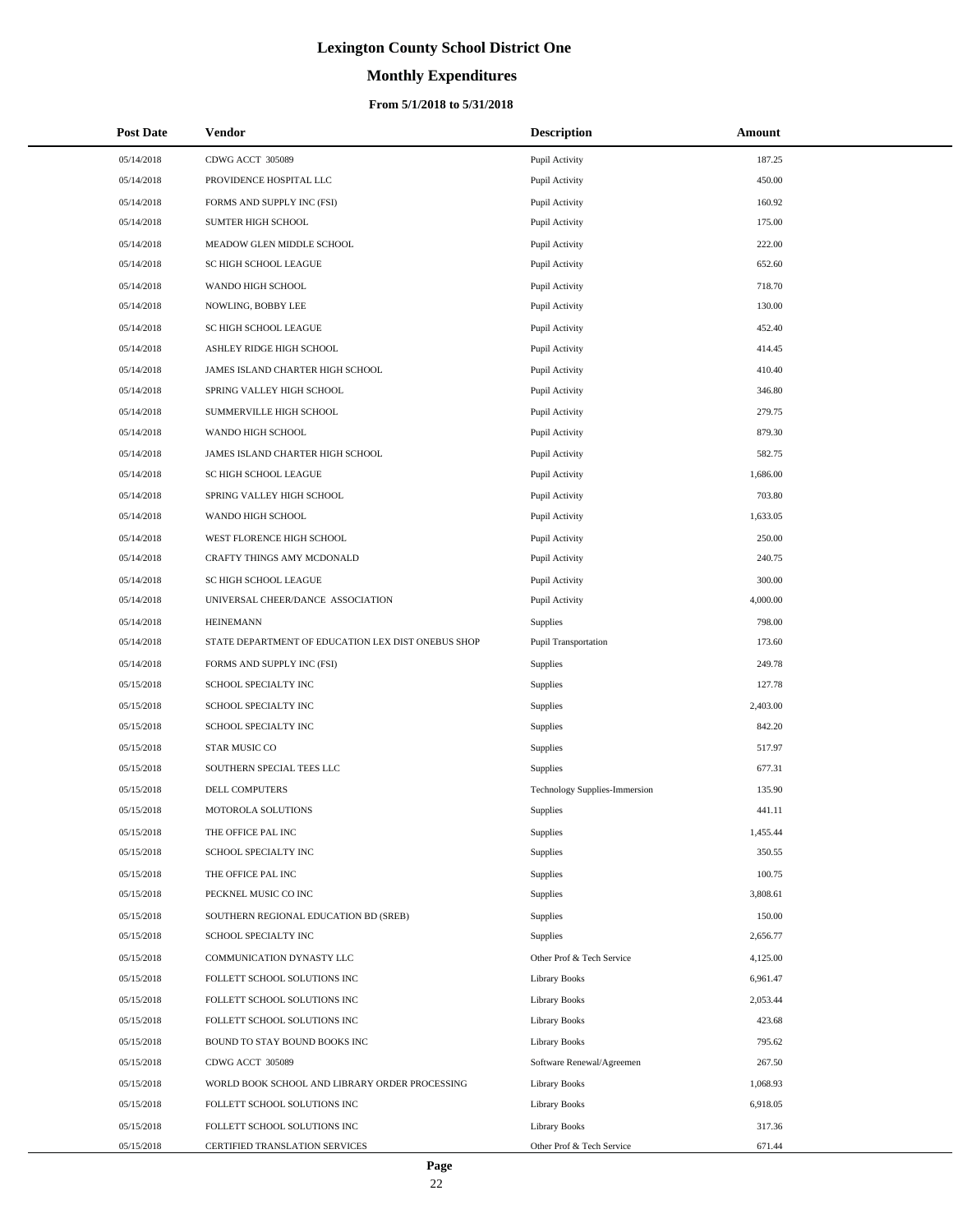# **Monthly Expenditures**

#### **From 5/1/2018 to 5/31/2018**

| <b>Post Date</b> | Vendor                                            | <b>Description</b>            | Amount       |
|------------------|---------------------------------------------------|-------------------------------|--------------|
| 05/15/2018       | SCHOOL SPECIALTY INC                              | Supplies                      | 295.90       |
| 05/15/2018       | SCHOOL SPECIALTY INC                              | Supplies                      | 179.23       |
| 05/15/2018       | DAVIS FRAWLEY ATTORNEYS AT LAW                    | Legal Services                | 450.00       |
| 05/15/2018       | BEDENBAUGH'S WHOLESALE EQUIP                      | Supplies-Maintenace           | 470.80       |
| 05/15/2018       | <b>GENERATOR SERVICES INC</b>                     | Repairs and Maintenance       | 482.50       |
| 05/15/2018       | KNOX CO                                           | Supplies-Maintenace           | 358.00       |
| 05/15/2018       | SCHOOL SPECIALTY INC                              | Supplies-Maintenace           | 1,302.14     |
| 05/15/2018       | KNOX CO                                           | Supplies-Maintenace           | 358.00       |
| 05/15/2018       | <b>KNOX CO</b>                                    | Supplies-Maintenace           | 358.00       |
| 05/15/2018       | KNOX CO                                           | Supplies-Maintenace           | 358.00       |
| 05/15/2018       | SMITH AND JONES JANITORIAL SUPPLIES AND EQUIP INC | Supplies-Maintenace           | 203.30       |
| 05/15/2018       | SALUDA COUNTY SCHOOL DISTRICT ONE                 | Pupil Transportation          | 130.26       |
| 05/15/2018       | THE TROPHY & AWARDS CENTER                        | Supplies                      | 972.63       |
| 05/15/2018       | FRONTLINE TECHNOLOGIES GROUP LLC                  | Software Renewal/Agreemen     | 798.00       |
| 05/15/2018       | DELL COMPUTERS                                    | <b>Technology Supplies</b>    | 71,047.99    |
| 05/15/2018       | RAPTOR TECHNOLOGIES LLC                           | <b>Technology Supplies</b>    | 1,468.00     |
| 05/15/2018       | <b>HEINEMANN</b>                                  | Supplies                      | 5,995.00     |
| 05/15/2018       | ETA HAND2MIND                                     | <b>Supplies</b>               | 783.81       |
| 05/15/2018       | <b>CAMCOR</b>                                     | Technology Equipment D F      | 4,171.93     |
| 05/15/2018       | <b>ANOTHER PRINTER</b>                            | <b>Supplies</b>               | 436.65       |
| 05/15/2018       | READING AND WRITING PROJECT NETWORK LLC           | Inst Prog Improvement         | 5,293.91     |
| 05/15/2018       | LIFE CHANGES FAMILY GUIDANCE AND WELLNESS INC     | <b>Instructional Services</b> | 2,628.00     |
| 05/15/2018       | FORMS AND SUPPLY INC (FSI)                        | Supplies                      | 153.87       |
| 05/15/2018       | COLLEGE OF CHARLESTON                             | Inst Prog Improvement         | 4,200.00     |
| 05/15/2018       | <b>HEINEMANN</b>                                  | Inst Prog Improvement         | 4,800.00     |
| 05/15/2018       | ISTE (INT'L SOCIETY FOR TECH AND EDUCATION)       | Travel                        | 975.00       |
| 05/15/2018       | DELTA EDUCATION                                   | Supplies                      | 1,144.05     |
| 05/15/2018       | <b>NCS PEARSON</b>                                | Software Renewal/Agreemen     | 5,237.65     |
| 05/15/2018       | <b>HEINEMANN</b>                                  | Travel                        | 1,470.00     |
| 05/15/2018       | SOUTHERN REGIONAL EDUCATION BD (SREB)             | Supplies                      | 600.00       |
| 05/15/2018       | DAVIS FRAWLEY ATTORNEYS AT LAW                    | <b>Legal Services</b>         | 202.50       |
| 05/15/2018       | H G REYNOLDS COMPANY INC                          | Building                      | 1,291,347.60 |
| 05/15/2018       | REFRIGERATION SERVICE COMPANY                     | Repairs and Maintenance       | 3,272.00     |
| 05/15/2018       | <b>USA SUPPLY</b>                                 | Supplies                      | 352.55       |
| 05/15/2018       | <b>USA SUPPLY</b>                                 | Supplies                      | 348.82       |
| 05/15/2018       | <b>USA SUPPLY</b>                                 | Supplies                      | 274.99       |
| 05/15/2018       | <b>USA SUPPLY</b>                                 | Supplies                      | 412.49       |
| 05/15/2018       | <b>USA SUPPLY</b>                                 | Supplies                      | 352.57       |
| 05/15/2018       | <b>USA SUPPLY</b>                                 | Supplies                      | 412.49       |
| 05/15/2018       | <b>USA SUPPLY</b>                                 | Supplies                      | 274.99       |
| 05/15/2018       | <b>USA SUPPLY</b>                                 | Supplies                      | 310.30       |
| 05/15/2018       | <b>USA SUPPLY</b>                                 | Supplies                      | 232.73       |
| 05/15/2018       | DELL COMPUTERS                                    | Pupil Activity                | 195.81       |
| 05/15/2018       | SOUTHERN SPECIAL TEES LLC                         | Pupil Activity                | 820.86       |
| 05/15/2018       | CAROLINA SPORTS INC                               | Pupil Activity                | 750.00       |
| 05/15/2018       | STENHOUSE PUBLISHERS                              | Supplies                      | 679.45       |
| 05/16/2018       | LEXINGTON COUNTY SCHOOL DIST 1                    | Pupil Transportation          | 920.70       |
| 05/16/2018       | NUIDEA SCHOOL SUPPLY CO                           | Supplies                      | 2,258.24     |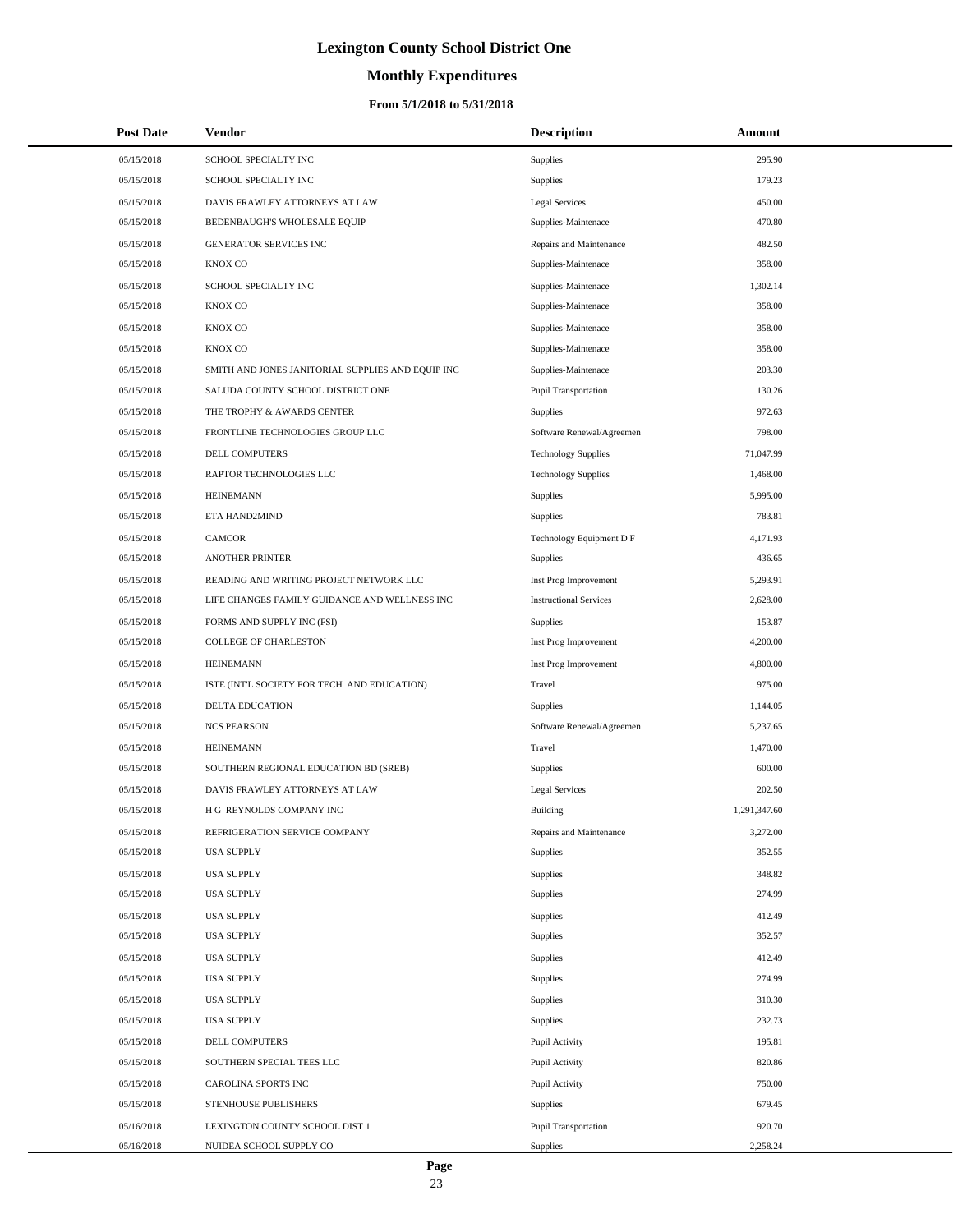# **Monthly Expenditures**

#### **From 5/1/2018 to 5/31/2018**

| <b>Post Date</b> | Vendor                                            | <b>Description</b>            | Amount    |
|------------------|---------------------------------------------------|-------------------------------|-----------|
| 05/16/2018       | <b>WW GRAINGER</b>                                | Supplies                      | 952.74    |
| 05/16/2018       | SCHOOL SPECIALTY INC                              | Supplies                      | 3,553.10  |
| 05/16/2018       | LEXINGTON COUNTY SCHOOL DIST 1                    | Pupil Transportation          | 115.32    |
| 05/16/2018       | NUIDEA SCHOOL SUPPLY CO                           | <b>Supplies</b>               | 212.93    |
| 05/16/2018       | PALMETTO HEALTH ALLIANCE                          | <b>Instructional Services</b> | 550.00    |
| 05/16/2018       | FOLLETT SCHOOL SOLUTIONS INC                      | <b>Library Books</b>          | 655.70    |
| 05/16/2018       | FOLLETT SCHOOL SOLUTIONS INC                      | <b>Library Books</b>          | 2,138.32  |
| 05/16/2018       | FOLLETT SCHOOL SOLUTIONS INC                      | <b>Library Books</b>          | 247.90    |
| 05/16/2018       | FOLLETT SCHOOL SOLUTIONS INC                      | Supplies                      | 823.31    |
| 05/16/2018       | FOLLETT SCHOOL SOLUTIONS INC                      | Library Books                 | 9,192.05  |
| 05/16/2018       | CRITTER RIDDER PEST CONTROL ANIMAL REMOVAL CO LLC | Repairs and Maintenance       | 225.00    |
| 05/16/2018       | RUFUS ORNDUFF REF INC                             | Repairs and Maintenance       | 760.00    |
| 05/16/2018       | SMITH AND JONES JANITORIAL SUPPLIES AND EQUIP INC | Supplies-Maintenace           | 1,023.94  |
| 05/16/2018       | GATEWAY SUPPLY CO INC                             | Supplies-Maintenace           | 774.46    |
| 05/16/2018       | ACE GLASS CO INC                                  | Repairs and Maintenance       | 299.41    |
| 05/16/2018       | THE OFFICE PAL INC                                | <b>Supplies</b>               | 181.62    |
| 05/16/2018       | POWER SCHOOL GROUP LLC                            | Software Renewal/Agreemen     | 1,947.29  |
| 05/16/2018       | CSC(COMMUNICATIONS SUPPLY CORP)                   | <b>Technology Supplies</b>    | 1,868.76  |
| 05/16/2018       | <b>APPLE INC</b>                                  | <b>Technology Supplies</b>    | 253.59    |
| 05/16/2018       | <b>BOOKSOURCE</b>                                 | Supplies                      | 12,835.30 |
| 05/16/2018       | <b>HEINEMANN</b>                                  | Supplies                      | 15,388.80 |
| 05/16/2018       | SCHOLASTIC INC                                    | Supplies                      | 3,164.04  |
| 05/16/2018       | <b>BISHOP, CATHERINE H</b>                        | Inst Prog Improvement         | 13,500.00 |
| 05/16/2018       | VERBAL JUDO INSTITUTE                             | Inst Prog Improvement         | 1,215.68  |
| 05/16/2018       | NANCY K PERRY CHILDREN'S SHELTER                  | <b>Instructional Services</b> | 465.00    |
| 05/16/2018       | IT-OLOGY                                          | <b>Instructional Services</b> | 1,300.00  |
| 05/16/2018       | <b>GS2 ENGINEERING INC</b>                        | <b>Building</b>               | 16,621.55 |
| 05/16/2018       | LORICK OFFICE PRODUCTS                            | Supplies                      | 783.24    |
| 05/16/2018       | CASH                                              | Other Objects                 | 4,000.00  |
| 05/16/2018       | CASH                                              | Other Objects                 | 1,200.00  |
| 05/16/2018       | CASH                                              | Other Objects                 | 640.00    |
| 05/16/2018       | HERSHEYS ICE CREAM                                | Food                          | 244.44    |
| 05/16/2018       | HERSHEYS ICE CREAM                                | Food                          | 167.40    |
| 05/16/2018       | CASH                                              | Other Objects                 | 2,200.00  |
| 05/16/2018       | HERSHEYS ICE CREAM                                | Food                          | 192.00    |
| 05/16/2018       | HERSHEYS ICE CREAM                                | Food                          | 240.00    |
| 05/16/2018       | HERSHEYS ICE CREAM                                | Food                          | 108.00    |
| 05/16/2018       | HERSHEYS ICE CREAM                                | Food                          | 133.92    |
| 05/16/2018       | CASH                                              | Other Objects                 | 4,000.00  |
| 05/16/2018       | NUIDEA SCHOOL SUPPLY CO                           | Pupil Activity                | 3,506.13  |
| 05/16/2018       | COOLE SCHOOL INC                                  | Pupil Activity                | 1,251.00  |
| 05/16/2018       | CAROLINA BIOLOGICAL SUPPLY CO                     | Pupil Activity                | 1,203.69  |
| 05/16/2018       | SOUTHERN SPECIAL TEES LLC                         | Pupil Activity                | 501.21    |
| 05/16/2018       | SC HIGH SCHOOL LEAGUE                             | Pupil Activity                | 555.00    |
| 05/16/2018       | LEXINGTON COUNTY SCHOOL DIST 1                    | Pupil Activity                | 431.52    |
| 05/16/2018       | SC HIGH SCHOOL LEAGUE                             | Pupil Activity                | 1,000.50  |
| 05/16/2018       | ALERT SERVICES INC                                | Pupil Activity                | 903.83    |
| 05/16/2018       | RIDDELL / ALL AMERICAN                            | Pupil Activity                | 1,243.34  |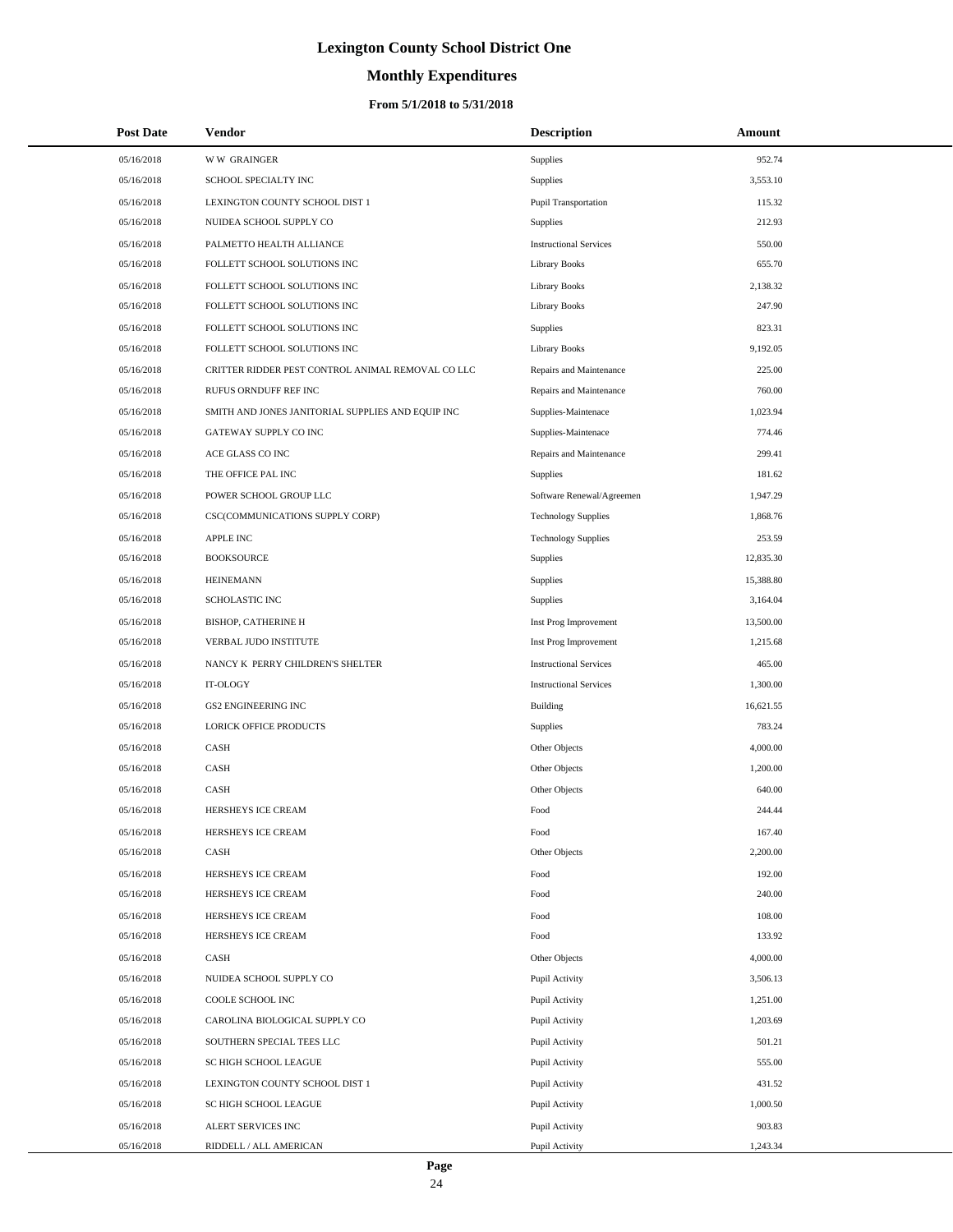# **Monthly Expenditures**

### **From 5/1/2018 to 5/31/2018**

| <b>Post Date</b> | <b>Vendor</b>                        | <b>Description</b>          | Amount     |
|------------------|--------------------------------------|-----------------------------|------------|
| 05/16/2018       | GREAT AMERICAN OPPORTUNITIES SAVINGS | Pupil Activity              | 978.41     |
| 05/16/2018       | APPALACHIAN STATE UNIVERSITY         | Pupil Activity              | 1,100.00   |
| 05/16/2018       | CAROLINA SIGNS AND DESIGN            | Pupil Activity              | 127.33     |
| 05/16/2018       | UCA SUMMER CAMPS                     | Pupil Activity              | 9,462.00   |
| 05/17/2018       | VERNIER SOFTWARE                     | Supplies                    | 304.95     |
| 05/17/2018       | FOLLETT SCHOOL SOLUTIONS INC         | <b>Supplies</b>             | 4,061.04   |
| 05/17/2018       | <b>EMPLOYEE</b>                      | Travel                      | 231.08     |
| 05/17/2018       | <b>EMPLOYEE</b>                      | Travel                      | 129.42     |
| 05/17/2018       | <b>EMPLOYEE</b>                      | Travel                      | 241.50     |
| 05/17/2018       | <b>EMPLOYEE</b>                      | Travel                      | 481.30     |
| 05/17/2018       | OCCUPATIONAL HEALTH                  | Other Prof & Tech Service   | 249.00     |
| 05/17/2018       | LEARNING LABS INC                    | <b>Technology Supplies</b>  | 1,291.45   |
| 05/17/2018       | FOLLETT SCHOOL SOLUTIONS INC         | <b>Library Books</b>        | 1,198.84   |
| 05/17/2018       | <b>EMPLOYEE</b>                      | Travel                      | 101.59     |
| 05/17/2018       | <b>EMPLOYEE</b>                      | Travel                      | 204.92     |
| 05/17/2018       | CERTIFIED TRANSLATION SERVICES       | Other Prof & Tech Service   | 938.48     |
| 05/17/2018       | HALLIGAN MAHONEY AND WILLIAMS        | <b>Legal Services</b>       | 20,948.53  |
| 05/17/2018       | SIMPLEXGRINNELL                      | Repairs and Maintenance     | 312.00     |
| 05/17/2018       | TRITEK FIRE AND SECURITY LLC         | Repairs and Maintenance     | 176.00     |
| 05/17/2018       | CITY ELECTRIC SUPPLY CO              | Supplies-Maintenace         | 192.60     |
| 05/17/2018       | TRITEK FIRE AND SECURITY LLC         | Repairs and Maintenance     | 832.93     |
| 05/17/2018       | CITY ELECTRIC SUPPLY CO              | Supplies-Maintenace         | 192.60     |
| 05/17/2018       | PETE'S WELDING AND METAL WORKS       | Repairs and Maintenance     | 136.00     |
| 05/17/2018       | <b>BSN SPORTS</b>                    | Supplies-Maintenace         | 642.00     |
| 05/17/2018       | CITY ELECTRIC SUPPLY CO              | Supplies-Maintenace         | 192.60     |
| 05/17/2018       | CULLUM SERVICES INC                  | Repairs and Maintenance     | 1,378.44   |
| 05/17/2018       | SIMPLEXGRINNELL                      | Repairs and Maintenance     | 828.00     |
| 05/17/2018       | COOK & BOARDMAN LLC                  | Supplies-Maintenace         | 973.70     |
| 05/17/2018       | <b>ULINE</b>                         | <b>Technology Supplies</b>  | 545.43     |
| 05/17/2018       | THE TROPHY & AWARDS CENTER           | Other Objects               | 401.25     |
| 05/17/2018       | <b>EMPLOYEE</b>                      | Travel                      | 493.45     |
| 05/17/2018       | <b>EMPLOYEE</b>                      | Travel                      | 206.50     |
| 05/17/2018       | <b>EMPLOYEE</b>                      | Travel                      | 159.96     |
| 05/17/2018       | <b>SCHOLASTIC INC</b>                | Supplies                    | 399.63     |
| 05/17/2018       | <b>EMPLOYEE</b>                      | Travel                      | 249.07     |
| 05/17/2018       | <b>EMPLOYEE</b>                      | Travel                      | 181.76     |
| 05/17/2018       | <b>EMPLOYEE</b>                      | Travel                      | 107.91     |
| 05/17/2018       | <b>EMPLOYEE</b>                      | Travel                      | 128.08     |
| 05/17/2018       | <b>EMPLOYEE</b>                      | Travel                      | 113.63     |
| 05/17/2018       | <b>EMPLOYEE</b>                      | Travel                      | 161.87     |
| 05/17/2018       | <b>EMPLOYEE</b>                      | Travel                      | 159.96     |
| 05/17/2018       | <b>EMPLOYEE</b>                      | Travel                      | 216.64     |
| 05/17/2018       | DELTA EDUCATION                      | Supplies                    | 915.24     |
| 05/17/2018       | MIKE RAMEY ENTERPRISES INC           | Equipment - Nonexpendable   | 10,758.85  |
| 05/17/2018       | LEXINGTON COUNTY SCHOOL DIST 1       | <b>Pupil Transportation</b> | 295.74     |
| 05/17/2018       | FUN AND FUNCTON LLC                  | <b>Supplies</b>             | 1,369.64   |
| 05/17/2018       | <b>APPLE INC</b>                     | Supplies                    | 373.97     |
| 05/17/2018       | H G REYNOLDS COMPANY INC             | <b>Building</b>             | 290,932.04 |

÷.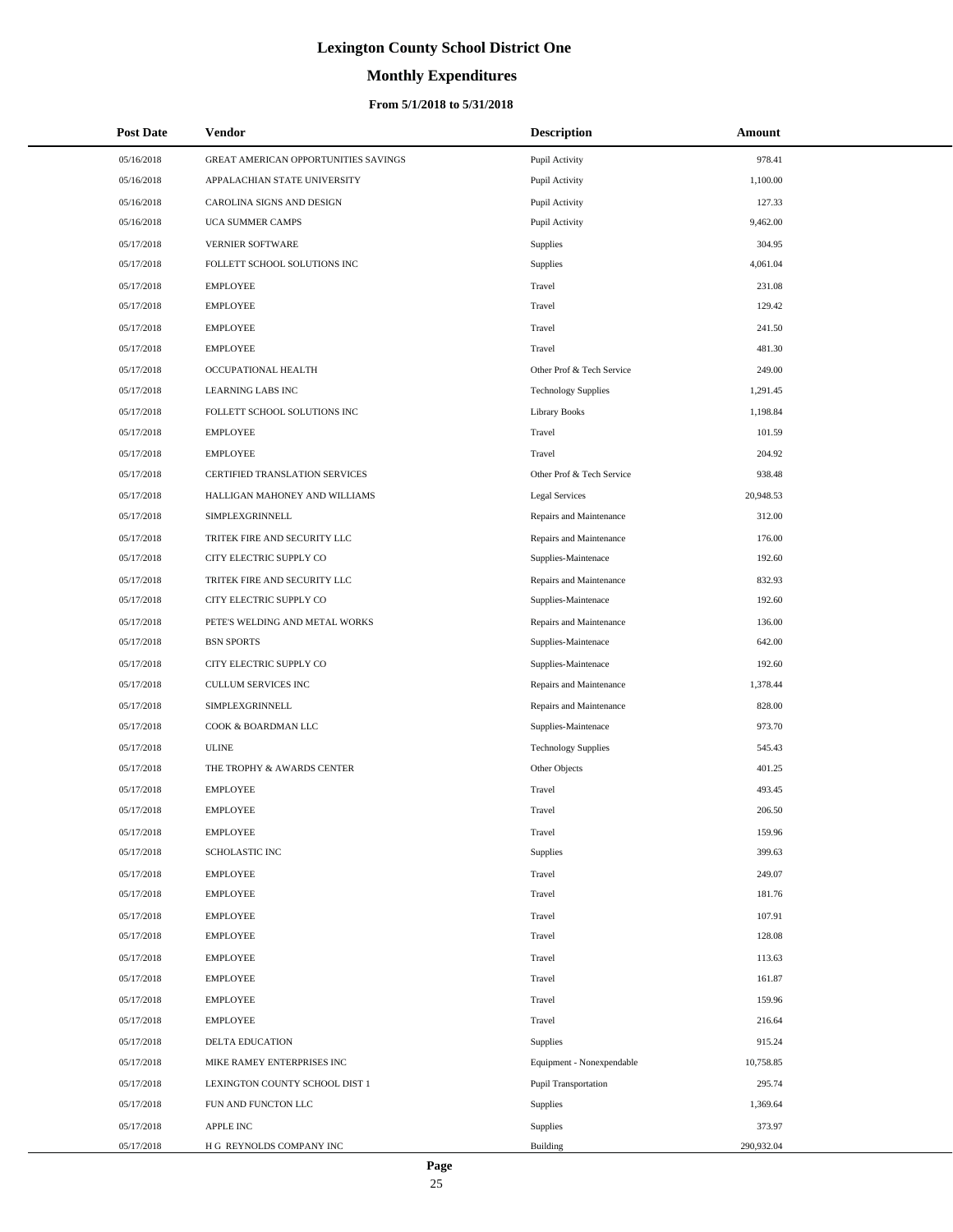# **Monthly Expenditures**

| <b>Post Date</b> | Vendor                                             | <b>Description</b>         | Amount    |
|------------------|----------------------------------------------------|----------------------------|-----------|
| 05/17/2018       | <b>EMPLOYEE</b>                                    | Travel                     | 129.98    |
| 05/17/2018       | <b>JOSTENS</b>                                     | Pupil Activity             | 345.68    |
| 05/17/2018       | <b>WW GRAINGER</b>                                 | Pupil Activity             | 118.12    |
| 05/17/2018       | DUSTIN KERNS BASKETBALL                            | Pupil Activity             | 400.00    |
| 05/17/2018       | <b>EMPLOYEE</b>                                    | Pupil Activity             | 112.08    |
| 05/17/2018       | FORMS AND SUPPLY INC (FSI)                         | Supplies                   | 153.20    |
| 05/18/2018       | SC DEPARTMENT OF JUVENILE JUSTICE (FISCAL AFFAIRS) | Tuition-LEA                | 164.22    |
| 05/18/2018       | SCHOOL SPECIALTY INC                               | Supplies                   | 154.82    |
| 05/18/2018       | SCHOOL SPECIALTY INC                               | Supplies                   | 450.04    |
| 05/18/2018       | SCHOOL SPECIALTY INC                               | Supplies                   | 202.23    |
| 05/18/2018       | FORMS AND SUPPLY INC (FSI)                         | Supplies                   | 5,230.19  |
| 05/18/2018       | DELL COMPUTERS                                     | <b>Technology Supplies</b> | 2,634.50  |
| 05/18/2018       | SOLIANT HEALTH INC                                 | Other Prof & Tech Service  | 2,306.25  |
| 05/18/2018       | <b>GLENFOREST SCHOOL</b>                           | Tuition                    | 1,825.56  |
| 05/18/2018       | SC DEPARTMENT OF JUVENILE JUSTICE (FISCAL AFFAIRS) | Tuition-LEA                | 212.80    |
| 05/18/2018       | <b>B &amp; H PHOTO</b>                             | Supplies                   | 2,156.00  |
| 05/18/2018       | SC DEPARTMENT OF REVENUE (SALES TAX RETURN)        | Supplies                   | 150.92    |
| 05/18/2018       | <b>DELL COMPUTERS</b>                              | <b>Technology Supplies</b> | 2,076.23  |
| 05/18/2018       | <b>EMPLOYEE</b>                                    | Travel                     | 241.50    |
| 05/18/2018       | <b>EMPLOYEE</b>                                    | Travel                     | 481.30    |
| 05/18/2018       | <b>EMPLOYEE</b>                                    | Travel                     | 189.00    |
| 05/18/2018       | <b>EMPLOYEE</b>                                    | Travel                     | 189.00    |
| 05/18/2018       | <b>EMPLOYEE</b>                                    | Travel                     | 189.00    |
| 05/18/2018       | <b>EMPLOYEE</b>                                    | Travel                     | 189.00    |
| 05/18/2018       | <b>EMPLOYEE</b>                                    | Travel                     | 189.00    |
| 05/18/2018       | <b>EMPLOYEE</b>                                    | Travel                     | 189.00    |
| 05/18/2018       | <b>EMPLOYEE</b>                                    | Travel                     | 189.00    |
| 05/18/2018       | <b>EMPLOYEE</b>                                    | Travel                     | 189.00    |
| 05/18/2018       | <b>EMPLOYEE</b>                                    | Travel                     | 189.00    |
| 05/18/2018       | <b>LRADAC</b>                                      | Other Prof & Tech Service  | 3,439.65  |
| 05/18/2018       | FOLLETT SCHOOL SOLUTIONS INC                       | <b>Library Books</b>       | 613.87    |
| 05/18/2018       | FOLLETT SCHOOL SOLUTIONS INC                       | <b>Library Books</b>       | 8,600.81  |
| 05/18/2018       | <b>CERTIFIED TRANSLATION SERVICES</b>              | Other Prof & Tech Service  | 390.00    |
| 05/18/2018       | <b>HEINEMANN</b>                                   | <b>Supplies</b>            | 8,976.15  |
| 05/18/2018       | <b>SCE&amp;G</b>                                   | <b>Public Utilities</b>    | 267.52    |
| 05/18/2018       | <b>SCE&amp;G</b>                                   | <b>Public Utilities</b>    | 701.10    |
| 05/18/2018       | <b>GRAYBAR ELECTRIC CO INC</b>                     | Supplies-Maintenace        | 245.05    |
| 05/18/2018       | SCE&G                                              | <b>Public Utilities</b>    | 490.81    |
| 05/18/2018       | T AND T SPORTS                                     | Supplies-Maintenace        | 126.26    |
| 05/18/2018       | <b>SCE&amp;G</b>                                   | <b>Public Utilities</b>    | 10,456.38 |
| 05/18/2018       | A Z LAWN MOWER PARTS                               | Supplies-Maintenace        | 110.42    |
| 05/18/2018       | <b>GRAYBAR ELECTRIC CO INC</b>                     | Supplies-Maintenace        | 502.26    |
| 05/18/2018       | <b>SCE&amp;G</b>                                   | <b>Public Utilities</b>    | 10,686.37 |
| 05/18/2018       | <b>CLEAN AIRE INC</b>                              | Repairs and Maintenance    | 1,955.00  |
| 05/18/2018       | SCE&G                                              | <b>Public Utilities</b>    | 20,062.78 |
| 05/18/2018       | <b>SCE&amp;G</b>                                   | <b>Public Utilities</b>    | 10,062.82 |
| 05/18/2018       | SIMPLEXGRINNELL                                    | Repairs and Maintenance    | 768.00    |
| 05/18/2018       | GRAYBAR ELECTRIC CO INC                            | Supplies-Maintenace        | 502.26    |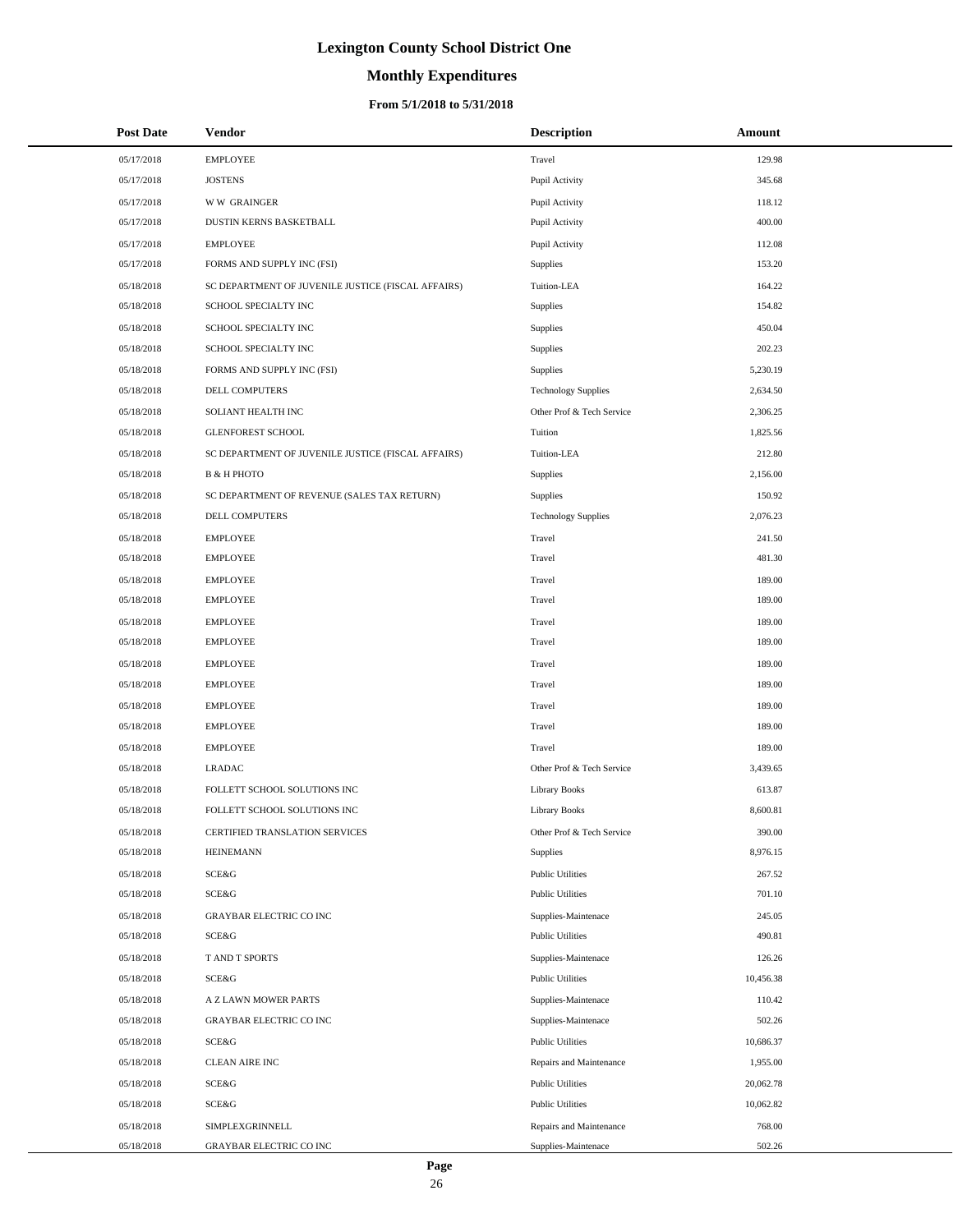# **Monthly Expenditures**

#### **From 5/1/2018 to 5/31/2018**

| <b>Post Date</b> | Vendor                                | <b>Description</b>          | Amount    |
|------------------|---------------------------------------|-----------------------------|-----------|
| 05/18/2018       | <b>GRAYBAR ELECTRIC CO INC</b>        | Supplies-Maintenace         | 1,112.45  |
| 05/18/2018       | SURPLUS MATERIAL NETWORK INC          | Supplies-Maintenace         | 454.75    |
| 05/18/2018       | SCE&G                                 | <b>Public Utilities</b>     | 6,764.44  |
| 05/18/2018       | SCE&G                                 | <b>Public Utilities</b>     | 7,242.47  |
| 05/18/2018       | A Z LAWN MOWER PARTS                  | Supplies-Maintenace         | 191.05    |
| 05/18/2018       | A Z LAWN MOWER PARTS                  | Supplies-Maintenace         | 191.05    |
| 05/18/2018       | <b>GRAYBAR ELECTRIC CO INC</b>        | Supplies-Maintenace         | 1,992.34  |
| 05/18/2018       | SCE&G                                 | <b>Public Utilities</b>     | 35,525.78 |
| 05/18/2018       | SCE&G                                 | <b>Public Utilities</b>     | 7,459.60  |
| 05/18/2018       | <b>GRAYBAR ELECTRIC CO INC</b>        | Supplies-Maintenace         | 832.55    |
| 05/18/2018       | SCE&G                                 | <b>Public Utilities</b>     | 8,765.47  |
| 05/18/2018       | <b>GRAYBAR ELECTRIC CO INC</b>        | Supplies-Maintenace         | 211.86    |
| 05/18/2018       | SCE&G                                 | <b>Public Utilities</b>     | 13,231.17 |
| 05/18/2018       | A Z LAWN MOWER PARTS                  | Supplies-Maintenace         | 110.43    |
| 05/18/2018       | SCE&G                                 | <b>Public Utilities</b>     | 6,844.16  |
| 05/18/2018       | SCE&G                                 | <b>Public Utilities</b>     | 2,367.17  |
| 05/18/2018       | <b>GRAYBAR ELECTRIC CO INC</b>        | Supplies-Maintenace         | 311.90    |
| 05/18/2018       | <b>GRAYBAR ELECTRIC CO INC</b>        | Supplies-Maintenace         | 311.91    |
| 05/18/2018       | SCE&G                                 | <b>Public Utilities</b>     | 15,134.14 |
| 05/18/2018       | SCE&G                                 | <b>Public Utilities</b>     | 9,792.66  |
| 05/18/2018       | SCE&G                                 | <b>Public Utilities</b>     | 8,310.84  |
| 05/18/2018       | SCE&G                                 | <b>Public Utilities</b>     | 8,853.47  |
| 05/18/2018       | SCE&G                                 | <b>Public Utilities</b>     | 18,080.96 |
| 05/18/2018       | SCE&G                                 | <b>Public Utilities</b>     | 46,975.05 |
| 05/18/2018       | <b>GRAYBAR ELECTRIC CO INC</b>        | Supplies-Maintenace         | 490.11    |
| 05/18/2018       | SCE&G                                 | <b>Public Utilities</b>     | 7,786.64  |
| 05/18/2018       | SCE&G                                 | <b>Public Utilities</b>     | 124.47    |
| 05/18/2018       | SC DEPARTMENT OF ADMINISTRATION       | Repairs and Maintenance     | 8,993.26  |
| 05/18/2018       | <b>CLARK BERRY PHOTOGRAPHY</b>        | Other Prof & Tech Service   | 331.70    |
| 05/18/2018       | DATA NETWORK SOLUTIONS                | <b>Technology Supplies</b>  | 1,584.57  |
| 05/18/2018       | MONOPRICE.COM                         | <b>Technology Supplies</b>  | 332.49    |
| 05/18/2018       | PRODUCTIONS UNLIMITED INC             | <b>Technology Supplies</b>  | 1,701.30  |
| 05/18/2018       | SCHOLASTIC INC                        | Supplies                    | 373.92    |
| 05/18/2018       | <b>CAPSTONE</b>                       | Supplies                    | 3,865.60  |
| 05/18/2018       | <b>EMPLOYEE</b>                       | Travel                      | 169.77    |
| 05/18/2018       | <b>SCHOLASTIC INC</b>                 | Supplies                    | 511.00    |
| 05/18/2018       | SOUTHERN EDUCATIONAL SYSTEMS INC      | Supplies                    | 11,302.08 |
| 05/18/2018       | LEXINGTON COUNTY SCHOOL DIST 1        | <b>Pupil Transportation</b> | 107.88    |
| 05/18/2018       | <b>HEINEMANN</b>                      | Travel                      | 735.00    |
| 05/18/2018       | HYATT PLACE GREENVILLE HAYWOOD        | Travel                      | 736.04    |
| 05/18/2018       | WOOD APPLIED BEHAVIOR CONSULTING      | <b>Pupil Services</b>       | 3,750.00  |
| 05/18/2018       | EPS LITERACY AND INTERVENTION         | Supplies                    | 7,763.65  |
| 05/18/2018       | TELCOM OF SOUTH CAROLINA INC          | Technology Equipment D F    | 8,870.30  |
| 05/18/2018       | SWEETWATER MUSIC EDUCATION TECHNOLOGY | Pupil Activity              | 390.78    |
| 05/18/2018       | THE TROPHY & AWARDS CENTER            | Pupil Activity              | 147.66    |
| 05/18/2018       | <b>BLACK SHEEP PROMOTIONS</b>         | Pupil Activity              | 2,439.60  |
| 05/18/2018       | POLLOCK COMPANY                       | Pupil Activity              | 107.00    |
| 05/18/2018       | <b>HEINEMANN</b>                      | Pupil Activity              | 299.40    |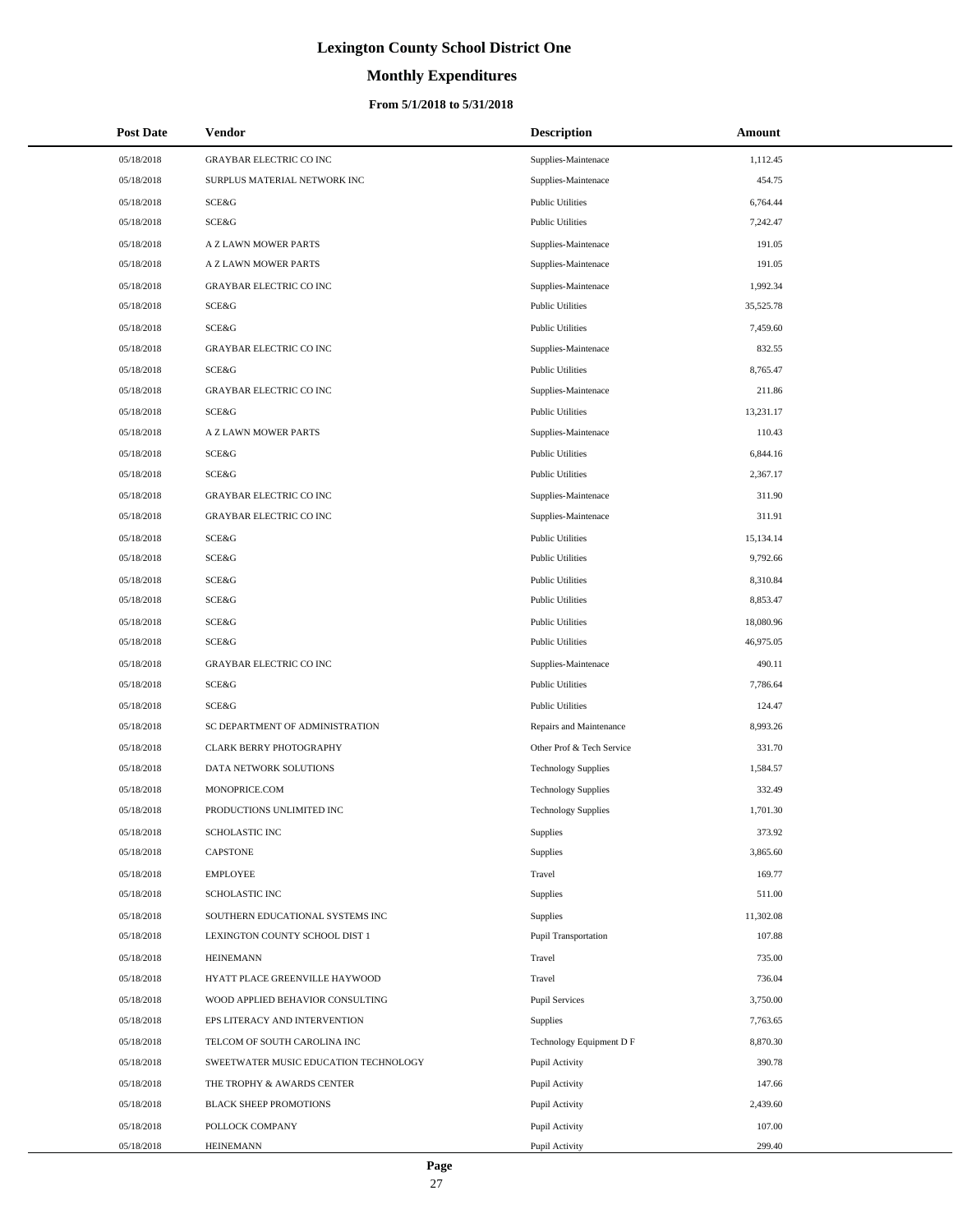# **Monthly Expenditures**

#### **From 5/1/2018 to 5/31/2018**

| <b>Post Date</b> | Vendor                                             | <b>Description</b>            | Amount    |
|------------------|----------------------------------------------------|-------------------------------|-----------|
| 05/18/2018       | DOUBLETREE HILTON NORTH CHARLESTON CONVENTION CNTR | Pupil Activity                | 153.01    |
| 05/18/2018       | PIONEER MANUFACTURING CO                           | Pupil Activity                | 184.58    |
| 05/18/2018       | <b>EMPLOYEE</b>                                    | Pupil Activity                | 241.50    |
| 05/18/2018       | <b>EMPLOYEE</b>                                    | Pupil Activity                | 241.50    |
| 05/18/2018       | <b>EMPLOYEE</b>                                    | Pupil Activity                | 241.50    |
| 05/18/2018       | <b>EMPLOYEE</b>                                    | Pupil Activity                | 241.50    |
| 05/18/2018       | <b>EMPLOYEE</b>                                    | Pupil Activity                | 241.50    |
| 05/18/2018       | FLAGHOUSE INC DBA PROJECT ADVENTURE INC            | Pupil Activity                | 447.85    |
| 05/18/2018       | <b>HEINEMANN</b>                                   | Supplies                      | 3,744.15  |
| 05/18/2018       | <b>BOOKSOURCE</b>                                  | Supplies                      | 4,886.32  |
| 05/18/2018       | <b>HEINEMANN</b>                                   | Supplies                      | 2,851.44  |
| 05/21/2018       | SCHOOL SPECIALTY INC                               | Supplies                      | 104.33    |
| 05/21/2018       | SCHOOL SPECIALTY INC                               | Supplies                      | 100.15    |
| 05/21/2018       | SCHOOL SPECIALTY INC                               | Supplies                      | 2,696.40  |
| 05/21/2018       | FRAMEWORLD ENTERPRISES                             | Supplies                      | 119.84    |
| 05/21/2018       | ADAIR PIANO LLC                                    | Repairs and Maintenance       | 220.00    |
| 05/21/2018       | MITCHELL PRINTING AND GRAPHICS INC                 | Printing and Binding          | 144.07    |
| 05/21/2018       | PALMETTO HEALTH ALLIANCE                           | <b>Instructional Services</b> | 300.00    |
| 05/21/2018       | FOLLETT SCHOOL SOLUTIONS INC                       | <b>Library Books</b>          | 496.38    |
| 05/21/2018       | FOLLETT SCHOOL SOLUTIONS INC                       | <b>Library Books</b>          | 1,081.77  |
| 05/21/2018       | CERTIFIED TRANSLATION SERVICES                     | Other Prof & Tech Service     | 487.00    |
| 05/21/2018       | AZURA INVESTIGATIONS LLC                           | Other Prof & Tech Service     | 7,906.00  |
| 05/21/2018       | APPLE INC                                          | <b>Technology Supplies</b>    | 373.43    |
| 05/21/2018       | <b>CAMCOR</b>                                      | <b>Technology Supplies</b>    | 11,496.45 |
| 05/21/2018       | <b>CAMCOR</b>                                      | <b>Technology Supplies</b>    | 2,033.62  |
| 05/21/2018       | <b>CAMCOR</b>                                      | <b>Technology Supplies</b>    | 2,033.63  |
| 05/21/2018       | <b>CAMCOR</b>                                      | <b>Technology Supplies</b>    | 2,800.05  |
| 05/21/2018       | <b>CAMCOR</b>                                      | <b>Technology Supplies</b>    | 2,299.29  |
| 05/21/2018       | CAMCOR                                             | <b>Technology Supplies</b>    | 2,299.29  |
| 05/21/2018       | <b>CAMCOR</b>                                      | <b>Technology Supplies</b>    | 333.84    |
| 05/21/2018       | <b>CAMCOR</b>                                      | <b>Technology Supplies</b>    | 2,200.54  |
| 05/21/2018       | <b>BOOKSOURCE</b>                                  | Supplies                      | 31,625.39 |
| 05/21/2018       | FRANKLIN COVEY                                     | Supplies                      | 1,634.75  |
| 05/21/2018       | SCHOOL SPECIALTY INC                               | Supplies                      | 248.87    |
| 05/21/2018       | SC DEPARTMENT OF REVENUE (SALES TAX RETURN)        | Software Renewal/Agreemen     | 280.00    |
| 05/21/2018       | SEESAW LEARNING INC                                | Software Renewal/Agreemen     | 4,000.00  |
| 05/21/2018       | <b>GROVE MEDICAL</b>                               | Supplies                      | 105.74    |
| 05/21/2018       | REHABMART LLC                                      | Supplies                      | 139.75    |
| 05/21/2018       | AIKIDO ACADEMY OF SELF DEFENSE LLC                 | Other Prof & Tech Service     | 150.00    |
| 05/21/2018       | FRONTLINE TECHNOLOGIES GROUP LLC                   | Software Renewal/Agreemen     | 12,735.87 |
| 05/21/2018       | <b>NCS PEARSON</b>                                 | Supplies                      | 2,422.27  |
| 05/21/2018       | SCHOOL SPECIALTY INC                               | Supplies                      | 509.65    |
| 05/21/2018       | CULLUM SERVICES INC                                | Building                      | 10,134.91 |
| 05/21/2018       | CULLUM SERVICES INC                                | Building                      | 6,548.42  |
| 05/21/2018       | CULLUM SERVICES INC                                | <b>Building</b>               | 13,481.20 |
| 05/21/2018       | SMARTPHONE MEDIC LLC                               | Pupil Activity                | 1,189.00  |
| 05/21/2018       | SMARTPHONE MEDIC LLC                               | Pupil Activity                | 347.00    |
| 05/21/2018       | SMARTPHONE MEDIC LLC                               | Pupil Activity                | 1,188.00  |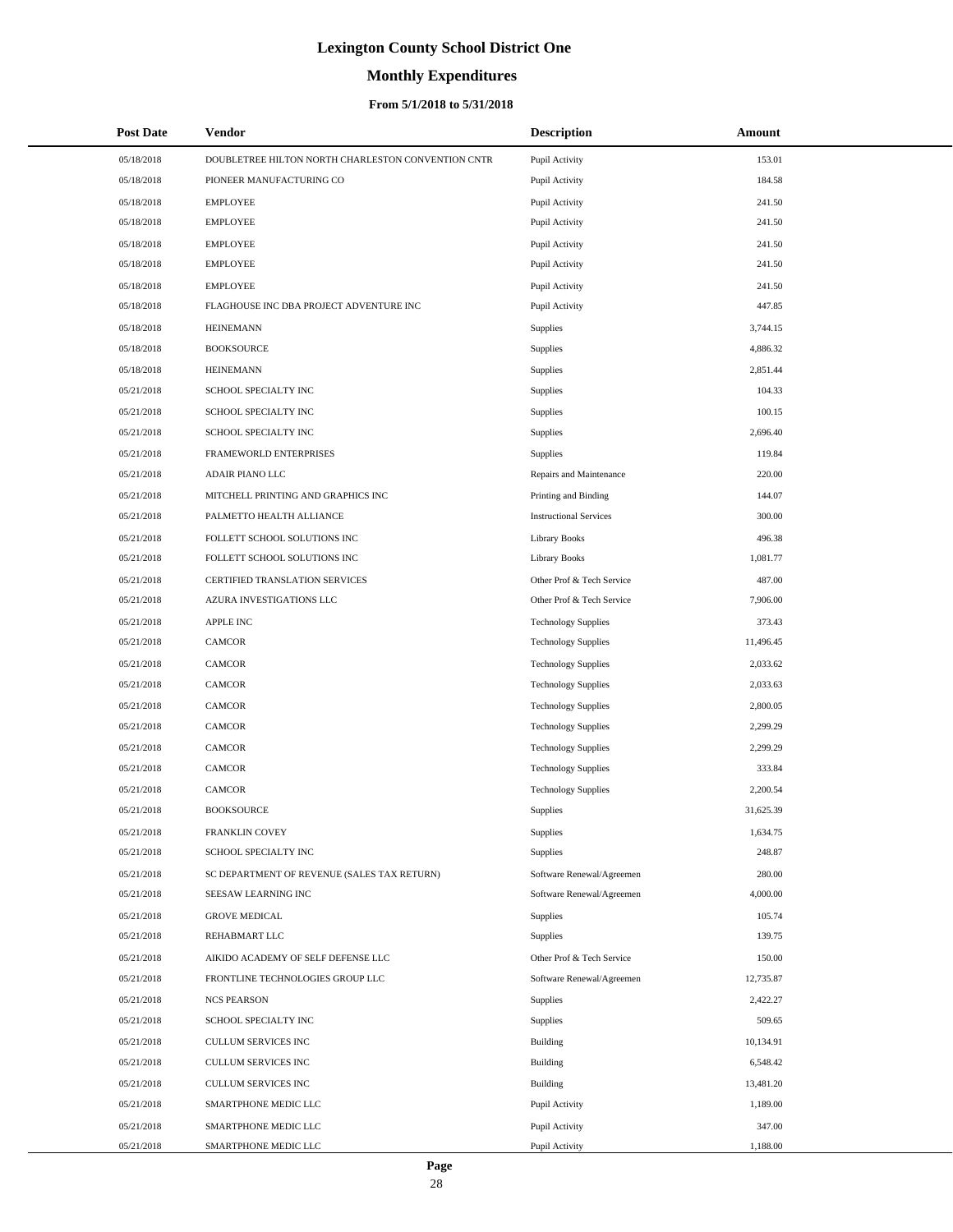# **Monthly Expenditures**

#### **From 5/1/2018 to 5/31/2018**

| <b>Post Date</b> | <b>Vendor</b>                                      | <b>Description</b>         | Amount     |
|------------------|----------------------------------------------------|----------------------------|------------|
| 05/21/2018       | <b>AC SUPPLY</b>                                   | Pupil Activity             | 1,148.79   |
| 05/21/2018       | <b>COASTAL ENTERPRISES</b>                         | Pupil Activity             | 1,933.50   |
| 05/21/2018       | <b>GAMEDAY TURF LLC</b>                            | Pupil Activity             | 820.00     |
| 05/21/2018       | <b>GAMEDAY TURF LLC</b>                            | Pupil Activity             | 1,290.00   |
| 05/21/2018       | SC ATHLETIC TRAINERS ASSOCIATION                   | Pupil Activity             | 260.00     |
| 05/22/2018       | SCHOOL SPECIALTY INC                               | Supplies                   | 677.41     |
| 05/22/2018       | SCHOOL SPECIALTY INC                               | Supplies                   | 871.44     |
| 05/22/2018       | CONTINENTAL                                        | Supplies                   | 9,665.93   |
| 05/22/2018       | <b>BRAINPOP.COM LLC</b>                            | Software Renewal/Agreemen  | 1,795.00   |
| 05/22/2018       | SC DEPARTMENT OF REVENUE (SALES TAX RETURN)        | Software Renewal/Agreemen  | 125.65     |
| 05/22/2018       | THE TROPHY & AWARDS CENTER                         | <b>Supplies</b>            | 127.33     |
| 05/22/2018       | MUSICIAN SUPPLY                                    | Repairs and Maintenance    | 995.00     |
| 05/22/2018       | MACHINE AND WELDING SUPPLY CO DBA ARC3 GASES SOUTH | Supplies                   | 734.70     |
| 05/22/2018       | HP INC                                             | <b>Technology Supplies</b> | 863.49     |
| 05/22/2018       | GRIFFIN HOSPITALITY LORENZO HOTEL                  | Pupil Transportation       | 3,189.00   |
| 05/22/2018       | GRIFFIN HOSPITALITY LORENZO HOTEL                  | Travel                     | 2.127.75   |
| 05/22/2018       | MUSICIAN SUPPLY                                    | Supplies                   | 106.89     |
| 05/22/2018       | SCHOOL SPECIALTY INC                               | <b>Supplies</b>            | 994.21     |
| 05/22/2018       | <b>APPLE INC</b>                                   | <b>Technology Supplies</b> | 6,980.68   |
| 05/22/2018       | AUTISM ACADEMY OF SOUTH CAROLINA                   | Tuition                    | 2,250.00   |
| 05/22/2018       | FOLLETT SCHOOL SOLUTIONS INC                       | <b>Library Books</b>       | 153.99     |
| 05/22/2018       | FOLLETT SCHOOL SOLUTIONS INC                       | Library Books              | 108.11     |
| 05/22/2018       | <b>BOOKSOURCE</b>                                  | Library Books              | 269.42     |
| 05/22/2018       | FOLLETT SCHOOL SOLUTIONS INC                       | Library Books              | 7,478.63   |
| 05/22/2018       | JUNIOR LIBRARY GUILD                               | Library Books              | 2,802.40   |
| 05/22/2018       | FOLLETT SCHOOL SOLUTIONS INC                       | Library Books              | 359.39     |
| 05/22/2018       | LEXINGTON PRINTING LLC                             | Printing and Binding       | 2,481.33   |
| 05/22/2018       | CERTIFIED TRANSLATION SERVICES                     | Other Prof & Tech Service  | 1,104.72   |
| 05/22/2018       | CRISIS PREVENTION INSTITUTE                        | Supplies                   | 10,986.76  |
| 05/22/2018       | <b>GRAYBAR ELECTRIC CO INC</b>                     | Supplies-Maintenace        | 350.44     |
| 05/22/2018       | <b>GRAYBAR ELECTRIC CO INC</b>                     | Supplies-Maintenace        | 214.00     |
| 05/22/2018       | PALMETTO PLAYGROUNDS LLC                           | <b>Supplies</b>            | 1,952.75   |
| 05/22/2018       | GATEWAY SUPPLY CO INC                              | Supplies-Maintenace        | 429.64     |
| 05/22/2018       | <b>GRAYBAR ELECTRIC CO INC</b>                     | Supplies-Maintenace        | 762.37     |
| 05/22/2018       | <b>GRAYBAR ELECTRIC CO INC</b>                     | Supplies-Maintenace        | 214.00     |
| 05/22/2018       | SIMPLEXGRINNELL                                    | Repairs and Maintenance    | 1,290.87   |
| 05/22/2018       | <b>GRAYBAR ELECTRIC CO INC</b>                     | Supplies-Maintenace        | 227.91     |
| 05/22/2018       | PALMETTO PROPANE                                   | Energy                     | 179.30     |
| 05/22/2018       | <b>GRAYBAR ELECTRIC CO INC</b>                     | Supplies-Maintenace        | 449.40     |
| 05/22/2018       | <b>GRAYBAR ELECTRIC CO INC</b>                     | Supplies-Maintenace        | 453.41     |
| 05/22/2018       | <b>GRAYBAR ELECTRIC CO INC</b>                     | Supplies-Maintenace        | 280.88     |
| 05/22/2018       | <b>GRAYBAR ELECTRIC CO INC</b>                     | Supplies-Maintenace        | 571.92     |
| 05/22/2018       | CHECKER YELLOW CAB CO INC                          | Pupil Transportation       | 12,155.00  |
| 05/22/2018       | WEST CHATHAM WARNING DEVICES INC.                  | Supplies                   | 751.01     |
| 05/22/2018       | PINE PRESS OF LEXINGTON INC                        | Printing and Binding       | 538.15     |
| 05/22/2018       | WHITE HOUSE FLORIST                                | Other Objects              | 214.00     |
| 05/22/2018       | <b>INTERNETWORK ENGINEERING</b>                    | Software Renewal/Agreemen  | 137,285.46 |
| 05/22/2018       | RAPTOR TECHNOLOGIES LLC                            | Software Renewal/Agreemen  | 1,635.00   |

 $\overline{a}$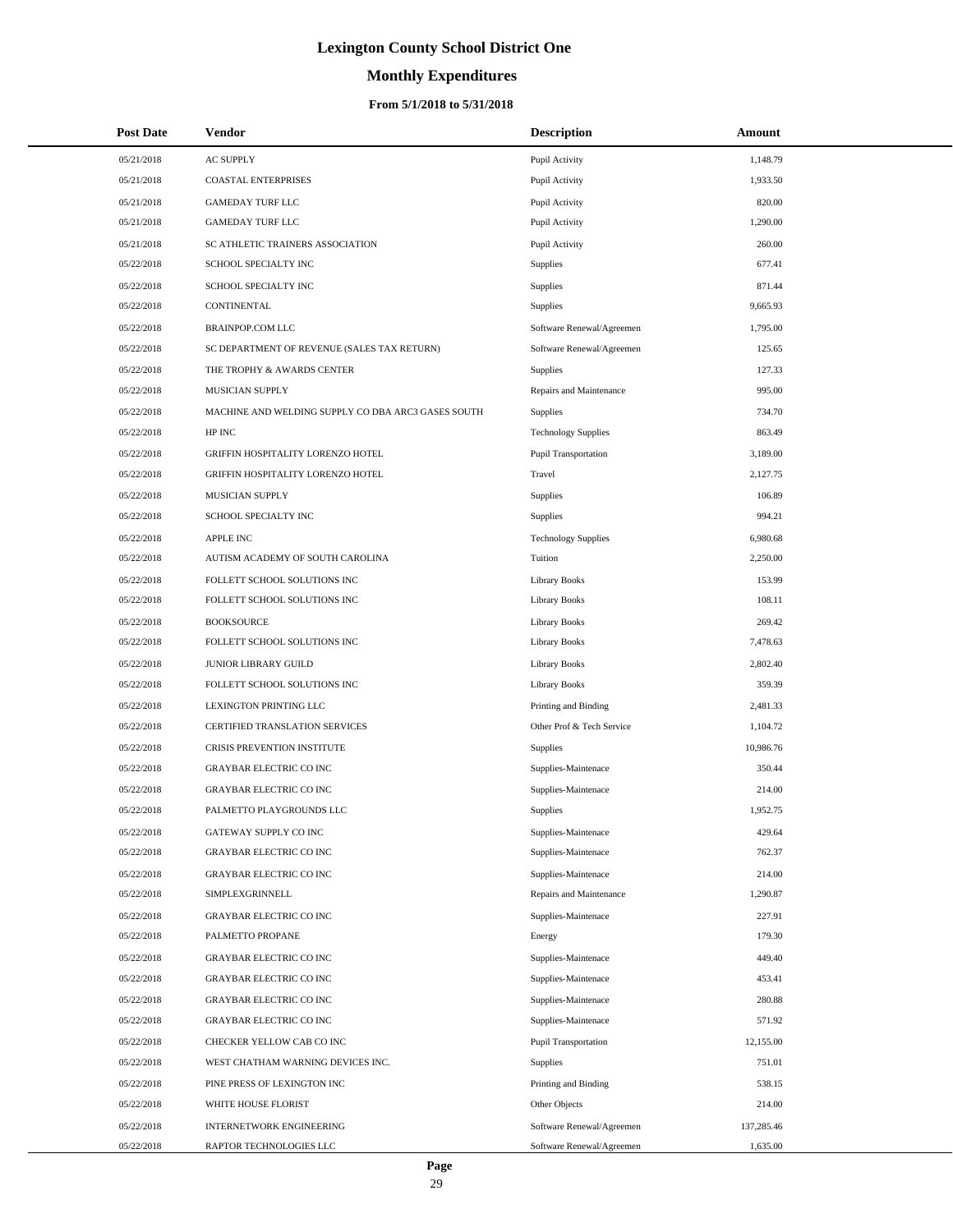# **Monthly Expenditures**

#### **From 5/1/2018 to 5/31/2018**

| <b>Post Date</b> | Vendor                                         | <b>Description</b>          | Amount    |
|------------------|------------------------------------------------|-----------------------------|-----------|
| 05/22/2018       | DTC WORLDWIDE                                  | <b>Supplies</b>             | 65,157.50 |
| 05/22/2018       | SC DEPARTMENT OF REVENUE (SALES TAX RETURN)    | <b>Supplies</b>             | 4,461.21  |
| 05/22/2018       | <b>ACCUTECH INC</b>                            | <b>Technology Supplies</b>  | 5,644.25  |
| 05/22/2018       | CDWG ACCT 305089                               | <b>Technology Supplies</b>  | 1,974.90  |
| 05/22/2018       | CLARK POWELL ASSOCIATES INC                    | <b>Technology Supplies</b>  | 2,996.00  |
| 05/22/2018       | MAVERICKLABEL.COM                              | <b>Technology Supplies</b>  | 1,588.32  |
| 05/22/2018       | SC DEPARTMENT OF REVENUE (SALES TAX RETURN)    | <b>Technology Supplies</b>  | 111.18    |
| 05/22/2018       | CDWG ACCT 305089                               | <b>Technology Supplies</b>  | 564.25    |
| 05/22/2018       | CDWG ACCT 305089                               | <b>Technology Supplies</b>  | 564.25    |
| 05/22/2018       | CDWG ACCT 305089                               | <b>Technology Supplies</b>  | 846.38    |
| 05/22/2018       | SCHOOL SPECIALTY INC                           | Supplies                    | 269.81    |
| 05/22/2018       | MCGRAW HILL EDUCATION INC                      | Supplies                    | 825.33    |
| 05/22/2018       | RIFTON EQUIPMENT                               | <b>Supplies</b>             | 148.47    |
| 05/22/2018       | GRIFFIN HOSPITALITY LORENZO HOTEL              | <b>Pupil Transportation</b> | 2,126.00  |
| 05/22/2018       | ONLINE LEARNING CONSORTIUM INC                 | Inst Prog Improvement       | 1,650.00  |
| 05/22/2018       | SCHOOL SPECIALTY INC                           | <b>Supplies</b>             | 121.85    |
| 05/22/2018       | SCHOOL SPECIALTY INC                           | <b>Supplies</b>             | 111.41    |
| 05/22/2018       | <b>APPLE INC</b>                               | <b>Technology Supplies</b>  | 3,991.10  |
| 05/22/2018       | DAVIS FRAWLEY ATTORNEYS AT LAW                 | <b>Legal Services</b>       | 1,150.00  |
| 05/22/2018       | NUIDEA SCHOOL SUPPLY CO                        | <b>Supplies</b>             | 10,037.67 |
| 05/22/2018       | SMARTPHONE MEDIC LLC                           | Pupil Activity              | 260.00    |
| 05/22/2018       | SMARTPHONE MEDIC LLC                           | Pupil Activity              | 495.00    |
| 05/22/2018       | PERMA BOUND BOOKS                              | Pupil Activity              | 435.00    |
| 05/22/2018       | SCHOOL SPECIALTY INC                           | Pupil Activity              | 169.02    |
| 05/22/2018       | <b>GEIGER CAROLINAS</b>                        | Pupil Activity              | 749.00    |
| 05/22/2018       | <b>BSN SPORTS</b>                              | Pupil Activity              | 149.79    |
| 05/22/2018       | T AND T SPORTS                                 | Pupil Activity              | 218.28    |
| 05/22/2018       | T AND T SPORTS                                 | Pupil Activity              | 489.52    |
| 05/22/2018       | <b>WILSON AND ASSOCIATES</b>                   | Pupil Activity              | 781.10    |
| 05/22/2018       | SC HIGH SCHOOL LEAGUE                          | Pupil Activity              | 127.40    |
| 05/22/2018       | PERFORMANCE HEALTH SUPPLY INC DBA MEDCO SUPPLY | Pupil Activity              | 216.00    |
| 05/22/2018       | SC COACHES ASSOC OF WOMEN'S SPORTS (SCCAWS)    | Pupil Activity              | 150.00    |
| 05/22/2018       | SOUTHERN SCRIPT LLC                            | Pupil Activity              | 723.32    |
| 05/22/2018       | DIDAX EDUCATIONAL RESOURCES                    | Supplies                    | 2,331.19  |
| 05/23/2018       | THE TROPHY & AWARDS CENTER                     | Supplies                    | 1,068.66  |
| 05/23/2018       | DIGITAL OFFICE SOLUTIONS INC                   | Supplies                    | 165.85    |
| 05/23/2018       | PITNEY BOWES RESERVE ACCOUNT                   | Supplies                    | 2,500.00  |
| 05/23/2018       | TRANSNATIONAL CHARTERS CORP                    | Travel                      | 873.19    |
| 05/23/2018       | MUSICIAN SUPPLY                                | Supplies                    | 1,870.04  |
| 05/23/2018       | MACGILL & CO                                   | Supplies                    | 377.95    |
| 05/23/2018       | FOLLETT SCHOOL SOLUTIONS INC                   | <b>Library Books</b>        | 8,319.55  |
| 05/23/2018       | NEW YORK CITY LEADERSHIP ACADEMY               | Inst Prog Improvement       | 72,000.00 |
| 05/23/2018       | CERTIFIED TRANSLATION SERVICES                 | Other Prof & Tech Service   | 662.72    |
| 05/23/2018       | INTERNATIONAL BACCALAUREATE ORGANIZATION       | Travel-Teacher Staff Dev    | 1,095.00  |
| 05/23/2018       | SIRATA BEACH RESORT                            | Travel-Teacher Staff Dev    | 2,021.12  |
| 05/23/2018       | PRICES COUNTRY STORE                           | Supplies-Maintenace         | 257.07    |
| 05/23/2018       | KYZERS TREE SERVICE LLC                        | Repairs and Maintenance     | 1,300.00  |
| 05/23/2018       | PRICES COUNTRY STORE                           | Supplies-Maintenace         | 257.07    |

 $\overline{a}$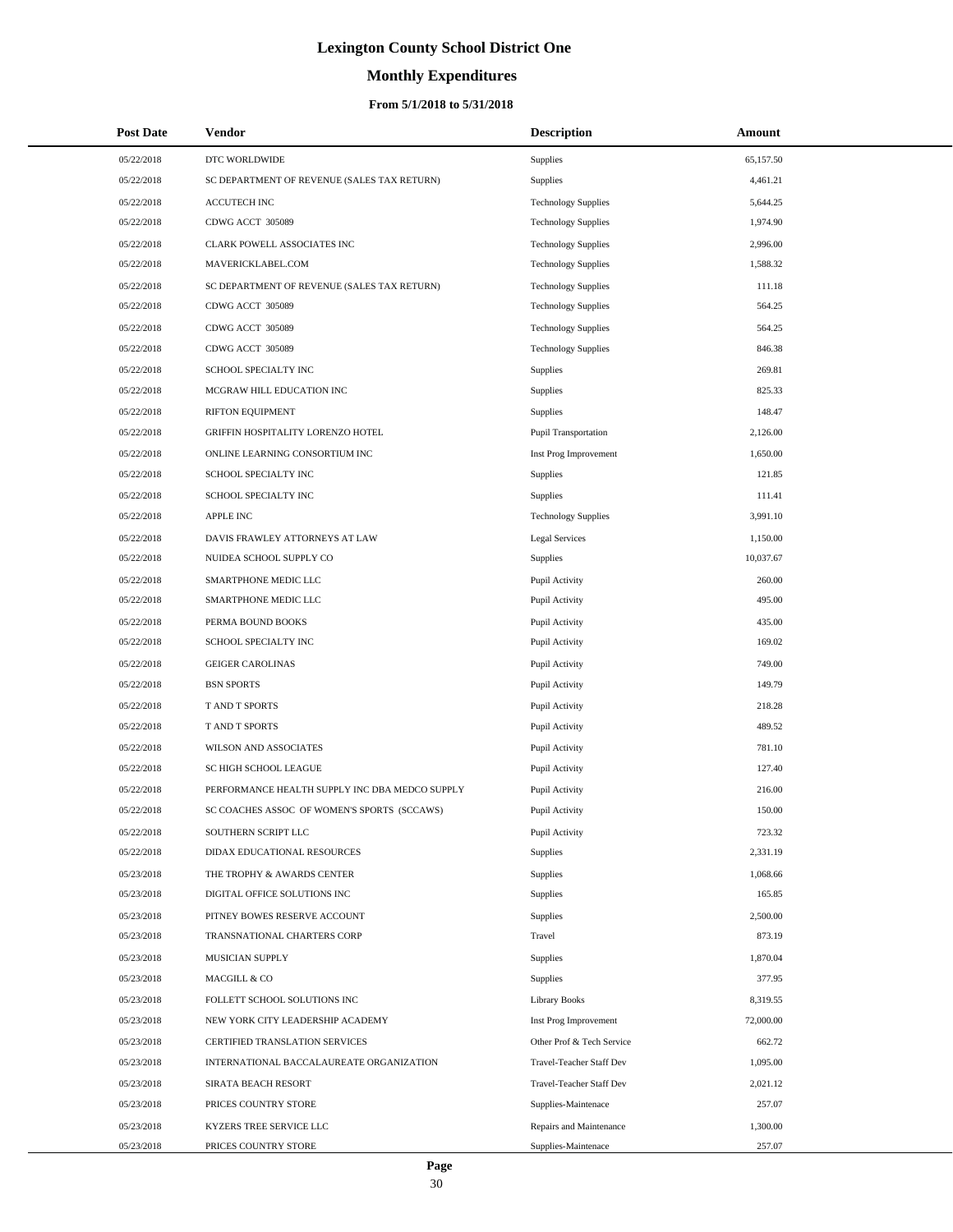# **Monthly Expenditures**

| <b>Post Date</b> | Vendor                                            | <b>Description</b>         | Amount     |
|------------------|---------------------------------------------------|----------------------------|------------|
| 05/23/2018       | PALMETTO PLAYGROUNDS LLC                          | Supplies-Maintenace        | 160.50     |
| 05/23/2018       | PRICES COUNTRY STORE                              | Supplies-Maintenace        | 257.07     |
| 05/23/2018       | <b>BARRS RECREATION LLC</b>                       | Repairs and Maintenance    | 3,975.00   |
| 05/23/2018       | PRICES COUNTRY STORE                              | Supplies-Maintenace        | 265.36     |
| 05/23/2018       | CITY ELECTRIC SUPPLY CO                           | Supplies-Maintenace        | 100.80     |
| 05/23/2018       | PALMETTO PROPANE                                  | Energy                     | 361.93     |
| 05/23/2018       | MIDCAROLINA ELEC COOP INC                         | <b>Public Utilities</b>    | 48,700.00  |
| 05/23/2018       | OSWALD WHOLESALE LUMBER INC                       | Supplies-Maintenace        | 1,652.51   |
| 05/23/2018       | CITY ELECTRIC SUPPLY CO                           | Supplies-Maintenace        | 100.79     |
| 05/23/2018       | PALMETTO PLAYGROUNDS LLC                          | Supplies-Maintenace        | 1,241.20   |
| 05/23/2018       | PRICES COUNTRY STORE                              | Supplies-Maintenace        | 265.36     |
| 05/23/2018       | <b>EGGS UP GRILL 16</b>                           | Other Objects              | 1,435.13   |
| 05/23/2018       | PSUG EVENTS LLC                                   | Travel                     | 399.00     |
| 05/23/2018       | DIGITAL OFFICE SOLUTIONS INC                      | Repairs and Maintenance    | 230.26     |
| 05/23/2018       | DIGITAL OFFICE SOLUTIONS INC                      | Repairs and Maintenance    | 246.19     |
| 05/23/2018       | DIGITAL OFFICE SOLUTIONS INC                      | Repairs and Maintenance    | 340.21     |
| 05/23/2018       | DIGITAL OFFICE SOLUTIONS INC                      | Repairs and Maintenance    | 492.84     |
| 05/23/2018       | <b>BOOKSOURCE</b>                                 | Supplies                   | 100.18     |
| 05/23/2018       | <b>GORDON, BERIT</b>                              | Inst Prog Improvement      | 7,541.52   |
| 05/23/2018       | COMPUTER DESIGN CONSULTING SERVICE LLC            | Printing and Binding       | 104.77     |
| 05/23/2018       | PINE PRESS OF LEXINGTON INC                       | Printing and Binding       | 1,069.22   |
| 05/23/2018       | TRANSNATIONAL CHARTERS CORP                       | Pupil Transportation       | 6,800.00   |
| 05/23/2018       | TRANSNATIONAL CHARTERS CORP                       | Travel                     | 4,976.81   |
| 05/23/2018       | SHAMPY, MADELAINE DAISY                           | Other Prof & Tech Service  | 360.00     |
| 05/23/2018       | <b>SCHOLASTIC INC</b>                             | Supplies                   | 184.00     |
| 05/23/2018       | PROVIDENCE HOSPITAL LLC                           | Other Prof & Tech Service  | 260.00     |
| 05/23/2018       | <b>APPLIED VIDEO</b>                              | Supplies                   | 3,680.80   |
| 05/23/2018       | <b>LEARNING WITHOUT TEARS</b>                     | Supplies                   | 136.00     |
| 05/23/2018       | <b>LEARNING WITHOUT TEARS</b>                     | Supplies                   | 971.00     |
| 05/23/2018       | <b>LEARNING WITHOUT TEARS</b>                     | Supplies                   | 340.00     |
| 05/23/2018       | <b>LEARNING WITHOUT TEARS</b>                     | Supplies                   | 352.00     |
| 05/23/2018       | <b>LEARNING WITHOUT TEARS</b>                     | Supplies                   | 509.30     |
| 05/23/2018       | MACKIN LIBRARY MEDIA                              | Supplies                   | 463.54     |
| 05/23/2018       | READING AND WRITING PROJECT NETWORK LLC           | Travel                     | 1,700.00   |
| 05/23/2018       | SOUTHERN REGIONAL EDUCATION BD (SREB)             | Travel                     | 1,200.00   |
| 05/23/2018       | <b>APPLE INC</b>                                  | <b>Technology Supplies</b> | 3,734.30   |
| 05/23/2018       | <b>ESPECIAL NEEDS</b>                             | Supplies                   | 2,336.41   |
| 05/23/2018       | GS2 ENGINEERING INC                               | Building                   | 10,400.80  |
| 05/23/2018       | BUDGET BLINDS OF LEXINGTON                        | Supplies                   | 10,913.88  |
| 05/23/2018       | <b>DELL COMPUTERS</b>                             | <b>Technology Supplies</b> | 117,723.58 |
| 05/23/2018       | <b>GS2 ENGINEERING INC</b>                        | Improv Other Than Bldg     | 189.90     |
| 05/23/2018       | SMITH AND JONES JANITORIAL SUPPLIES AND EQUIP INC | Supplies                   | 829.25     |
| 05/23/2018       | GS2 ENGINEERING INC                               | Improv Other Than Bldg     | 781.20     |
| 05/23/2018       | JENNIEO TURKEY STORE SALES LLC                    | Food                       | 424.00     |
| 05/23/2018       | JENNIEO TURKEY STORE SALES LLC                    | Food                       | 424.00     |
| 05/23/2018       | JENNIEO TURKEY STORE SALES LLC                    | Food                       | 424.00     |
| 05/23/2018       | JENNIEO TURKEY STORE SALES LLC                    | Food                       | 122.40     |
| 05/23/2018       | JENNIEO TURKEY STORE SALES LLC                    | Food                       | 318.00     |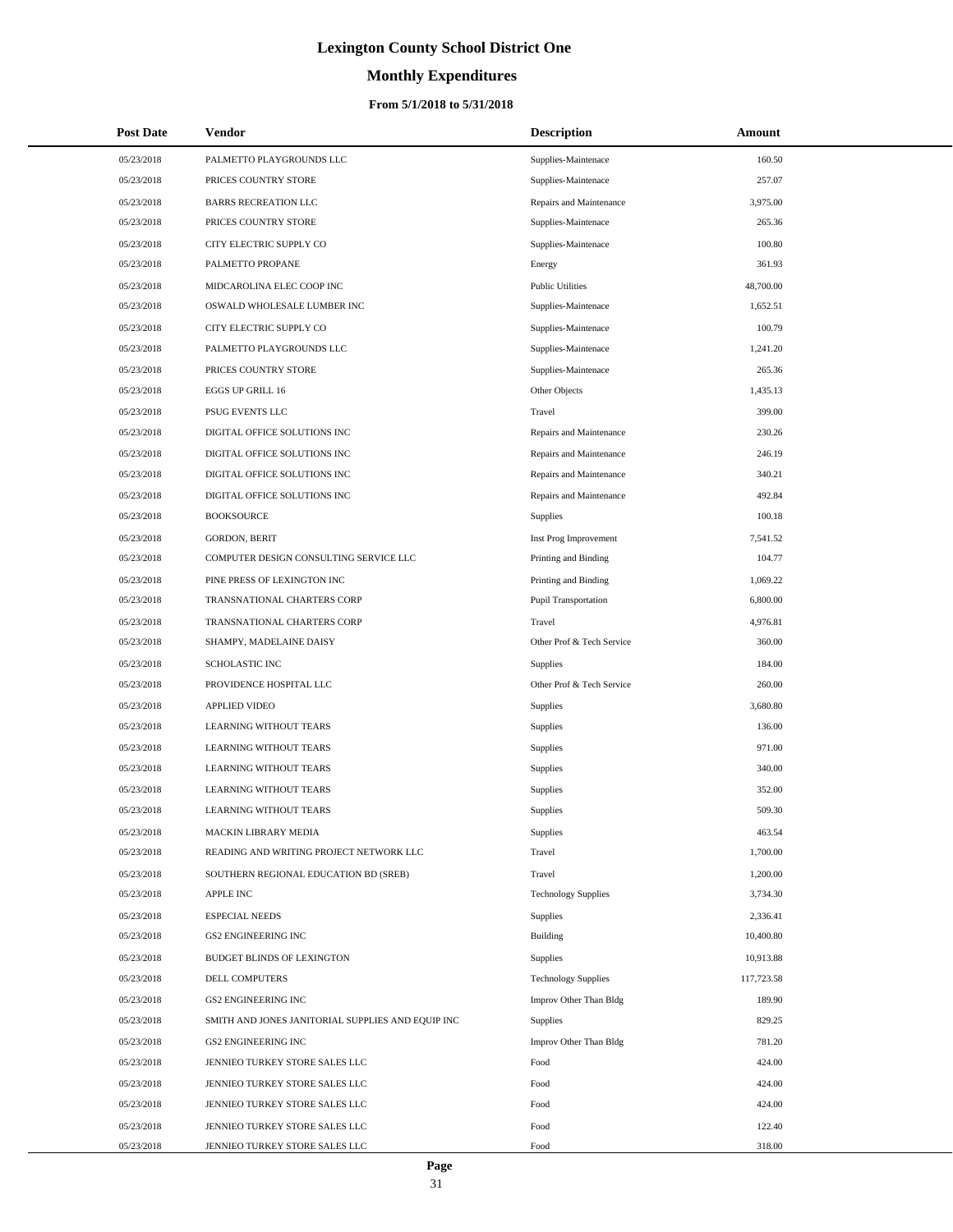# **Monthly Expenditures**

#### **From 5/1/2018 to 5/31/2018**

| <b>Post Date</b> | Vendor                                         | <b>Description</b>         | Amount    |
|------------------|------------------------------------------------|----------------------------|-----------|
| 05/23/2018       | JENNIEO TURKEY STORE SALES LLC                 | Food                       | 424.00    |
| 05/23/2018       | JENNIEO TURKEY STORE SALES LLC                 | Food                       | 122.40    |
| 05/23/2018       | JENNIEO TURKEY STORE SALES LLC                 | Food                       | 153.00    |
| 05/23/2018       | JENNIEO TURKEY STORE SALES LLC                 | Food                       | 153.00    |
| 05/23/2018       | JENNIEO TURKEY STORE SALES LLC                 | Food                       | 153.00    |
| 05/23/2018       | JENNIEO TURKEY STORE SALES LLC                 | Food                       | 153.00    |
| 05/23/2018       | JENNIEO TURKEY STORE SALES LLC                 | Food                       | 153.00    |
| 05/23/2018       | JENNIEO TURKEY STORE SALES LLC                 | Food                       | 424.00    |
| 05/23/2018       | SMARTPHONE MEDIC LLC                           | Pupil Activity             | 198.00    |
| 05/23/2018       | PORKCHOP PRODUCTIONS                           | Pupil Activity             | 200.00    |
| 05/23/2018       | THE TROPHY & AWARDS CENTER                     | Pupil Activity             | 202.23    |
| 05/23/2018       | WATERS, JAMES CONLEY                           | Pupil Activity             | 123.20    |
| 05/23/2018       | PERFORMANCE HEALTH SUPPLY INC DBA MEDCO SUPPLY | Pupil Activity             | 210.05    |
| 05/23/2018       | AMERICAN CHEER XTREME (ACX)                    | Pupil Activity             | 3,000.00  |
| 05/23/2018       | PLATINUM FUNDRAISING LLC                       | Pupil Activity             | 2,035.00  |
| 05/23/2018       | HUDSON'S SMOKEHOUSE OF LEXINGTON LLC           | Pupil Activity             | 1,480.99  |
| 05/23/2018       | SCHOOL SPECIALTY INC                           | Supplies                   | 1,837.15  |
| 05/23/2018       | TRANSNATIONAL CHARTERS CORP                    | Pupil Transportation       | 1,000.00  |
| 05/24/2018       | <b>CORWIN PRESS INC</b>                        | Supplies                   | 801.16    |
| 05/24/2018       | <b>FASTSIGNS</b>                               | Supplies                   | 102.83    |
| 05/24/2018       | PECKNEL MUSIC CO INC                           | Supplies                   | 143.91    |
| 05/24/2018       | <b>HEINEMANN</b>                               | Travel                     | 735.00    |
| 05/24/2018       | <b>EMPLOYEE</b>                                | Travel                     | 156.42    |
| 05/24/2018       | <b>EMPLOYEE</b>                                | Printing and Binding       | 107.00    |
| 05/24/2018       | <b>EMPLOYEE</b>                                | Travel                     | 250.16    |
| 05/24/2018       | <b>EMPLOYEE</b>                                | Travel                     | 308.36    |
| 05/24/2018       | BOUND TO STAY BOUND BOOKS INC                  | <b>Library Books</b>       | 9,977.97  |
| 05/24/2018       | FOLLETT SCHOOL SOLUTIONS INC                   | <b>Library Books</b>       | 8,004.52  |
| 05/24/2018       | <b>EMPLOYEE</b>                                | Travel                     | 131.35    |
| 05/24/2018       | CERTIFIED TRANSLATION SERVICES                 | Other Prof & Tech Service  | 130.00    |
| 05/24/2018       | ON TRACK PRESS                                 | Other Prof & Tech Service  | 12,444.44 |
| 05/24/2018       | CERTIFIED TRANSLATION SERVICES                 | Supplies                   | 130.00    |
| 05/24/2018       | MONOPRICE.COM                                  | <b>Technology Supplies</b> | 646.58    |
| 05/24/2018       | <b>EMPLOYEE</b>                                | Other Objects              | 564.23    |
| 05/24/2018       | <b>SALSARITA'S</b>                             | Other Objects              | 163.52    |
| 05/24/2018       | CAPITAL CITY CATERING LLC                      | Other Objects              | 1,059.86  |
| 05/24/2018       | <b>EMPLOYEE</b>                                | Travel                     | 131.35    |
| 05/24/2018       | SOUTHEASTERN PAPER                             | Supplies-Maintenace        | 381.19    |
| 05/24/2018       | EMPLOYEE                                       | Travel                     | 354.25    |
| 05/24/2018       | <b>SIGN A RAMA</b>                             | Other Objects              | 128.40    |
| 05/24/2018       | <b>EMPLOYEE</b>                                | Travel                     | 285.04    |
| 05/24/2018       | <b>EMPLOYEE</b>                                | Travel                     | 116.63    |
| 05/24/2018       | <b>BSN SPORTS</b>                              | Supplies                   | 528.00    |
| 05/24/2018       | INTERNETWORK ENGINEERING                       | <b>Technology Supplies</b> | 1,525.50  |
| 05/24/2018       | DIGITAL OFFICE SOLUTIONS INC                   | Repairs and Maintenance    | 149.14    |
| 05/24/2018       | DIGITAL OFFICE SOLUTIONS INC                   | Repairs and Maintenance    | 187.20    |
| 05/24/2018       | DIGITAL OFFICE SOLUTIONS INC                   | Repairs and Maintenance    | 1,458.71  |
| 05/24/2018       | DIGITAL OFFICE SOLUTIONS INC                   | Repairs and Maintenance    | 719.32    |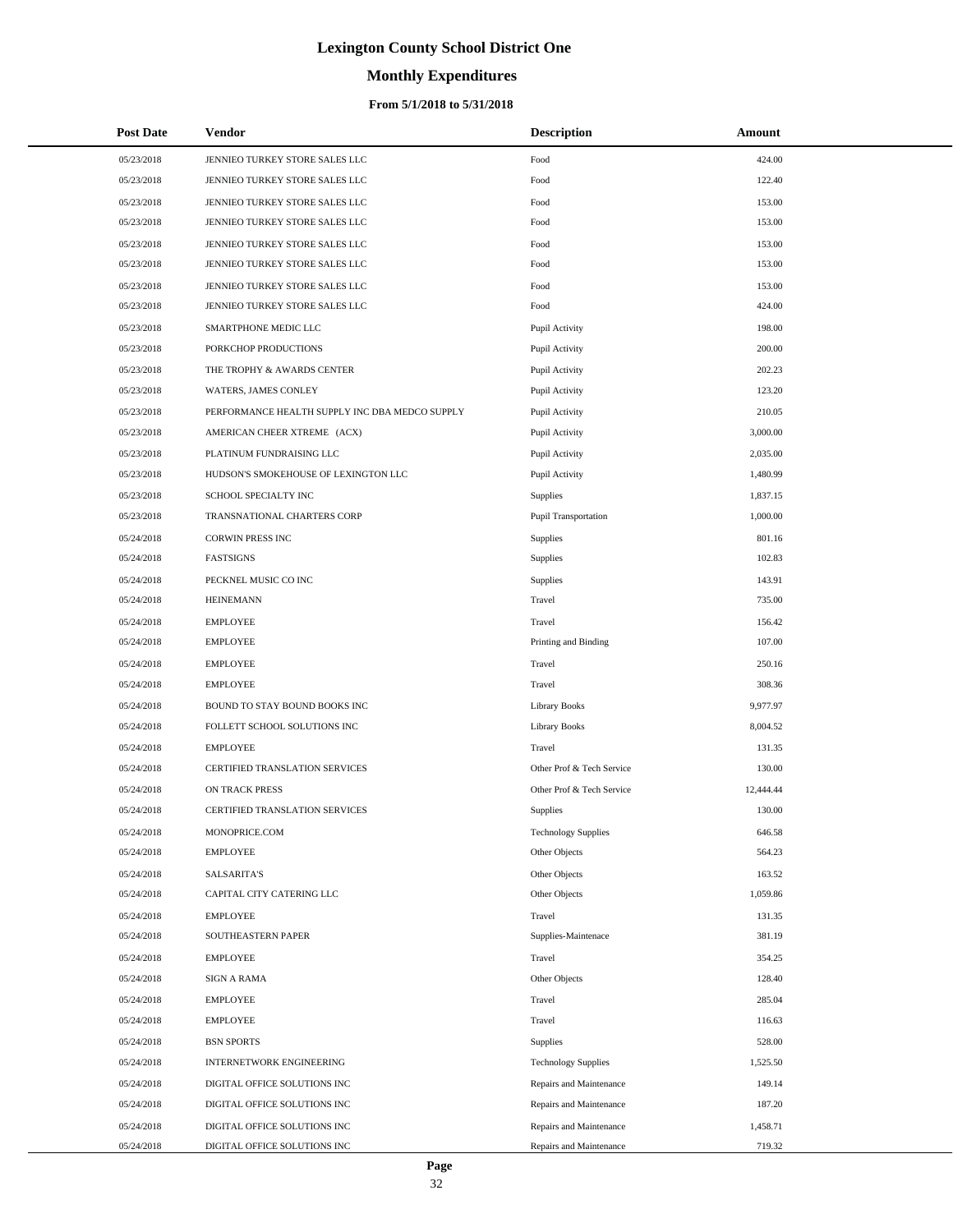# **Monthly Expenditures**

| <b>Post Date</b> | Vendor                                            | <b>Description</b>            | Amount    |
|------------------|---------------------------------------------------|-------------------------------|-----------|
| 05/24/2018       | DIGITAL OFFICE SOLUTIONS INC                      | Repairs and Maintenance       | 786.15    |
| 05/24/2018       | DIGITAL OFFICE SOLUTIONS INC                      | Repairs and Maintenance       | 1,014.17  |
| 05/24/2018       | DIGITAL OFFICE SOLUTIONS INC                      | Repairs and Maintenance       | 1,162.56  |
| 05/24/2018       | POWELL, MARILYN ELAINE                            | Inst Prog Improvement         | 3,430.76  |
| 05/24/2018       | <b>EMPLOYEE</b>                                   | Travel                        | 112.82    |
| 05/24/2018       | <b>EMPLOYEE</b>                                   | Travel                        | 101.61    |
| 05/24/2018       | <b>CORWIN PRESS INC</b>                           | Supplies                      | 469.93    |
| 05/24/2018       | <b>BOOKSOURCE</b>                                 | Supplies                      | 154.38    |
| 05/24/2018       | <b>CORWIN PRESS INC</b>                           | Supplies                      | 779.20    |
| 05/24/2018       | PHILLIPS CORPORATION JEFFREYS DIVISION            | Equipment - Nonexpendable     | 51,579.00 |
| 05/24/2018       | SC DEPARTMENT OF REVENUE (SALES TAX RETURN)       | Equipment - Nonexpendable     | 3,610.53  |
| 05/24/2018       | <b>GS2 ENGINEERING INC</b>                        | Improv Other Than Bldg        | 223.80    |
| 05/24/2018       | <b>CAROLINA IDEAS</b>                             | Pupil Activity                | 417.30    |
| 05/24/2018       | SC AMERICAN CHORAL DIRECTOR ASSOCIATION           | Pupil Activity                | 630.00    |
| 05/24/2018       | <b>KRISPY KREME</b>                               | Pupil Activity                | 1,250.00  |
| 05/29/2018       | SCHOOL SPECIALTY INC                              | <b>Supplies</b>               | 230.10    |
| 05/29/2018       | <b>CENGAGE LEARNING</b>                           | Supplies                      | 5,517.60  |
| 05/29/2018       | <b>BSN SPORTS</b>                                 | Supplies                      | 1,775.13  |
| 05/29/2018       | <b>WIN LEARNING</b>                               | Other Prof & Tech Service     | 45,314.50 |
| 05/29/2018       | <b>EMPLOYEE</b>                                   | Travel                        | 507.35    |
| 05/29/2018       | MAKER PIPE LLC                                    | Supplies                      | 283.55    |
| 05/29/2018       | <b>EMPLOYEE</b>                                   | Travel                        | 288.00    |
| 05/29/2018       | <b>EMPLOYEE</b>                                   | Travel                        | 288.00    |
| 05/29/2018       | SOUTHEASTERN SPEECH AND LANGUAGE SERVICES LLC     | Other Prof & Tech Service     | 5,420.25  |
| 05/29/2018       | BLICK ART MATERIALS LLC                           | Supplies                      | 226.71    |
| 05/29/2018       | PALMETTO HEALTH ALLIANCE                          | <b>Instructional Services</b> | 175.00    |
| 05/29/2018       | BLICK ART MATERIALS LLC                           | Supplies                      | 996.45    |
| 05/29/2018       | <b>EMPLOYEE</b>                                   | Travel                        | 355.78    |
| 05/29/2018       | FOLLETT SCHOOL SOLUTIONS INC                      | <b>Library Books</b>          | 100.16    |
| 05/29/2018       | <b>EMPLOYEE</b>                                   | Travel                        | 140.62    |
| 05/29/2018       | <b>CERTIFIED TRANSLATION SERVICES</b>             | Other Prof & Tech Service     | 295.30    |
| 05/29/2018       | <b>CAMCOR</b>                                     | <b>Technology Supplies</b>    | 117.71    |
| 05/29/2018       | <b>EMPLOYEE</b>                                   | Travel                        | 260.15    |
| 05/29/2018       | RADISSON HOTEL BALTIMORE DOWNTOWN INNER HARBOR    | Travel                        | 1,010.63  |
| 05/29/2018       | <b>EMPLOYEE</b>                                   | Travel                        | 168.61    |
| 05/29/2018       | A Z LAWN MOWER PARTS                              | Supplies-Maintenace           | 182.07    |
| 05/29/2018       | CRITTER RIDDER PEST CONTROL ANIMAL REMOVAL CO LLC | Repairs and Maintenance       | 225.00    |
| 05/29/2018       | A Z LAWN MOWER PARTS                              | Supplies-Maintenace           | 182.07    |
| 05/29/2018       | <b>WW GRAINGER</b>                                | Supplies-Maintenace           | 110.85    |
| 05/29/2018       | A Z LAWN MOWER PARTS                              | Supplies-Maintenace           | 182.07    |
| 05/29/2018       | SHERWIN WILLIAMS                                  | Supplies-Maintenace           | 725.46    |
| 05/29/2018       | A Z LAWN MOWER PARTS                              | Supplies-Maintenace           | 182.07    |
| 05/29/2018       | <b>GRIFFIN, JEVONNE</b>                           | Pupil Transportation          | 201.40    |
| 05/29/2018       | ARCPOINT OCCUPATIONAL SOLUTIONS LLC DBA AOS       | Other Prof & Tech Service     | 990.52    |
| 05/29/2018       | HUDSON'S SMOKEHOUSE OF LEXINGTON LLC              | Other Objects                 | 3,719.59  |
| 05/29/2018       | <b>EMPLOYEE</b>                                   | Travel                        | 283.14    |
| 05/29/2018       | <b>EMPLOYEE</b>                                   | Travel                        | 359.98    |
| 05/29/2018       | <b>CAMCOR</b>                                     | Software Renewal/Agreemen     | 14,764.75 |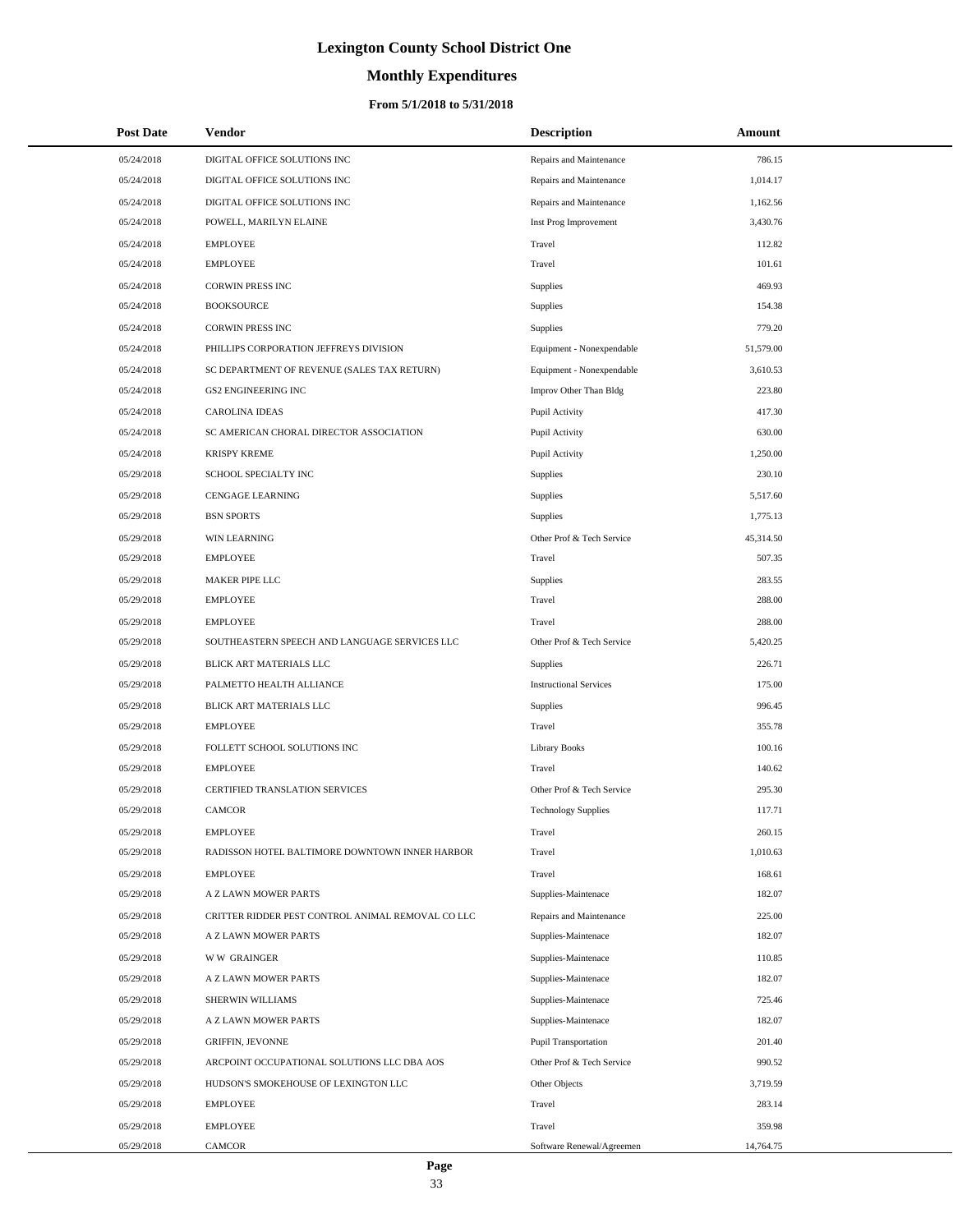# **Monthly Expenditures**

| <b>Post Date</b>         | Vendor                                                       | <b>Description</b>                    | Amount               |
|--------------------------|--------------------------------------------------------------|---------------------------------------|----------------------|
| 05/29/2018               | <b>CAMCOR</b>                                                | <b>Technology Supplies</b>            | 1,059.30             |
| 05/29/2018               | CDWG ACCT 305089                                             | <b>Technology Supplies</b>            | 843.40               |
| 05/29/2018               | DATA NETWORK SOLUTIONS                                       | <b>Technology Supplies</b>            | 274.11               |
| 05/29/2018               | DIGITAL OFFICE SOLUTIONS INC                                 | Repairs and Maintenance               | 837.81               |
| 05/29/2018               | DIGITAL OFFICE SOLUTIONS INC                                 | Repairs and Maintenance               | 406.26               |
| 05/29/2018               | CDWG ACCT 305089                                             | <b>Technology Supplies</b>            | 186.09               |
| 05/29/2018               | CDWG ACCT 305089                                             | <b>Technology Supplies</b>            | 279.14               |
| 05/29/2018               | <b>LEARNING A-Z</b>                                          | Software Renewal/Agreemen             | 1,497.25             |
| 05/29/2018               | <b>HEINEMANN</b>                                             | <b>Supplies</b>                       | 374.28               |
| 05/29/2018               | LAKESHORE LEARNING MATERIALS                                 | Supplies                              | 1,042.41             |
| 05/29/2018               | <b>LRP PUBLICATIONS</b>                                      | Software Renewal/Agreemen             | 10,933.66            |
| 05/29/2018               | SC DEPARTMENT OF REVENUE (SALES TAX RETURN)                  | Software Renewal/Agreemen             | 765.36               |
| 05/29/2018               | RADISSON HOTEL BALTIMORE DOWNTOWN INNER HARBOR               | <b>Pupil Transportation</b>           | 2,021.26             |
| 05/29/2018               | KURTZ BROS DBA BENDER BURKOT                                 | <b>Supplies</b>                       | 131.04               |
| 05/29/2018               | <b>SOLID LINE MEDIA</b>                                      | Other Prof & Tech Service             | 28,887.50            |
| 05/29/2018               | <b>EMPLOYEE</b>                                              | Travel                                | 341.77               |
| 05/29/2018               | DISCOUNT SCHOOL SUPPLY                                       | <b>Supplies</b>                       | 133.10               |
| 05/29/2018               | CENTER FOR RESPONSIVE SCHOOLS INC                            | Inst Prog Improvement                 | 42,000.00            |
| 05/29/2018               | 321 INSIGHT                                                  | Software Renewal/Agreemen             | 75,720.00            |
| 05/29/2018               | <b>INSIGHTS TO BEHAVIOR</b>                                  | Software Renewal/Agreemen             | 55,000.00            |
| 05/29/2018               | <b>LRP PUBLICATIONS</b>                                      | Software Renewal/Agreemen             | 14,461.74            |
| 05/29/2018               | SC DEPARTMENT OF REVENUE (SALES TAX RETURN)                  | Software Renewal/Agreemen             | 10,162.72            |
| 05/29/2018               | DAVIS FRAWLEY LLC TRUST ACCOUNT                              | Land                                  | 977,589.80           |
| 05/29/2018               | PALMETTO CONSTRUCTION SERVICES                               | Building                              | 400.00               |
| 05/29/2018               | <b>ROGUE FITNESS</b>                                         | Pupil Activity                        | 1,007.07             |
| 05/29/2018               | <b>KRISPY KREME</b>                                          | Pupil Activity                        | 1,897.50             |
| 05/29/2018               | <b>EMPLOYEE</b>                                              | Pupil Activity                        | 151.55               |
| 05/29/2018               | SCHOOL SPECIALTY INC                                         | Supplies                              | 738.84               |
| 05/29/2018               | <b>GROVE MEDICAL</b>                                         | Supplies                              | 15,449.89            |
| 05/29/2018               | MSC INDUSTRIAL SUPPLY CO                                     | Supplies                              | 1,006.33             |
| 05/30/2018               | FOLLETT SCHOOL SOLUTIONS INC                                 | Supplies                              | 767.05               |
| 05/30/2018               | SCHOOL SPECIALTY INC                                         | Supplies                              | 791.59               |
| 05/30/2018               | POSITIVE PROMOTIONS INC                                      | Supplies                              | 123.75               |
| 05/30/2018               | MANAGEDPRINT                                                 | <b>Supplies</b>                       | 704.37               |
| 05/30/2018               | SHIFFLER EQUIPMENT SALES INC                                 | Supplies                              | 1,647.92             |
| 05/30/2018               | SC FFA ASSOC                                                 | <b>Pupil Transportation</b>           | 128.00               |
| 05/30/2018               | TRANSNATIONAL CHARTERS CORP                                  | Travel                                | 2,450.00             |
| 05/30/2018               | HP INC                                                       | <b>Technology Supplies</b>            | 294.34               |
| 05/30/2018               | FOLLETT SCHOOL SOLUTIONS INC<br>FOLLETT SCHOOL SOLUTIONS INC | Library Books                         | 5,722.26<br>6,627.61 |
| 05/30/2018               |                                                              | Library Books                         |                      |
| 05/30/2018<br>05/30/2018 | <b>CAPSTONE</b><br>FOLLETT SCHOOL SOLUTIONS INC              | <b>Library Books</b><br>Library Books | 5,119.46<br>965.36   |
|                          |                                                              |                                       |                      |
| 05/30/2018<br>05/30/2018 | FOLLETT SCHOOL SOLUTIONS INC<br>FOLLETT SCHOOL SOLUTIONS INC | Library Books<br>Library Books        | 911.70<br>9,996.29   |
| 05/30/2018               | FOLLETT SCHOOL SOLUTIONS INC                                 | <b>Library Books</b>                  | 867.89               |
| 05/30/2018               | FOLLETT SCHOOL SOLUTIONS INC                                 | Supplies                              | 278.88               |
| 05/30/2018               | FOLLETT SCHOOL SOLUTIONS INC                                 | Library Books                         | 6,224.63             |
| 05/30/2018               | FOLLETT SCHOOL SOLUTIONS INC                                 | <b>Library Books</b>                  | 9,999.87             |
|                          |                                                              |                                       |                      |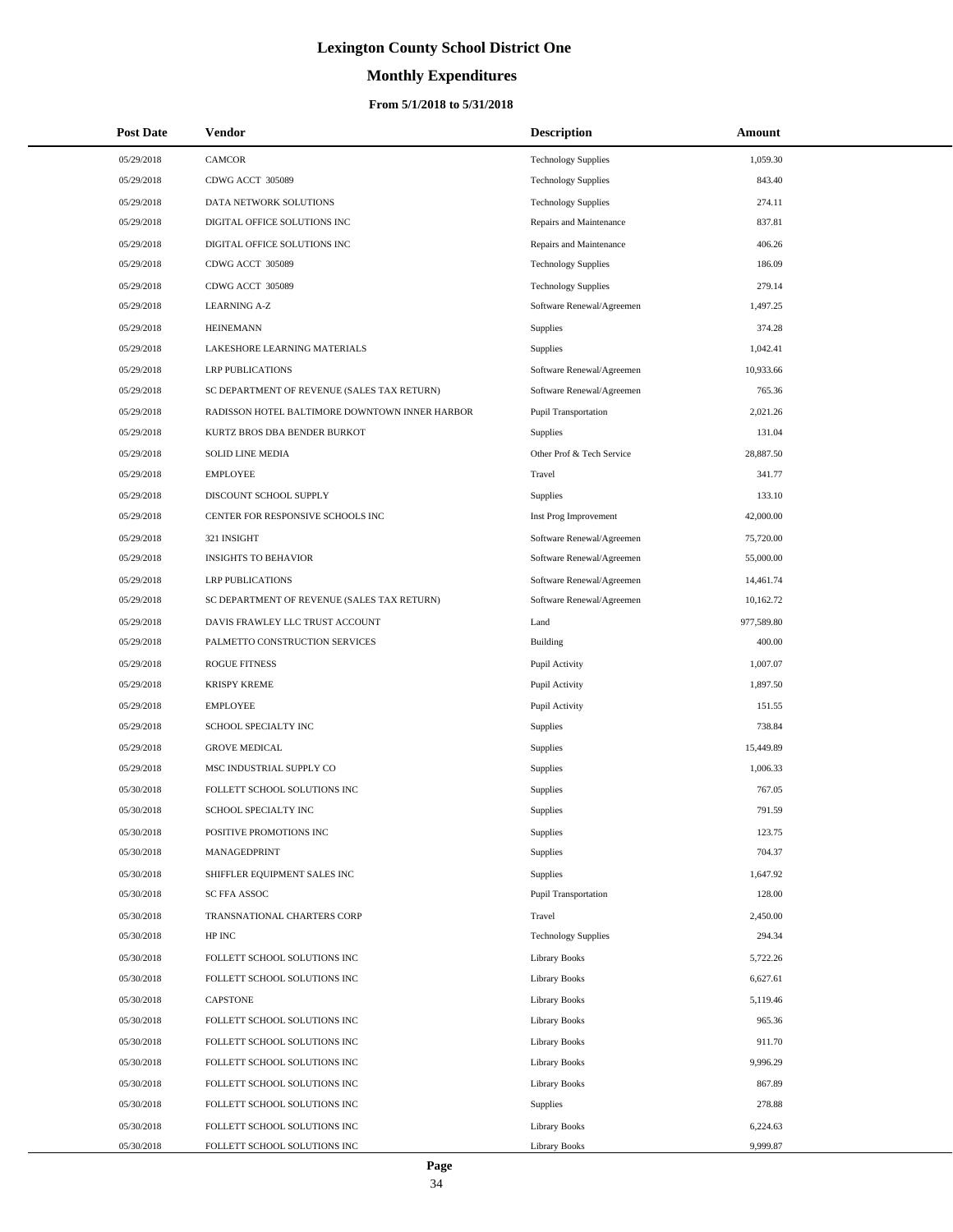# **Monthly Expenditures**

#### **From 5/1/2018 to 5/31/2018**

| <b>Post Date</b> | Vendor                                        | <b>Description</b>            | Amount     |
|------------------|-----------------------------------------------|-------------------------------|------------|
| 05/30/2018       | FOLLETT SCHOOL SOLUTIONS INC                  | <b>Library Books</b>          | 1,899.34   |
| 05/30/2018       | FOLLETT SCHOOL SOLUTIONS INC                  | <b>Library Books</b>          | 5,873.14   |
| 05/30/2018       | <b>JASONS DELI</b>                            | Other Objects                 | 162.55     |
| 05/30/2018       | DATA MANAGEMENT INC                           | Other Prof & Tech Service     | 1,350.00   |
| 05/30/2018       | NUIDEA SCHOOL SUPPLY CO                       | Supplies-Maintenace           | 853.86     |
| 05/30/2018       | MAJOR BUSINESS MACHINES                       | Repairs and Maintenance       | 646.00     |
| 05/30/2018       | PROFESSIONAL PRINTERS LTD                     | Printing and Binding          | 403.39     |
| 05/30/2018       | <b>INTERNETWORK ENGINEERING</b>               | Software Renewal/Agreemen     | 13,415.94  |
| 05/30/2018       | DIGITAL OFFICE SOLUTIONS INC                  | Repairs and Maintenance       | 666.22     |
| 05/30/2018       | DIGITAL OFFICE SOLUTIONS INC                  | Repairs and Maintenance       | 928.34     |
| 05/30/2018       | DIGITAL OFFICE SOLUTIONS INC                  | Repairs and Maintenance       | 193.83     |
| 05/30/2018       | DIGITAL OFFICE SOLUTIONS INC                  | Repairs and Maintenance       | 403.58     |
| 05/30/2018       | DIGITAL OFFICE SOLUTIONS INC                  | Repairs and Maintenance       | 1,543.74   |
| 05/30/2018       | DIGITAL OFFICE SOLUTIONS INC                  | Repairs and Maintenance       | 521.23     |
| 05/30/2018       | DIGITAL OFFICE SOLUTIONS INC                  | Repairs and Maintenance       | 491.42     |
| 05/30/2018       | DIGITAL OFFICE SOLUTIONS INC                  | Repairs and Maintenance       | 640.79     |
| 05/30/2018       | DIGITAL OFFICE SOLUTIONS INC                  | Repairs and Maintenance       | 1,420.53   |
| 05/30/2018       | <b>BOOKSOURCE</b>                             | Supplies                      | 138.97     |
| 05/30/2018       | LIFE CHANGES FAMILY GUIDANCE AND WELLNESS INC | <b>Instructional Services</b> | 2,538.00   |
| 05/30/2018       | TRANSNATIONAL CHARTERS CORP                   | <b>Pupil Transportation</b>   | 6,735.00   |
| 05/30/2018       | AIKIDO ACADEMY OF SELF DEFENSE LLC            | Other Prof & Tech Service     | 150.00     |
| 05/30/2018       | <b>INTERNETWORK ENGINEERING</b>               | <b>Technology Supplies</b>    | 316,071.69 |
| 05/30/2018       | HARMONY EDUCATION CENTER NSRF                 | Inst Prog Improvement         | 4,623.90   |
| 05/30/2018       | ESCAPE PLAN COLUMBIA INC                      | <b>Pupil Transportation</b>   | 486.45     |
| 05/30/2018       | <b>NCS PEARSON</b>                            | Supplies                      | 563.57     |
| 05/30/2018       | SOUTHERN REGIONAL EDUCATION BD (SREB)         | Dues and Fees                 | 750.00     |
| 05/30/2018       | STETSON AND ASSOCIATES                        | Inst Prog Improvement         | 5,936.60   |
| 05/30/2018       | <b>TRIUNE MARKETING CO</b>                    | Pupil Activity                | 426.93     |
| 05/30/2018       | FREY SCIENTIFIC                               | Pupil Activity                | 513.23     |
| 05/30/2018       | RONALD SACHS VIOLINS                          | Pupil Activity                | 2,054.40   |
| 05/30/2018       | PROVIDENCE HOSPITAL LLC                       | Pupil Activity                | 440.00     |
| 05/30/2018       | THE TROPHY & AWARDS CENTER                    | Pupil Activity                | 585.82     |
| 05/30/2018       | MILLS, BRANDT                                 | Pupil Activity                | 108.00     |
| 05/30/2018       | SC HIGH SCHOOL LEAGUE                         | Pupil Activity                | 427.70     |
| 05/30/2018       | THE TROPHY & AWARDS CENTER                    | Pupil Activity                | 141.24     |
| 05/30/2018       | AZAD, KAMRAN                                  | Pupil Activity                | 137.70     |
| 05/30/2018       | PERRY, ZACHARY                                | Pupil Activity                | 137.70     |
| 05/30/2018       | ROSIER, JOHN                                  | Pupil Activity                | 142.20     |
| 05/30/2018       | <b>BSN SPORTS</b>                             | Pupil Activity                | 237.54     |
| 05/30/2018       | STROM THURMOND HIGH SCHOOL                    | Pupil Activity                | 270.00     |
| 05/30/2018       | SCHOOL SPECIALTY INC                          | Supplies                      | 632.45     |
| 05/31/2018       | SCHOOL SPECIALTY INC                          | Supplies                      | 117.96     |
| 05/31/2018       | SCHOOL SPECIALTY INC                          | Supplies                      | 939.86     |
| 05/31/2018       | SCHOOL SPECIALTY INC                          | Supplies                      | 769.38     |
| 05/31/2018       | MUSICAL INNOVATIONS                           | Supplies                      | 4,857.76   |
| 05/31/2018       | STAR MUSIC CO                                 | Supplies                      | 926.00     |
| 05/31/2018       | SC FFA ASSOC                                  | <b>Pupil Transportation</b>   | 1,600.00   |
| 05/31/2018       | SC FFA ASSOC                                  | Travel                        | 320.00     |

 $\overline{a}$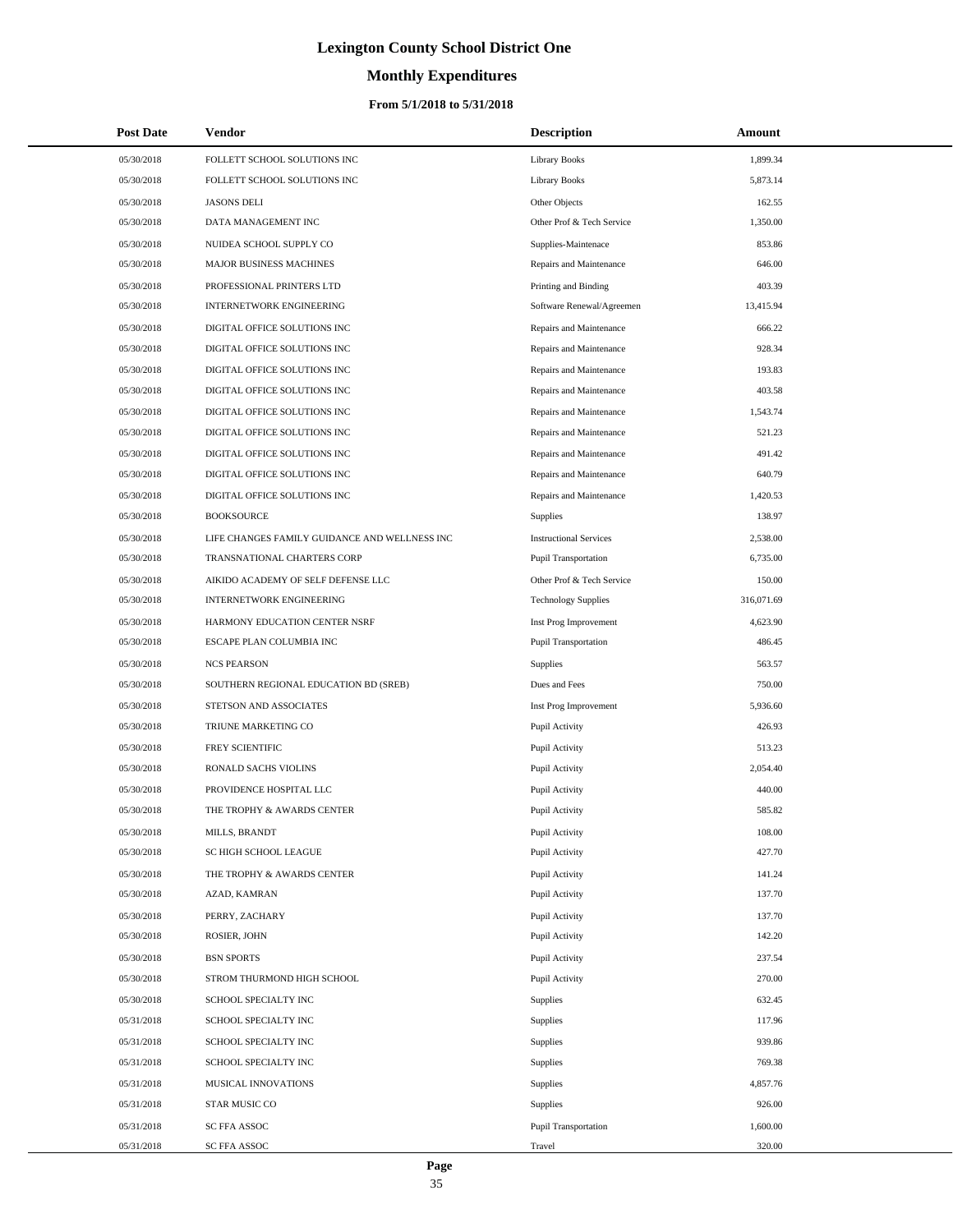# **Monthly Expenditures**

| <b>Post Date</b> | Vendor                                            | <b>Description</b>         | Amount    |
|------------------|---------------------------------------------------|----------------------------|-----------|
| 05/31/2018       | <b>STAR MUSIC CO</b>                              | Repairs and Maintenance    | 407.00    |
| 05/31/2018       | <b>EMPLOYEE</b>                                   | Travel                     | 106.28    |
| 05/31/2018       | ABDO SPOTLIGHT MAGIC WAGON                        | <b>Library Books</b>       | 2,048.50  |
| 05/31/2018       | MACKIN LIBRARY MEDIA                              | Library Books              | 3,432.22  |
| 05/31/2018       | MASON CREST AN INPRINT OF NATIONAL HIGHLIGHTS INC | <b>Library Books</b>       | 1,652.40  |
| 05/31/2018       | <b>EMPLOYEE</b>                                   | Travel                     | 128.08    |
| 05/31/2018       | <b>CERTIFIED TRANSLATION SERVICES</b>             | Other Prof & Tech Service  | 325.00    |
| 05/31/2018       | CONVERSE COLLEGE                                  | Travel                     | 150.00    |
| 05/31/2018       | WANDO HIGH SCHOOL                                 | Travel                     | 349.00    |
| 05/31/2018       | HP INC                                            | <b>Technology Supplies</b> | 1,151.32  |
| 05/31/2018       | SCE&G                                             | <b>Public Utilities</b>    | 14,096.93 |
| 05/31/2018       | <b>SCE&amp;G</b>                                  | <b>Public Utilities</b>    | 53,987.61 |
| 05/31/2018       | GEORGIA HARDWARE DISTRIBUTORS INC                 | Supplies-Maintenace        | 243.96    |
| 05/31/2018       | <b>WW GRAINGER</b>                                | Supplies-Maintenace        | 411.43    |
| 05/31/2018       | <b>SCE&amp;G</b>                                  | <b>Public Utilities</b>    | 8,792.49  |
| 05/31/2018       | A Z LAWN MOWER PARTS                              | Supplies-Maintenace        | 224.95    |
| 05/31/2018       | <b>BATTERIES PLUS BULBS</b>                       | Supplies-Maintenace        | 532.88    |
| 05/31/2018       | TRANE COMPANY                                     | Supplies-Maintenace        | 802.50    |
| 05/31/2018       | A Z LAWN MOWER PARTS                              | Supplies-Maintenace        | 224.96    |
| 05/31/2018       | <b>SCE&amp;G</b>                                  | <b>Public Utilities</b>    | 5,380.06  |
| 05/31/2018       | SCE&G                                             | <b>Public Utilities</b>    | 15,110.08 |
| 05/31/2018       | GEORGIA HARDWARE DISTRIBUTORS INC                 | Supplies-Maintenace        | 599.20    |
| 05/31/2018       | <b>SCE&amp;G</b>                                  | <b>Public Utilities</b>    | 15,635.31 |
| 05/31/2018       | A Z LAWN MOWER PARTS                              | Supplies-Maintenace        | 342.36    |
| 05/31/2018       | SCE&G                                             | <b>Public Utilities</b>    | 9,040.36  |
| 05/31/2018       | GEORGIA HARDWARE DISTRIBUTORS INC                 | Supplies-Maintenace        | 1,087.12  |
| 05/31/2018       | SCE&G                                             | <b>Public Utilities</b>    | 9,055.47  |
| 05/31/2018       | <b>SCE&amp;G</b>                                  | <b>Public Utilities</b>    | 16,269.78 |
| 05/31/2018       | A Z LAWN MOWER PARTS                              | Supplies-Maintenace        | 224.96    |
| 05/31/2018       | SMITH AND JONES JANITORIAL SUPPLIES AND EQUIP INC | Repairs and Maintenance    | 226.84    |
| 05/31/2018       | SCE&G                                             | <b>Public Utilities</b>    | 349.82    |
| 05/31/2018       | SCE&G                                             | <b>Public Utilities</b>    | 143.33    |
| 05/31/2018       | MIDLANDS FIRE PROTECTION INC                      | Repairs and Maintenance    | 1,074.00  |
| 05/31/2018       | SCE&G                                             | <b>Public Utilities</b>    | 9,207.37  |
| 05/31/2018       | SCE&G                                             | <b>Public Utilities</b>    | 242.36    |
| 05/31/2018       | GEORGIA HARDWARE DISTRIBUTORS INC                 | Supplies-Maintenace        | 374.50    |
| 05/31/2018       | <b>BATTERIES PLUS BULBS</b>                       | Supplies-Maintenace        | 1,215.95  |
| 05/31/2018       | GEORGIA HARDWARE DISTRIBUTORS INC                 | Supplies-Maintenace        | 187.25    |
| 05/31/2018       | A Z LAWN MOWER PARTS                              | Supplies-Maintenace        | 224.96    |
| 05/31/2018       | PROFESSIONAL PRINTERS LTD                         | Printing and Binding       | 2,091.85  |
| 05/31/2018       | <b>READABLE INK</b>                               | Other Prof & Tech Service  | 1,220.00  |
| 05/31/2018       | <b>EMPLOYEE</b>                                   | Travel                     | 130.26    |
| 05/31/2018       | DIGITAL OFFICE SOLUTIONS INC                      | Repairs and Maintenance    | 366.53    |
| 05/31/2018       | SCHOOL SPECIALTY INC                              | Supplies                   | 2,919.49  |
| 05/31/2018       | COMPUTER DESIGN CONSULTING SERVICE LLC            | Printing and Binding       | 553.36    |
| 05/31/2018       | SCHOLASTIC INC                                    | Supplies                   | 11,075.26 |
| 05/31/2018       | PINE PRESS OF LEXINGTON INC                       | Supplies                   | 1,648.74  |
| 05/31/2018       | EMPLOYEE                                          | Travel                     | 149.88    |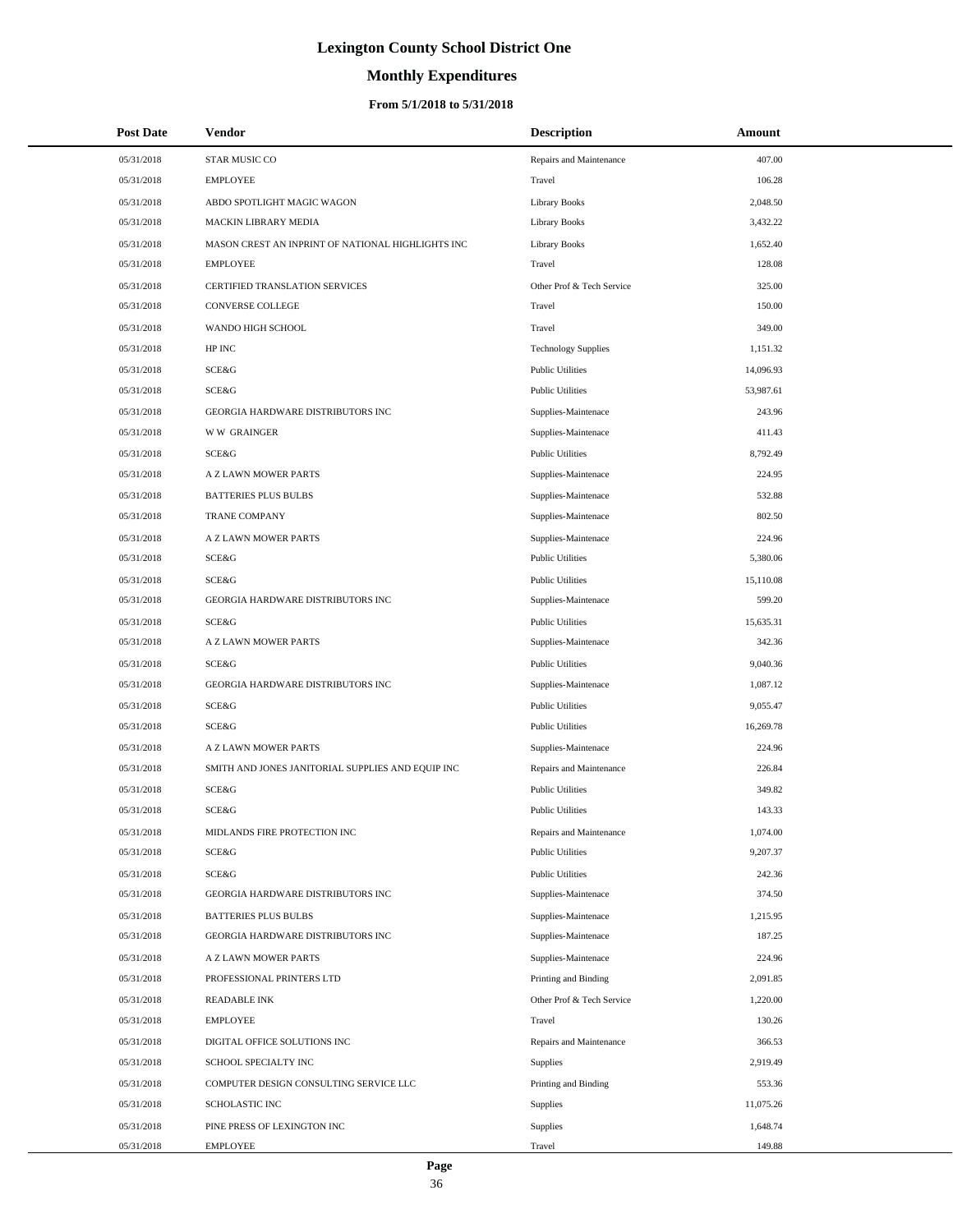# **Monthly Expenditures**

#### **From 5/1/2018 to 5/31/2018**

|            | <b>Post Date</b> | Vendor                                      | <b>Description</b>   | Amount   |
|------------|------------------|---------------------------------------------|----------------------|----------|
| 05/31/2018 |                  | <b>COMFORT INN</b>                          | Pupil Transportation | 887.50   |
| 05/31/2018 |                  | KURTZ BROS DBA BENDER BURKOT                | Supplies             | 160.37   |
| 05/31/2018 |                  | EARTHGRAINS BAKING COMPANIES INC            | <b>Bread</b>         | 335.25   |
| 05/31/2018 |                  | BORDEN DAIRY CO OF SC LLC                   | Milk                 | 776.08   |
| 05/31/2018 |                  | EARTHGRAINS BAKING COMPANIES INC            | <b>Bread</b>         | 121.25   |
| 05/31/2018 |                  | BORDEN DAIRY CO OF SC LLC                   | Milk                 | 840.24   |
| 05/31/2018 |                  | BORDEN DAIRY CO OF SC LLC                   | Milk                 | 556.20   |
| 05/31/2018 |                  | EARTHGRAINS BAKING COMPANIES INC            | <b>Bread</b>         | 105.00   |
| 05/31/2018 |                  | BORDEN DAIRY CO OF SC LLC                   | Milk                 | 1,429.17 |
| 05/31/2018 |                  | BORDEN DAIRY CO OF SC LLC                   | Milk                 | 479.58   |
| 05/31/2018 |                  | EARTHGRAINS BAKING COMPANIES INC            | <b>Bread</b>         | 110.00   |
| 05/31/2018 |                  | BORDEN DAIRY CO OF SC LLC                   | Milk                 | 1,439.83 |
| 05/31/2018 |                  | BORDEN DAIRY CO OF SC LLC                   | Milk                 | 240.09   |
| 05/31/2018 |                  | BORDEN DAIRY CO OF SC LLC                   | Milk                 | 957.97   |
| 05/31/2018 |                  | EARTHGRAINS BAKING COMPANIES INC            | <b>Bread</b>         | 130.00   |
| 05/31/2018 |                  | BORDEN DAIRY CO OF SC LLC                   | Milk                 | 2,171.57 |
| 05/31/2018 |                  | BORDEN DAIRY CO OF SC LLC                   | Milk                 | 993.15   |
| 05/31/2018 |                  | BORDEN DAIRY CO OF SC LLC                   | Milk                 | 1,376.73 |
| 05/31/2018 |                  | BORDEN DAIRY CO OF SC LLC                   | Milk                 | 680.60   |
| 05/31/2018 |                  | EARTHGRAINS BAKING COMPANIES INC            | Bread                | 162.50   |
| 05/31/2018 |                  | BORDEN DAIRY CO OF SC LLC                   | Milk                 | 983.73   |
| 05/31/2018 |                  | EARTHGRAINS BAKING COMPANIES INC            | <b>Bread</b>         | 105.00   |
| 05/31/2018 |                  | BORDEN DAIRY CO OF SC LLC                   | Milk                 | 779.17   |
| 05/31/2018 |                  | BORDEN DAIRY CO OF SC LLC                   | Milk                 | 623.57   |
| 05/31/2018 |                  | BORDEN DAIRY CO OF SC LLC                   | Milk                 | 977.20   |
| 05/31/2018 |                  | BORDEN DAIRY CO OF SC LLC                   | Milk                 | 953.35   |
| 05/31/2018 |                  | BORDEN DAIRY CO OF SC LLC                   | Milk                 | 1,141.19 |
| 05/31/2018 |                  | BORDEN DAIRY CO OF SC LLC                   | Milk                 | 432.79   |
| 05/31/2018 |                  | BORDEN DAIRY CO OF SC LLC                   | Milk                 | 855.16   |
| 05/31/2018 |                  | EARTHGRAINS BAKING COMPANIES INC            | <b>Bread</b>         | 383.00   |
| 05/31/2018 |                  | BORDEN DAIRY CO OF SC LLC                   | Milk                 | 773.87   |
| 05/31/2018 |                  | EARTHGRAINS BAKING COMPANIES INC            | <b>Bread</b>         | 120.25   |
| 05/31/2018 |                  | BORDEN DAIRY CO OF SC LLC                   | Milk                 | 1,071.04 |
| 05/31/2018 |                  | BORDEN DAIRY CO OF SC LLC                   | Milk                 | 883.88   |
| 05/31/2018 |                  | BORDEN DAIRY CO OF SC LLC                   | Milk                 | 636.30   |
| 05/31/2018 |                  | BORDEN DAIRY CO OF SC LLC                   | Milk                 | 702.36   |
| 05/31/2018 |                  | EARTHGRAINS BAKING COMPANIES INC            | Bread                | 102.50   |
| 05/31/2018 |                  | BORDEN DAIRY CO OF SC LLC                   | Milk                 | 830.47   |
| 05/31/2018 |                  | BORDEN DAIRY CO OF SC LLC                   | Milk                 | 576.87   |
| 05/31/2018 |                  | BORDEN DAIRY CO OF SC LLC                   | Milk                 | 902.78   |
| 05/31/2018 |                  | BORDEN DAIRY CO OF SC LLC                   | Milk                 | 454.20   |
| 05/31/2018 |                  | WANDO HIGH SCHOOL                           | Pupil Activity       | 2,940.00 |
| 05/31/2018 |                  | SCHOOL SPECIALTY INC                        | Pupil Activity       | 101.66   |
| 05/31/2018 |                  | <b>KAEDEN BOOKS</b>                         | Pupil Activity       | 4,557.00 |
| 05/31/2018 |                  | SC DEPARTMENT OF REVENUE (SALES TAX RETURN) | Pupil Activity       | 318.99   |
| 05/31/2018 |                  | T AND T SPORTS                              | Pupil Activity       | 1,106.22 |
| 05/31/2018 |                  | HILLCREST HIGH SCHOOL                       | Pupil Activity       | 175.00   |
| 05/31/2018 |                  | <b>GOFLASHWIN</b>                           | Pupil Activity       | 385.20   |